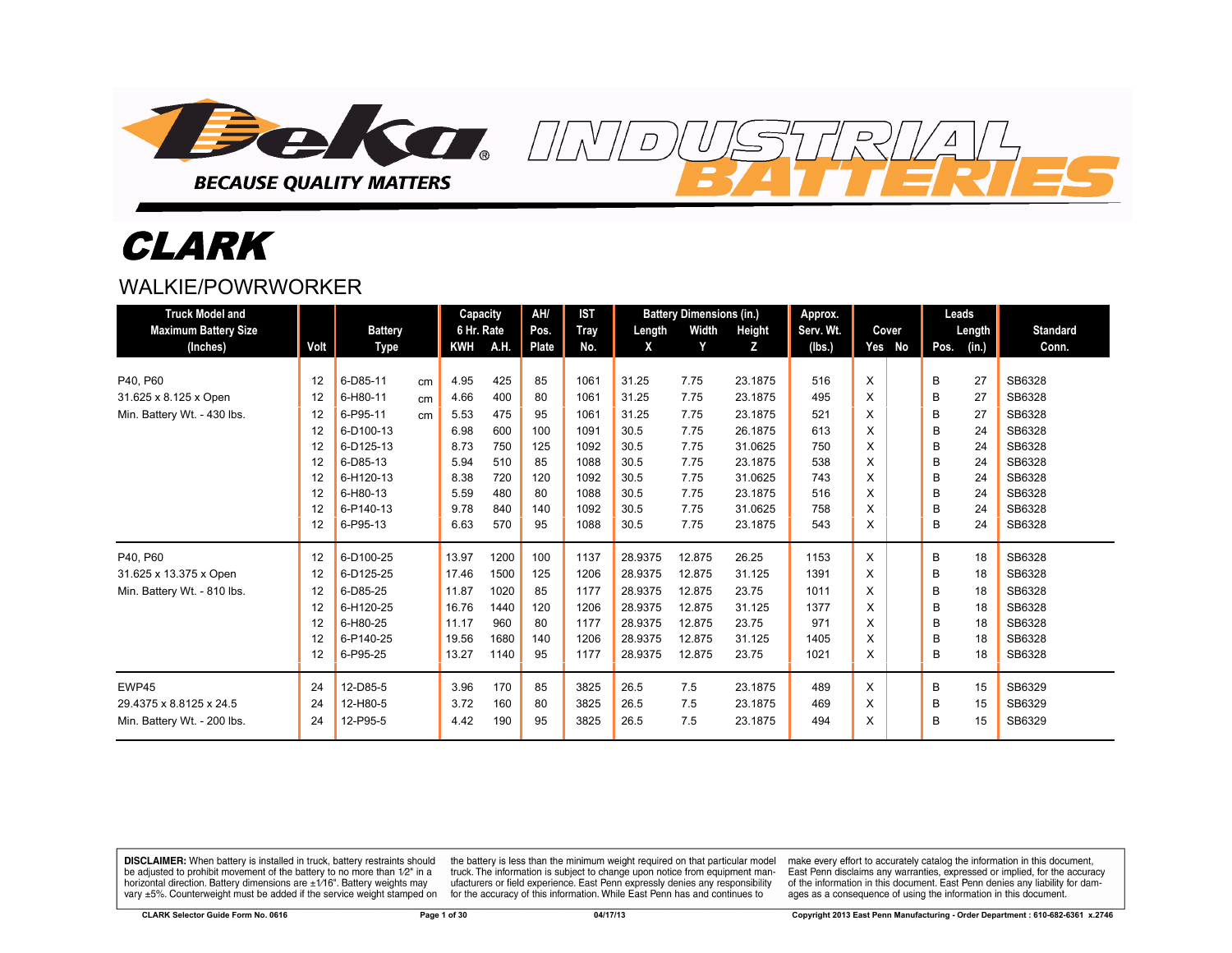| <b>Truck Model and</b>      |      |                |    | Capacity   |      | AH/   | <b>IST</b>  |         | <b>Battery Dimensions (in.)</b> |         | Approx.   |   |        |      | Leads  |                 |
|-----------------------------|------|----------------|----|------------|------|-------|-------------|---------|---------------------------------|---------|-----------|---|--------|------|--------|-----------------|
| <b>Maximum Battery Size</b> |      | <b>Battery</b> |    | 6 Hr. Rate |      | Pos.  | <b>Tray</b> | Length  | Width                           | Height  | Serv. Wt. |   | Cover  |      | Length | <b>Standard</b> |
| (Inches)                    | Volt | <b>Type</b>    |    | KWH        | A.H. | Plate | No.         | X       | Y                               | Z       | (lbs.)    |   | Yes No | Pos. | (in.)  | Conn.           |
|                             |      |                |    |            |      |       |             |         |                                 |         |           |   |        |      |        |                 |
| HWP40                       | 12   | 6-D85-11       | cm | 4.95       | 425  | 85    | 1061        | 31.25   | 7.75                            | 23.1875 | 516       | X |        | B    | 27     | SB6325          |
| 31.625 x 8.125 x Open       | 12   | 6-H80-11       | cm | 4.66       | 400  | 80    | 1061        | 31.25   | 7.75                            | 23.1875 | 495       | X |        | B    | 27     | SB6325          |
| Min. Battery Wt. - 430 lbs. | 12   | 6-P95-11       | cm | 5.53       | 475  | 95    | 1061        | 31.25   | 7.75                            | 23.1875 | 521       | X |        | B    | 27     | SB6325          |
|                             | 12   | 6-D100-13      |    | 6.98       | 600  | 100   | 1091        | 30.5    | 7.75                            | 26.1875 | 613       | X |        | B    | 24     | SB6325          |
|                             | 12   | 6-D125-13      |    | 8.73       | 750  | 125   | 1092        | 30.5    | 7.75                            | 31.0625 | 750       | X |        | B    | 24     | SB6325          |
|                             | 12   | 6-D85-13       |    | 5.94       | 510  | 85    | 1088        | 30.5    | 7.75                            | 23.1875 | 538       | X |        | B    | 24     | SB6325          |
|                             | 12   | 6-H120-13      |    | 8.38       | 720  | 120   | 1092        | 30.5    | 7.75                            | 31.0625 | 743       | X |        | B    | 24     | SB6325          |
|                             | 12   | 6-H80-13       |    | 5.59       | 480  | 80    | 1088        | 30.5    | 7.75                            | 23.1875 | 516       | X |        | B    | 24     | SB6325          |
|                             | 12   | 6-P140-13      |    | 9.78       | 840  | 140   | 1092        | 30.5    | 7.75                            | 31.0625 | 758       | X |        | B    | 24     | SB6325          |
|                             | 12   | 6-P95-13       |    | 6.63       | 570  | 95    | 1088        | 30.5    | 7.75                            | 23.1875 | 543       | X |        | B    | 24     | SB6325          |
| HWP40                       | 12   | 6-D100-25      |    | 13.97      | 1200 | 100   | 1137        | 28.9375 | 12.875                          | 26.25   | 1153      | X |        | B    | 18     | SB6325          |
| 31.625 x 13.375 x Open      | 12   | 6-D125-25      |    | 17.46      | 1500 | 125   | 1206        | 28.9375 | 12.875                          | 31.125  | 1391      | X |        | B    | 18     | SB6325          |
| Min. Battery Wt. - 810 lbs. | 12   | 6-D85-25       |    | 11.87      | 1020 | 85    | 1177        | 28.9375 | 12.875                          | 23.75   | 1011      | X |        | B    | 18     | SB6325          |
|                             | 12   | 6-H120-25      |    | 16.76      | 1440 | 120   | 1206        | 28.9375 | 12.875                          | 31.125  | 1377      | X |        | B    | 18     | SB6325          |
|                             | 12   | 6-H80-25       |    | 11.17      | 960  | 80    | 1177        | 28.9375 | 12.875                          | 23.75   | 971       | X |        | B    | 18     | SB6325          |
|                             | 12   | 6-P140-25      |    | 19.56      | 1680 | 140   | 1206        | 28.9375 | 12.875                          | 31.125  | 1405      | X |        | B    | 18     | SB6325          |
|                             | 12   | 6-P95-25       |    | 13.27      | 1140 | 95    | 1177        | 28.9375 | 12.875                          | 23.75   | 1021      | X |        | B    | 18     | SB6325          |
| HWP60, HWP40                | 24   | 12-D100-13     |    | 13.97      | 600  | 100   | 3015        | 30.5625 | 12.75                           | 26.25   | 1185      | X |        | B    | 24     | SB6325          |
| 31.625 x 13.125 x Open      | 24   | 12-D125-13     |    | 17.46      | 750  | 125   | 3008        | 30.5625 | 12.75                           | 31.125  | 1455      | X |        | B    | 24     | SB6325          |
| Min. Battery Wt. - 810 lbs. | 24   | 12-D85-13      |    | 11.87      | 510  | 85    | 3019        | 30.5625 | 12.75                           | 23.25   | 1049      | X |        | B    | 24     | SB6325          |
|                             | 24   | 12-H120-13     |    | 16.76      | 720  | 120   | 3008        | 30.5625 | 12.75                           | 31.125  | 1440      | X |        | B    | 24     | SB6325          |
|                             | 24   | 12-H80-13      |    | 11.17      | 480  | 80    | 3019        | 30.5625 | 12.75                           | 23.25   | 1007      | X |        | B    | 24     | SB6325          |
|                             | 24   | 12-P140-13     |    | 19.56      | 840  | 140   | 3008        | 30.5625 | 12.75                           | 31.125  | 1470      | X |        | B    | 24     | SB6325          |
|                             | 24   | 12-P95-13      |    | 13.27      | 570  | 95    | 3019        | 30.5625 | 12.75                           | 23.25   | 1059      | X |        | B    | 24     | SB6325          |
| S20, S30, S40, SP20         | 12   | 6-D85-11       | cm | 4.95       | 425  | 85    | 1061        | 31.25   | 7.75                            | 23.1875 | 516       | X |        | B    | 27     | SB6328          |
| SP30                        | 12   | 6-H80-11       | cm | 4.66       | 400  | 80    | 1061        | 31.25   | 7.75                            | 23.1875 | 495       | X |        | B    | 27     | SB6328          |
| 31.25 x 8 x Open            | 12   | 6-P95-11       | cm | 5.53       | 475  | 95    | 1061        | 31.25   | 7.75                            | 23.1875 | 521       | X |        | B    | 27     | SB6328          |
| Min. Battery Wt. - 430 lbs. | 12   | 6-D100-13      |    | 6.98       | 600  | 100   | 1091        | 30.5    | 7.75                            | 26.1875 | 613       | X |        | B    | 24     | SB6328          |
|                             | 12   | 6-D125-13      |    | 8.73       | 750  | 125   | 1092        | 30.5    | 7.75                            | 31.0625 | 750       | X |        | B    | 24     | SB6328          |
|                             | 12   | 6-D85-13       |    | 5.94       | 510  | 85    | 1088        | 30.5    | 7.75                            | 23.1875 | 538       | X |        | B    | 24     | SB6328          |
|                             | 12   | 6-H120-13      |    | 8.38       | 720  | 120   | 1092        | 30.5    | 7.75                            | 31.0625 | 743       | X |        | B    | 24     | SB6328          |
|                             | 12   | 6-H80-13       |    | 5.59       | 480  | 80    | 1088        | 30.5    | 7.75                            | 23.1875 | 516       | X |        | B    | 24     | SB6328          |
|                             | 12   | 6-P140-13      |    | 9.78       | 840  | 140   | 1092        | 30.5    | 7.75                            | 31.0625 | 758       | X |        | B    | 24     | SB6328          |
|                             | 12   | 6-P95-13       |    | 6.63       | 570  | 95    | 1088        | 30.5    | 7.75                            | 23.1875 | 543       | X |        | B    | 24     | SB6328          |
|                             |      |                |    |            |      |       |             |         |                                 |         |           |   |        |      |        |                 |

**DISCLAIMER:** When battery is installed in truck, battery restraints should be adjusted to prohibit movement of the battery to no more than  $12^v$  in a horizontal direction. Battery dimensions are  $\pm 1/16^v$ . Battery wei

the battery is less than the minimum weight required on that particular model<br>truck. The information is subject to change upon notice from equipment man-<br>ufacturers or field experience. East Penn expressly denies any respo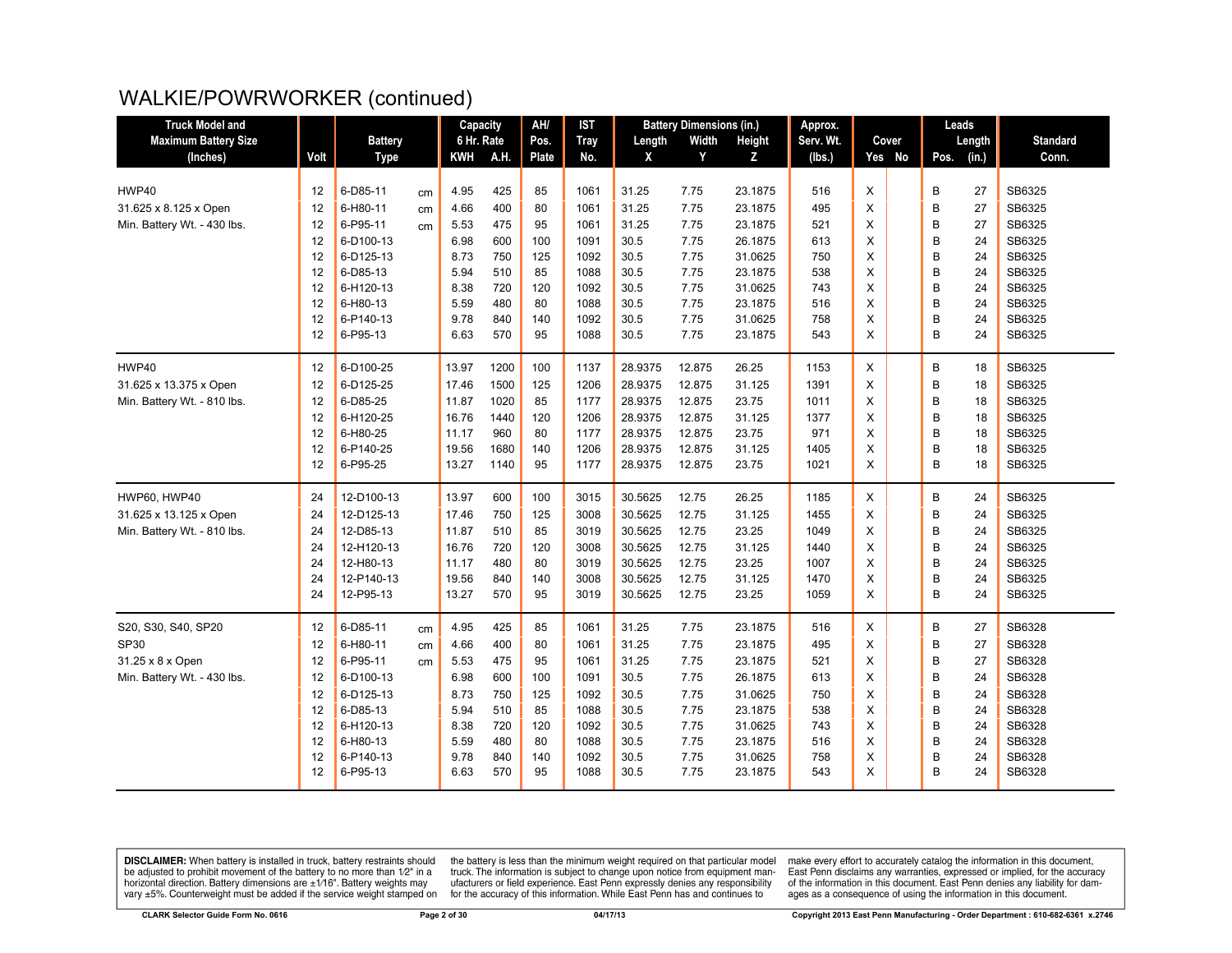| <b>Truck Model and</b>      |      |                |    | Capacity   |      | AH/   | IST         |         | <b>Battery Dimensions (in.)</b> |         | Approx.   |          | Leads         |                 |
|-----------------------------|------|----------------|----|------------|------|-------|-------------|---------|---------------------------------|---------|-----------|----------|---------------|-----------------|
| <b>Maximum Battery Size</b> |      | <b>Battery</b> |    | 6 Hr. Rate |      | Pos.  | <b>Tray</b> | Length  | Width                           | Height  | Serv. Wt. | Cover    | Length        | <b>Standard</b> |
| (Inches)                    | Volt | <b>Type</b>    |    | <b>KWH</b> | A.H. | Plate | No.         | X       | Y                               | z       | (lbs.)    | Yes No   | (in.)<br>Pos. | Conn.           |
|                             |      |                |    |            |      |       |             |         |                                 |         |           |          |               |                 |
| S20, S30, S40, SP20         | 12   | 6-D100-25      |    | 13.97      | 1200 | 100   | 1137        | 28.9375 | 12.875                          | 26.25   | 1153      | X        | В<br>18       | SB6328          |
| <b>SP30</b>                 | 12   | 6-D125-25      |    | 17.46      | 1500 | 125   | 1206        | 28.9375 | 12.875                          | 31.125  | 1391      | X        | B<br>18       | SB6328          |
| 31.25 x 13.4375 x Open      | 12   | 6-D85-25       |    | 11.87      | 1020 | 85    | 1040        | 28.9375 | 12.875                          | 23.25   | 999       | X        | B<br>18       | SB6328          |
| Min. Battery Wt. - 570 lbs. | 12   | 6-H120-25      |    | 16.76      | 1440 | 120   | 1206        | 28.9375 | 12.875                          | 31.125  | 1377      | X        | B<br>18       | SB6328          |
|                             | 12   | 6-H80-25       |    | 11.17      | 960  | 80    | 1040        | 28.9375 | 12.875                          | 23.25   | 959       | X        | B<br>18       | SB6328          |
|                             | 12   | 6-P140-25      |    | 19.56      | 1680 | 140   | 1206        | 28.9375 | 12.875                          | 31.125  | 1405      | X        | B<br>18       | SB6328          |
|                             | 12   | 6-P95-25       |    | 13.27      | 1140 | 95    | 1040        | 28.9375 | 12.875                          | 23.25   | 1009      | X        | B<br>18       | SB6328          |
| S20, S30, S40, SP20         | 24   | 12-D85-11      | cm | 9.89       | 425  | 85    | 3414        | 30.6875 | 13.1875                         | 23.25   | 960       | X        | B<br>30       | SB6329          |
| SP30                        | 24   | 12-H80-11      | cm | 9.31       | 400  | 80    | 3414        | 30.6875 | 13.1875                         | 23.25   | 922       | X        | B<br>30       | SB6329          |
| 31.25 x 13.4375 x Open      | 24   | 12-P95-11      | cm | 11.06      | 475  | 95    | 3414        | 30.6875 | 13.1875                         | 23.25   | 970       | X        | B<br>30       | SB6329          |
| Min. Battery Wt. - 810 lbs. | 24   | 12-D100-13     |    | 13.97      | 600  | 100   | 3015        | 30.5625 | 12.75                           | 26.25   | 1185      | X        | B<br>18       | SB6329          |
|                             | 24   | 12-D125-13     |    | 17.46      | 750  | 125   | 3008        | 30.5625 | 12.75                           | 31.125  | 1455      | X        | B<br>18       | SB6329          |
|                             | 24   | 12-D85-13      |    | 11.87      | 510  | 85    | 3019        | 30.5625 | 12.75                           | 23.25   | 1049      | X        | B<br>18       | SB6329          |
|                             | 24   | 12-H120-13     |    | 16.76      | 720  | 120   | 3008        | 30.5625 | 12.75                           | 31.125  | 1440      | X        | B<br>18       | SB6329          |
|                             | 24   | 12-H80-13      |    | 11.17      | 480  | 80    | 3019        | 30.5625 | 12.75                           | 23.25   | 1007      | X        | B<br>18       | SB6329          |
|                             | 24   | 12-P140-13     |    | 19.56      | 840  | 140   | 3008        | 30.5625 | 12.75                           | 31.125  | 1470      | X        | B<br>18       | SB6329          |
|                             | 24   | 12-P95-13      |    | 13.27      | 570  | 95    | 3019        | 30.5625 | 12.75                           | 23.25   | 1059      | X        | B<br>18       | SB6329          |
| WP40 (12 V)                 | 12   | 6-D160-9       |    | 7.45       | 640  | 160   | 1012        | 26.4375 | 7.25                            | 31.0625 | 673       | X        | B<br>24       | SB6328          |
| 29.5 x 9 x Open             | 12   | 6-D100-11      |    | 5.82       | 500  | 100   | 1089        | 25.875  | 7.75                            | 26.1875 | 522       | X        | B<br>24       | SB6328          |
| Min. Battery Wt. - 300 lbs. | 12   | 6-D125-11      |    | 7.28       | 625  | 125   | 1090        | 25.875  | 7.75                            | 31.0625 | 624       | $\times$ | B<br>24       | SB6328          |
|                             | 12   | 6-D85-11       | cm | 4.95       | 425  | 85    | 1202        | 24.3125 | 8.75                            | 23.1875 | 522       | X        | B<br>24       | SB6328          |
|                             | 12   | 6-D85-11       |    | 4.95       | 425  | 85    | 1087        | 25.875  | 7.75                            | 23.1875 | 455       | X        | B<br>24       | SB6328          |
|                             | 12   | 6-H120-11      |    | 6.98       | 600  | 120   | 1090        | 25.875  | 7.75                            | 31.0625 | 618       | X        | B<br>24       | SB6328          |
|                             | 12   | 6-H80-11       | cm | 4.66       | 400  | 80    | 1202        | 24.3125 | 8.75                            | 23.1875 | 501       | X        | B<br>24       | SB6328          |
|                             | 12   | 6-H80-11       |    | 4.66       | 400  | 80    | 1087        | 25.875  | 7.75                            | 23.1875 | 437       | X        | B<br>24       | SB6328          |
|                             | 12   | 6-P140-11      |    | 8.15       | 700  | 140   | 1090        | 25.875  | 7.75                            | 31.0625 | 630       | X        | B<br>24       | SB6328          |
|                             | 12   | 6-P95-11       | cm | 5.53       | 475  | 95    | 1202        | 24.3125 | 8.75                            | 23.1875 | 527       | X        | B<br>24       | SB6328          |
|                             | 12   | 6-P95-11       |    | 5.53       | 475  | 95    | 1087        | 25.875  | 7.75                            | 23.1875 | 460       | X        | B<br>24       | SB6328          |
| WP40 (24 V)                 | 24   | 12-D100-5      | cm | 4.66       | 200  | 100   | 3526        | 24.25   | 8.3125                          | 26.1875 | 514       | Χ        | B<br>24       | SB6329          |
| 29.5 x 9 x Open             | 24   | 12-D100-7      |    | 6.98       | 300  | 100   | 3123        | 25.3125 | 8.5625                          | 26.1875 | 649       | X        | B<br>24       | SB6329          |
| Min. Battery Wt. - 300 lbs. | 24   | 12-D125-7      |    | 8.73       | 375  | 125   | 3329        | 25.3125 | 8.5625                          | 31.0625 | 792       | X        | B<br>24       | SB6329          |
|                             | 24   | 12-D85-7       |    | 5.94       | 255  | 85    | 3042        | 25.25   | 8.5625                          | 23.1875 | 567       | X        | B<br>24       | SB6329          |
|                             | 24   | 12-H120-7      |    | 8.38       | 360  | 120   | 3329        | 25.3125 | 8.5625                          | 31.0625 | 784       | $\sf X$  | B<br>24       | SB6329          |
|                             | 24   | 12-H80-7       |    | 5.59       | 240  | 80    | 3042        | 25.25   | 8.5625                          | 23.1875 | 544       | X        | B<br>24       | SB6329          |
|                             | 24   | 12-P140-7      |    | 9.78       | 420  | 140   | 3329        | 25.3125 | 8.5625                          | 31.0625 | 800       | X        | B<br>24       | SB6329          |
|                             | 24   | 12-P95-7       |    | 6.63       | 285  | 95    | 3042        | 25.25   | 8.5625                          | 23.1875 | 573       | X        | B<br>24       | SB6329          |

**DISCLAIMER:** When battery is installed in truck, battery restraints should be adjusted to prohibit movement of the battery to no more than  $12^v$  in a horizontal direction. Battery dimensions are  $\pm 1/16^v$ . Battery wei

the battery is less than the minimum weight required on that particular model<br>truck. The information is subject to change upon notice from equipment man-<br>ufacturers or field experience. East Penn expressly denies any respo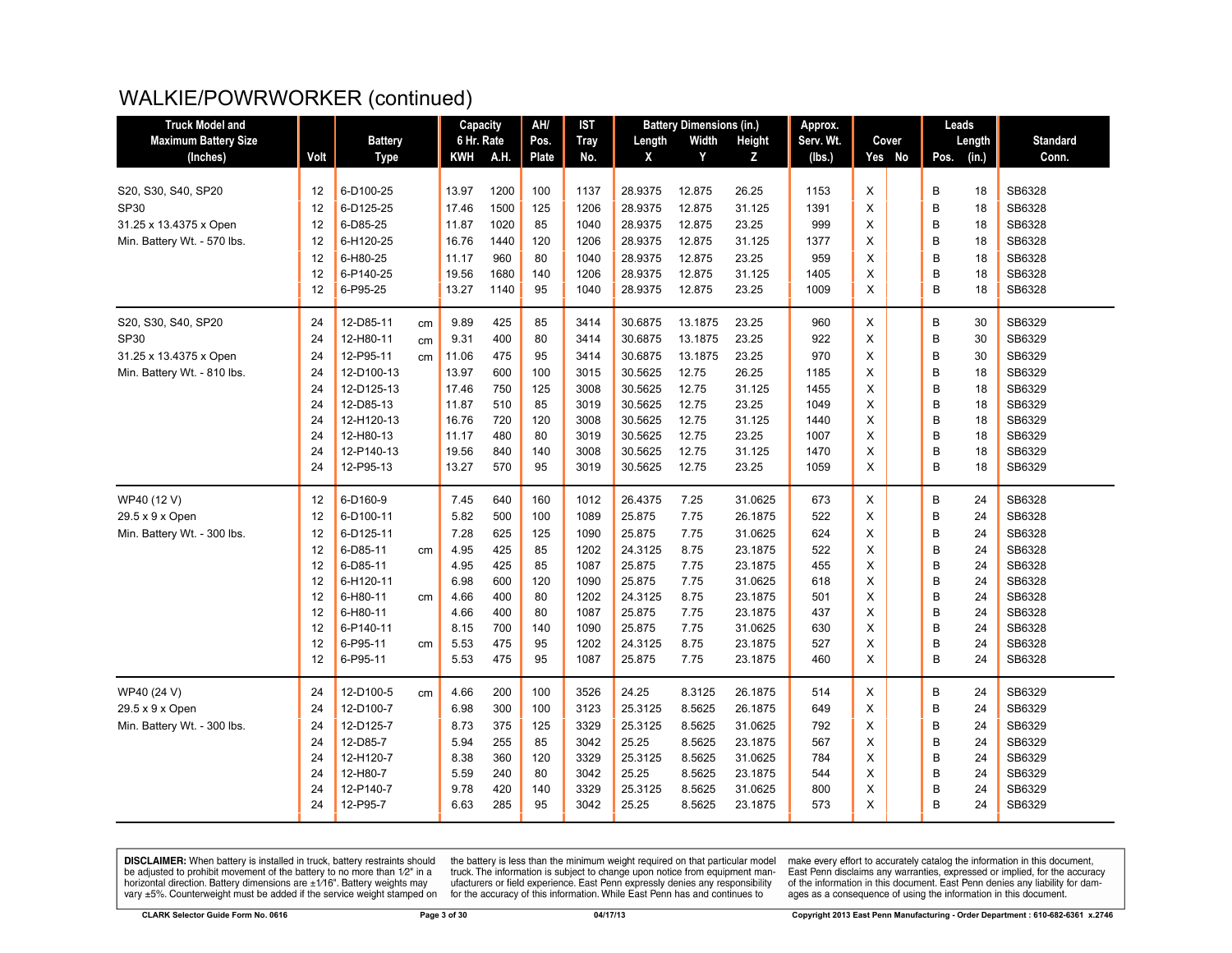| <b>Truck Model and</b>      |      |                |    | Capacity   |      | AH/   | <b>IST</b>  |         | <b>Battery Dimensions (in.)</b> |         | Approx.   |                | Leads         |                 |
|-----------------------------|------|----------------|----|------------|------|-------|-------------|---------|---------------------------------|---------|-----------|----------------|---------------|-----------------|
| <b>Maximum Battery Size</b> |      | <b>Battery</b> |    | 6 Hr. Rate |      | Pos.  | <b>Tray</b> | Length  | Width                           | Height  | Serv. Wt. | Cover          | Length        | <b>Standard</b> |
| (Inches)                    | Volt | <b>Type</b>    |    | <b>KWH</b> | A.H. | Plate | No.         | X       | Y                               | Z.      | (Ibs.)    | Yes No         | (in.)<br>Pos. | Conn.           |
|                             |      |                |    |            |      |       |             |         |                                 |         |           |                |               |                 |
| PT5, HPC60, PC60, PTT5      | 12   | 6-D160-9       |    | 7.45       | 640  | 160   | 1012        | 26.4375 | 7.25                            | 31.0625 | 673       | X              | B<br>24       | SB6325          |
| 32.25 x 8 x Open            | 12   | 6-D100-11      | cm | 5.82       | 500  | 100   | 1167        | 31.25   | 7.75                            | 26.1875 | 576       | X              | B<br>27       | SB6325          |
| Min. Battery Wt. - 500 lbs. | 12   | 6-D100-13      |    | 6.98       | 600  | 100   | 1091        | 30.5    | 7.75                            | 26.1875 | 613       | $\pmb{\times}$ | B<br>24       | SB6325          |
|                             | 12   | 6-D125-13      |    | 8.73       | 750  | 125   | 1092        | 30.5    | 7.75                            | 31.0625 | 750       | X              | B<br>24       | SB6325          |
|                             | 12   | 6-D85-13       |    | 5.94       | 510  | 85    | 1088        | 30.5    | 7.75                            | 23.1875 | 538       | X              | B<br>24       | SB6325          |
|                             | 12   | 6-H120-13      |    | 8.38       | 720  | 120   | 1092        | 30.5    | 7.75                            | 31.0625 | 743       | X              | B<br>24       | SB6325          |
|                             | 12   | 6-H80-13       |    | 5.59       | 480  | 80    | 1088        | 30.5    | 7.75                            | 23.1875 | 516       | X              | B<br>24       | SB6325          |
|                             | 12   | 6-P140-13      |    | 9.78       | 840  | 140   | 1092        | 30.5    | 7.75                            | 31.0625 | 758       | X              | B<br>24       | SB6325          |
|                             | 12   | 6-P95-13       |    | 6.63       | 570  | 95    | 1088        | 30.5    | 7.75                            | 23.1875 | 543       | $\times$       | B<br>24       | SB6325          |
| PT5, HPC60, PC60, PTT5      | 12   | 6-D100-25      |    | 13.97      | 1200 | 100   | 1137        | 28.9375 | 12.875                          | 26.25   | 1153      | X              | В<br>18       | SB6325          |
| 32.25 x 13.75 x Open        | 12   | 6-D125-25      |    | 17.46      | 1500 | 125   | 1206        | 28.9375 | 12.875                          | 31.125  | 1391      | X              | B<br>18       | SB6325          |
| Min. Battery Wt. - 800 lbs. | 12   | 6-D85-25       |    | 11.87      | 1020 | 85    | 1177        | 28.9375 | 12.875                          | 23.75   | 1011      | X              | B<br>18       | SB6325          |
|                             | 12   | 6-H120-25      |    | 16.76      | 1440 | 120   | 1206        | 28.9375 | 12.875                          | 31.125  | 1377      | X              | B<br>18       | SB6325          |
|                             | 12   | 6-H80-25       |    | 11.17      | 960  | 80    | 1177        | 28.9375 | 12.875                          | 23.75   | 971       | X              | B<br>18       | SB6325          |
|                             | 12   | 6-P140-25      |    | 19.56      | 1680 | 140   | 1206        | 28.9375 | 12.875                          | 31.125  | 1405      | X              | B<br>18       | SB6325          |
|                             | 12   | 6-P95-25       |    | 13.27      | 1140 | 95    | 1177        | 28.9375 | 12.875                          | 23.75   | 1021      | X              | B<br>18       | SB6325          |
| ST20, ST30, ST40            | 12   | 6-D100-21      |    | 11.64      | 1000 | 100   | 1188        | 24.4375 | 12.875                          | 26.25   | 958       | X              | B<br>18       | SB6328          |
| 32 x 14.625 x Open          | 12   | 6-D125-21      |    | 14.55      | 1250 | 125   | 1261        | 24.5625 | 12.9375                         | 31.125  | 1078      | X              | B<br>18       | SB6328          |
| Min. Battery Wt. - 810 lbs. | 12   | 6-D85-21       |    | 9.89       | 850  | 85    | 1311        | 31.1875 | 12.875                          | 23.25   | 922       | X              | B<br>18       | SB6328          |
|                             | 12   | 6-D85-21       |    | 9.89       | 850  | 85    | 1028        | 24.4375 | 12.875                          | 23.25   | 857       | X              | B<br>18       | SB6328          |
|                             | 12   | 6-H120-21      |    | 13.97      | 1200 | 120   | 1261        | 24.5625 | 12.9375                         | 31.125  | 1067      | X              | B<br>18       | SB6328          |
|                             | 12   | 6-H80-21       |    | 9.31       | 800  | 80    | 1311        | 31.1875 | 12.875                          | 23.25   | 885       | X              | B<br>18       | SB6328          |
|                             | 12   | 6-H80-21       |    | 9.31       | 800  | 80    | 1028        | 24.4375 | 12.875                          | 23.25   | 823       | X              | B<br>18       | SB6328          |
|                             | 12   | 6-P140-21      |    | 16.30      | 1400 | 140   | 1261        | 24.5625 | 12.9375                         | 31.125  | 1089      | X              | B<br>18       | SB6328          |
|                             | 12   | 6-P95-21       |    | 11.06      | 950  | 95    | 1311        | 31.1875 | 12.875                          | 23.25   | 931       | X              | B<br>18       | SB6328          |
|                             | 12   | 6-P95-21       |    | 11.06      | 950  | 95    | 1028        | 24.4375 | 12.875                          | 23.25   | 866       | X              | B<br>18       | SB6328          |
| ST20, ST30, ST40            | 24   | 12-D85-11      | cm | 9.89       | 425  | 85    | 3414        | 30.6875 | 13.1875                         | 23.25   | 960       | X              | B<br>30       | SB6329          |
| 32 x 14.625 x Open          | 24   | 12-H80-11      | cm | 9.31       | 400  | 80    | 3414        | 30.6875 | 13.1875                         | 23.25   | 922       | X              | B<br>30       | SB6329          |
| Min. Battery Wt. - 800 lbs. | 24   | 12-P95-11      | cm | 11.06      | 475  | 95    | 3414        | 30.6875 | 13.1875                         | 23.25   | 970       | X              | B<br>30       | SB6329          |
|                             | 24   | 12-D100-13     |    | 13.97      | 600  | 100   | 3015        | 30.5625 | 12.75                           | 26.25   | 1185      | X              | B<br>24       | SB6329          |
|                             | 24   | 12-D125-13     |    | 17.46      | 750  | 125   | 3008        | 30.5625 | 12.75                           | 31.125  | 1455      | X              | B<br>24       | SB6329          |
|                             | 24   | 12-D85-13      |    | 11.87      | 510  | 85    | 3019        | 30.5625 | 12.75                           | 23.25   | 1049      | X              | B<br>24       | SB6329          |
|                             | 24   | 12-H120-13     |    | 16.76      | 720  | 120   | 3008        | 30.5625 | 12.75                           | 31.125  | 1440      | X              | B<br>24       | SB6329          |
|                             | 24   | 12-H80-13      |    | 11.17      | 480  | 80    | 3019        | 30.5625 | 12.75                           | 23.25   | 1007      | X              | B<br>24       | SB6329          |
|                             | 24   | 12-P140-13     |    | 19.56      | 840  | 140   | 3008        | 30.5625 | 12.75                           | 31.125  | 1470      | X              | B<br>24       | SB6329          |
|                             | 24   | 12-P95-13      |    | 13.27      | 570  | 95    | 3019        | 30.5625 | 12.75                           | 23.25   | 1059      | X              | B<br>24       | SB6329          |
|                             |      |                |    |            |      |       |             |         |                                 |         |           |                |               |                 |

**DISCLAIMER:** When battery is installed in truck, battery restraints should be adjusted to prohibit movement of the battery to no more than  $12^v$  in a horizontal direction. Battery dimensions are  $\pm 1/16^v$ . Battery wei

the battery is less than the minimum weight required on that particular model<br>truck. The information is subject to change upon notice from equipment man-<br>ufacturers or field experience. East Penn expressly denies any respo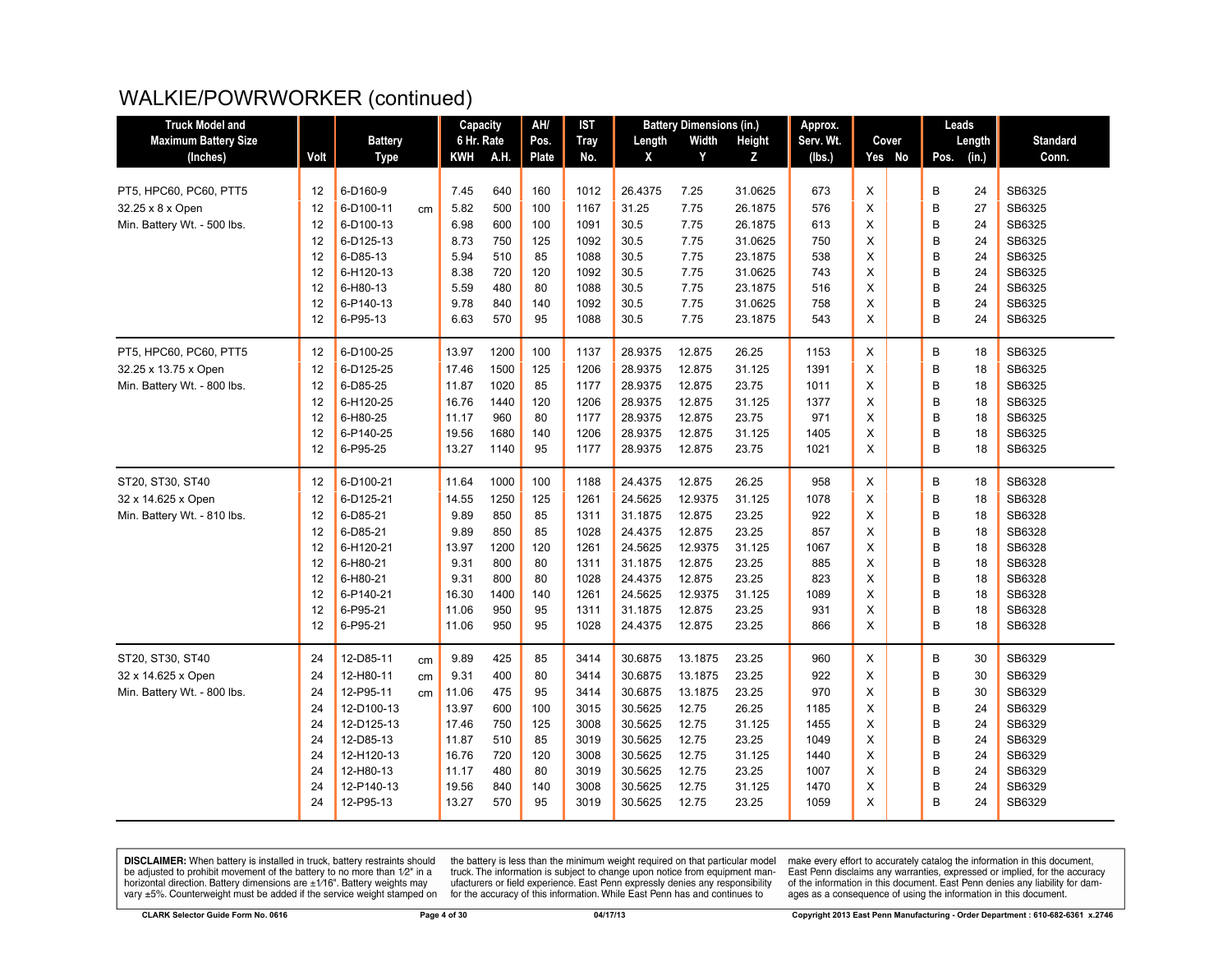| <b>Truck Model and</b>      |      |                |    | Capacity   |      | AH/   | <b>IST</b>  |         | <b>Battery Dimensions (in.)</b> |         | Approx.   |   |        |      | Leads  |                 |
|-----------------------------|------|----------------|----|------------|------|-------|-------------|---------|---------------------------------|---------|-----------|---|--------|------|--------|-----------------|
| <b>Maximum Battery Size</b> |      | <b>Battery</b> |    | 6 Hr. Rate |      | Pos.  | <b>Tray</b> | Length  | Width                           | Height  | Serv. Wt. |   | Cover  |      | Length | <b>Standard</b> |
| (Inches)                    | Volt | <b>Type</b>    |    | <b>KWH</b> | A.H. | Plate | No.         | X       | Y                               | z       | (lbs.)    |   | Yes No | Pos. | (in.)  | Conn.           |
|                             |      |                |    |            |      |       |             |         |                                 |         |           |   |        |      |        |                 |
| PT7, HPC60, PC60, PTT7      | 24   | 12-D85-11      | cm | 9.89       | 425  | 85    | 3414        | 30.6875 | 13.1875                         | 23.25   | 960       | X |        | В    | 30     | SB6325          |
| 32.25 x 13.75 x Open        | 24   | 12-H80-11      | cm | 9.31       | 400  | 80    | 3414        | 30.6875 | 13.1875                         | 23.25   | 922       | X |        | B    | 30     | SB6325          |
| Min. Battery Wt. - 800 lbs. | 24   | 12-P95-11      | cm | 11.06      | 475  | 95    | 3414        | 30.6875 | 13.1875                         | 23.25   | 970       | X |        | B    | 30     | SB6325          |
|                             | 24   | 12-D100-13     |    | 13.97      | 600  | 100   | 3015        | 30.5625 | 12.75                           | 26.25   | 1185      | X |        | B    | 24     | SB6325          |
|                             | 24   | 12-D125-13     |    | 17.46      | 750  | 125   | 3008        | 30.5625 | 12.75                           | 31.125  | 1455      | X |        | B    | 24     | SB6325          |
|                             | 24   | 12-D85-13      |    | 11.87      | 510  | 85    | 3019        | 30.5625 | 12.75                           | 23.25   | 1049      | X |        | B    | 24     | SB6325          |
|                             | 24   | 12-H120-13     |    | 16.76      | 720  | 120   | 3008        | 30.5625 | 12.75                           | 31.125  | 1440      | X |        | B    | 24     | SB6325          |
|                             | 24   | 12-H80-13      |    | 11.17      | 480  | 80    | 3019        | 30.5625 | 12.75                           | 23.25   | 1007      | X |        | B    | 24     | SB6325          |
|                             | 24   | 12-P140-13     |    | 19.56      | 840  | 140   | 3008        | 30.5625 | 12.75                           | 31.125  | 1470      | X |        | B    | 24     | SB6325          |
|                             | 24   | 12-P95-13      |    | 13.27      | 570  | 95    | 3019        | 30.5625 | 12.75                           | 23.25   | 1059      | X |        | B    | 24     | SB6325          |
| P25, HWD25, HWD30           | 24   | 12-D100-5      | cm | 4.66       | 200  | 100   | 3341        | 33.0625 | 6.4375                          | 26.25   | 555       | X |        | В    | 28     | SB6325          |
| HWD36, HWD40, HWP25         | 24   | 12-D100-7      |    | 6.98       | 300  | 100   | 3046        | 33.5625 | 6.4375                          | 26.1875 | 655       | X |        | B    | 28     | SB6325          |
| HWP30, P30, PWD25           | 24   | 12-D125-7      |    | 8.73       | 375  | 125   | 3128        | 33.5625 | 6.4375                          | 31.0625 | 797       | X |        | B    | 28     | SB6325          |
| PWD30, PWD36, PWD40         | 24   | 12-D85-7       |    | 5.94       | 255  | 85    | 3022        | 33.5625 | 6.4375                          | 23.1875 | 574       | X |        | B    | 28     | SB6325          |
| 35.5 x 7 x Open             | 24   | 12-H120-7      |    | 8.38       | 360  | 120   | 3128        | 33.5625 | 6.4375                          | 31.0625 | 789       | X |        | В    | 28     | SB6325          |
| Min. Battery Wt. - 456 lbs. | 24   | 12-H80-7       |    | 5.59       | 240  | 80    | 3022        | 33.5625 | 6.4375                          | 23.1875 | 551       | X |        | B    | 28     | SB6325          |
|                             | 24   | 12-P140-7      |    | 9.78       | 420  | 140   | 3128        | 33.5625 | 6.4375                          | 31.0625 | 805       | X |        | B    | 28     | SB6325          |
|                             | 24   | 12-P95-7       |    | 6.63       | 285  | 95    | 3022        | 33.5625 | 6.4375                          | 23.1875 | 580       | X |        | B    | 28     | SB6325          |
| HWP25, HWD25, HWD30         | 24   | 12-D85-11      | cm | 9.89       | 425  | 85    | 3414        | 30.6875 | 13.1875                         | 23.25   | 960       | X |        | В    | 30     | SB6325          |
| HWD36, HWD40, HWP30         | 24   | 12-H80-11      | cm | 9.31       | 400  | 80    | 3414        | 30.6875 | 13.1875                         | 23.25   | 922       | X |        | B    | 30     | SB6325          |
| P25, P30, PWD25, PWD30      | 24   | 12-P95-11      | cm | 11.06      | 475  | 95    | 3414        | 30.6875 | 13.1875                         | 23.25   | 970       | X |        | B    | 30     | SB6325          |
| PWD36, PWD40                | 24   | 12-D100-13     |    | 13.97      | 600  | 100   | 3015        | 30.5625 | 12.75                           | 26.25   | 1185      | X |        | B    | 28     | SB6325          |
| 31.375 x 13.5625 x Open     | 24   | 12-D125-13     |    | 17.46      | 750  | 125   | 3008        | 30.5625 | 12.75                           | 31.125  | 1455      | X |        | B    | 28     | SB6325          |
| Min. Battery Wt. - 821 lbs. | 24   | 12-D85-13      |    | 11.87      | 510  | 85    | 3019        | 30.5625 | 12.75                           | 23.25   | 1049      | X |        | B    | 28     | SB6325          |
|                             | 24   | 12-H120-13     |    | 16.76      | 720  | 120   | 3008        | 30.5625 | 12.75                           | 31.125  | 1440      | X |        | B    | 28     | SB6325          |
|                             | 24   | 12-H80-13      |    | 11.17      | 480  | 80    | 3019        | 30.5625 | 12.75                           | 23.25   | 1007      | X |        | B    | 28     | SB6325          |
|                             | 24   | 12-P140-13     |    | 19.56      | 840  | 140   | 3008        | 30.5625 | 12.75                           | 31.125  | 1470      | X |        | B    | 28     | SB6325          |
|                             | 24   | 12-P95-13      |    | 13.27      | 570  | 95    | 3019        | 30.5625 | 12.75                           | 23.25   | 1059      | X |        | В    | 28     | SB6325          |

**DISCLAIMER:** When battery is installed in truck, battery restraints should be adjusted to prohibit movement of the battery to no more than  $12^v$  in a horizontal direction. Battery dimensions are  $\pm 1/16^v$ . Battery wei

the battery is less than the minimum weight required on that particular model<br>truck. The information is subject to change upon notice from equipment man-<br>ufacturers or field experience. East Penn expressly denies any respo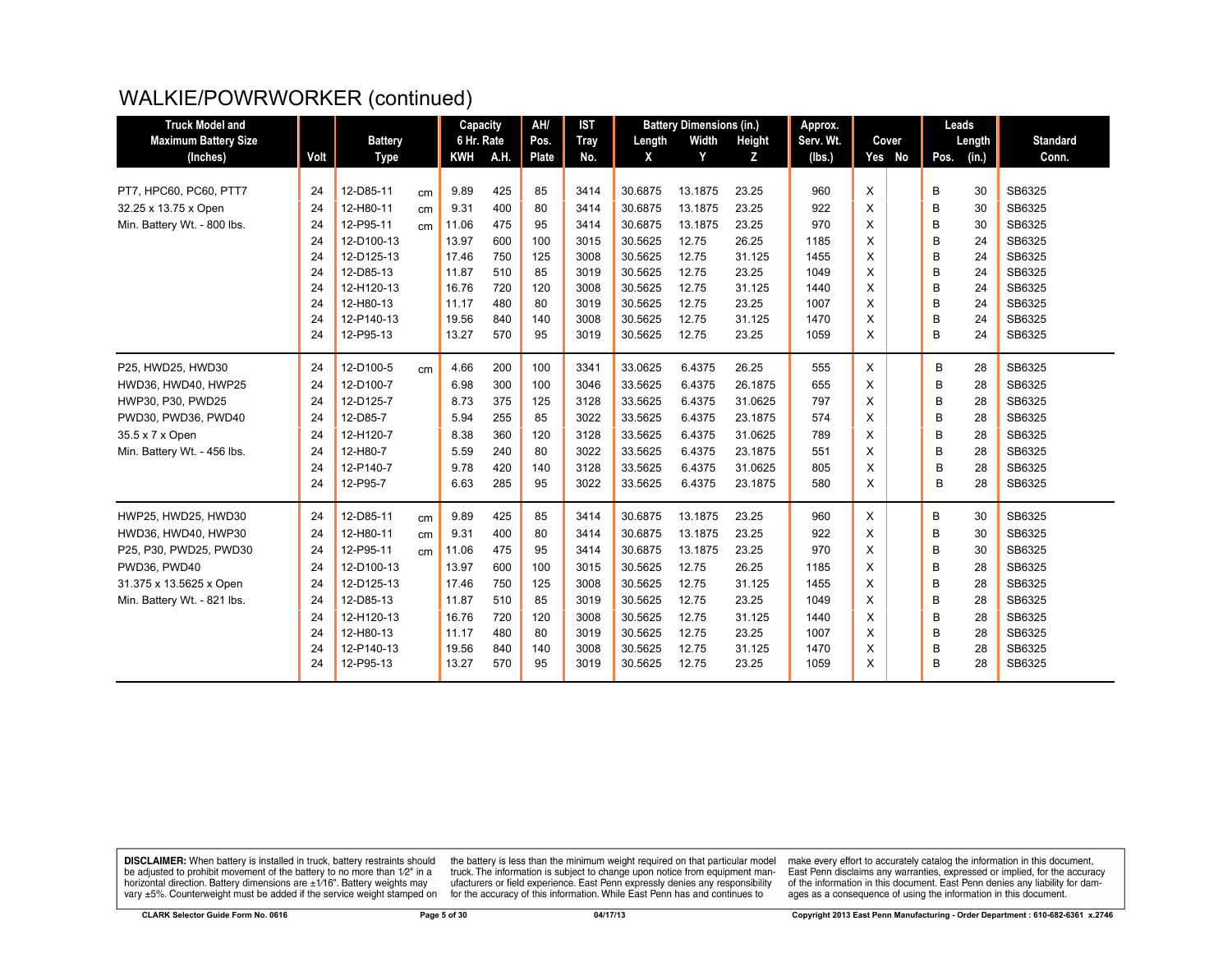| <b>Truck Model and</b>      |      |                |                 | Capacity   |      | AH/          | <b>IST</b>  |         | <b>Battery Dimensions (in.)</b> |         | Approx.   |   |        | Leads         |    |                 |
|-----------------------------|------|----------------|-----------------|------------|------|--------------|-------------|---------|---------------------------------|---------|-----------|---|--------|---------------|----|-----------------|
| <b>Maximum Battery Size</b> |      | <b>Battery</b> |                 | 6 Hr. Rate |      | Pos.         | <b>Tray</b> | Length  | Width                           | Height  | Serv. Wt. |   | Cover  | Length        |    | <b>Standard</b> |
| (Inches)                    | Volt | Type           |                 | <b>KWH</b> | A.H. | <b>Plate</b> | No.         | X       | Y                               | Z       | (Ibs.)    |   | Yes No | Pos.<br>(in.) |    | Conn.           |
|                             |      |                |                 |            |      |              |             |         |                                 |         |           |   |        |               |    |                 |
| CS15, CS20, CSP15, CST10    | 24   | 12-D100-11     | cm              | 11.64      | 500  | 100          | 3539        | 31.375  | 12.875                          | 26.25   | 1068      | X |        | B             | 30 | SB6329          |
| <b>CST15, CST20</b>         | 24   | 12-D85-11      | cm              | 9.89       | 425  | 85           | 3163        | 31.375  | 12.875                          | 23.25   | 965       | Χ |        | B             | 30 | SB6329          |
| 32 x 13.25 x Open           | 24   | 12-H80-11      | cm              | 9.31       | 400  | 80           | 3163        | 31.375  | 12.875                          | 23.25   | 926       | X |        | B             | 30 | SB6329          |
| Min. Battery Wt. - 900 lbs. | 24   | 12-P95-11      | cm              | 11.06      | 475  | 95           | 3163        | 31.375  | 12.875                          | 23.25   | 975       | X |        | B             | 30 | SB6329          |
|                             | 24   | 12-D100-13     |                 | 13.97      | 600  | 100          | 3015        | 30.5625 | 12.75                           | 26.25   | 1185      | X |        | B             | 28 | SB6329          |
|                             | 24   | 12-D125-13     |                 | 17.46      | 750  | 125          | 3008        | 30.5625 | 12.75                           | 31.125  | 1455      | X |        | B             | 28 | SB6329          |
|                             | 24   | 12-D85-13      |                 | 11.87      | 510  | 85           | 3019        | 30.5625 | 12.75                           | 23.25   | 1049      | X |        | B             | 28 | SB6329          |
|                             | 24   | 12-H120-13     |                 | 16.76      | 720  | 120          | 3008        | 30.5625 | 12.75                           | 31.125  | 1440      | X |        | B             | 28 | SB6329          |
|                             | 24   | 12-H80-13      |                 | 11.17      | 480  | 80           | 3019        | 30.5625 | 12.75                           | 23.25   | 1007      | X |        | B             | 28 | SB6329          |
|                             | 24   | 12-P140-13     |                 | 19.56      | 840  | 140          | 3008        | 30.5625 | 12.75                           | 31.125  | 1470      | X |        | B             | 28 | SB6329          |
|                             | 24   | 12-P95-13      |                 | 13.27      | 570  | 95           | 3019        | 30.5625 | 12.75                           | 23.25   | 1059      | X |        | В             | 28 | SB6329          |
| CSM10, CSM15, CSM7          | 24   | $(4)$ 8GGC2    | pm              | 3.60       | 155  |              | 3800        | 25.5    | 8.5625                          | 24.5    | 340       | X |        | В             | 26 | SB6329          |
| 28.5625 x 9 x 24.5625       | 24   | 12-D85-5       | cm              | 3.96       | 170  | 85           | 3167        | 24.25   | 8.3125                          | 23.1875 | 464       | X |        | B             | 28 | SB6329          |
|                             | 24   | 12-H80-5       | cm              | 3.72       | 160  | 80           | 3167        | 24.25   | 8.3125                          | 23.1875 | 445       | X |        | B             | 28 | SB6329          |
|                             | 24   | 12-P95-5       | cm <sub>2</sub> | 4.42       | 190  | 95           | 3167        | 24.25   | 8.3125                          | 23.1875 | 469       | X |        | B             | 28 | SB6329          |
|                             | 24   | 12-D85-7       |                 | 5.94       | 255  | 85           | 3042        | 25.25   | 8.5625                          | 23.1875 | 567       | X |        | B             | 28 | SB6329          |
|                             | 24   | 12-H80-7       |                 | 5.59       | 240  | 80           | 3042        | 25.25   | 8.5625                          | 23.1875 | 544       | X |        | B             | 28 | SB6329          |
|                             | 24   | 12-P95-7       |                 | 6.63       | 285  | 95           | 3042        | 25.25   | 8.5625                          | 23.1875 | 573       | X |        | B             | 28 | SB6329          |
| <b>CWP20, CWP22</b>         | 24   | (4) 8GGC2      | pm              | 3.60       | 155  |              | 3800        | 25.5    | 8.5625                          | 24.5    | 340       | X |        | В             | 26 | SB6329          |
| 27 x 8.875 x Open           | 24   | 12-D85-5       | cm              | 3.96       | 170  | 85           | 3167        | 24.25   | 8.3125                          | 23.1875 | 464       | X |        | B             | 28 | SB6329          |
|                             | 24   | 12-H80-5       | cm              | 3.72       | 160  | 80           | 3167        | 24.25   | 8.3125                          | 23.1875 | 445       | X |        | B             | 28 | SB6329          |
|                             | 24   | 12-P95-5       | cm              | 4.42       | 190  | 95           | 3167        | 24.25   | 8.3125                          | 23.1875 | 469       | X |        | B             | 28 | SB6329          |
|                             | 24   | 12-D100-7      |                 | 6.98       | 300  | 100          | 3123        | 25.3125 | 8.5625                          | 26.1875 | 649       | X |        | B             | 28 | SB6329          |
|                             | 24   | 12-D85-7       |                 | 5.94       | 255  | 85           | 3042        | 25.25   | 8.5625                          | 23.1875 | 567       | X |        | B             | 28 | SB6329          |
|                             | 24   | 12-H80-7       |                 | 5.59       | 240  | 80           | 3042        | 25.25   | 8.5625                          | 23.1875 | 544       | X |        | B             | 28 | SB6329          |
|                             | 24   | 12-P95-7       |                 | 6.63       | 285  | 95           | 3042        | 25.25   | 8.5625                          | 23.1875 | 573       | X |        | B             | 28 | SB6329          |
|                             |      |                |                 |            |      |              |             |         |                                 |         |           |   |        |               |    |                 |

cm - Charge-Mate includes on board charger.

pm - Powr-Mate includes on board charger.

H - Designates (H-Series battery type), Hydrasaver Product - Extended Watering Series.

**DISCLAIMER:** When battery is installed in truck, battery restraints should be adjusted to prohibit movement of the battery to no more than 1/2" in a be added in the behavior of the behavior of the behavior of the behavior of the behavior of the behavior of the behavior of the behavior of the service weight sharped on vary  $\pm$ 5%. Counterweight must be added if the ser

the battery is less than the minimum weight required on that particular model<br>truck. The information is subject to change upon notice from equipment manutacturers or field experience. East Penn expressly denies any responsibility for the accuracy of this information. While East Penn has and continues to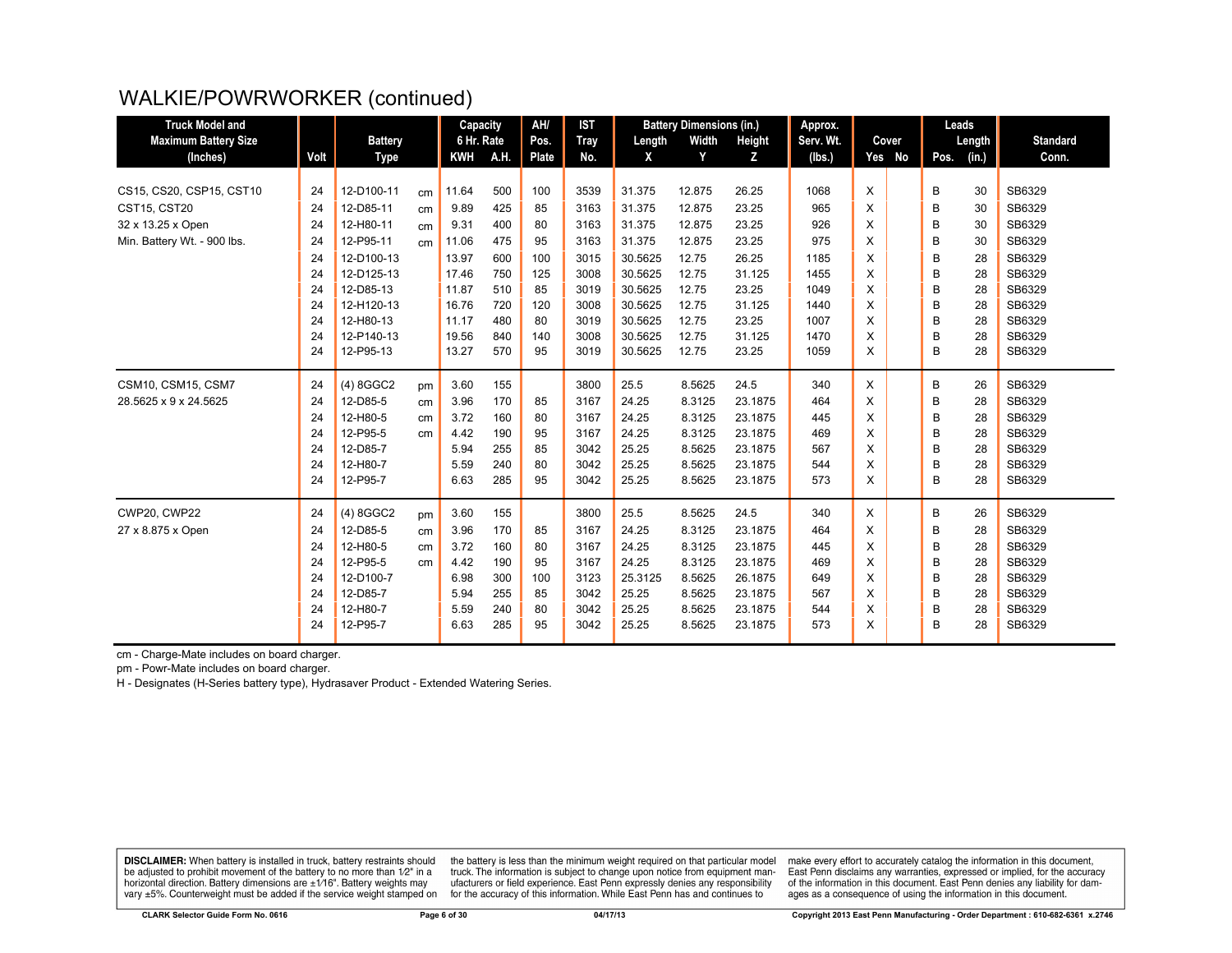# WALKIE/RIDER PALLET TRUCKS & TUGGERS

| <b>Truck Model and</b>       |      |                | Capacity   |             | AH/          | <b>IST</b>  |         | <b>Battery Dimensions (in.)</b> |         | Approx.   |   |        |      | Leads  |                 |
|------------------------------|------|----------------|------------|-------------|--------------|-------------|---------|---------------------------------|---------|-----------|---|--------|------|--------|-----------------|
| <b>Maximum Battery Size</b>  |      | <b>Battery</b> | 6 Hr. Rate |             | Pos.         | <b>Tray</b> | Length  | Width                           | Height  | Serv. Wt. |   | Cover  |      | Length | <b>Standard</b> |
| (Inches)                     | Volt | <b>Type</b>    | KWH        | <b>A.H.</b> | <b>Plate</b> | No.         | X       | Y                               | Z       | (lbs.)    |   | Yes No | Pos. | (in.)  | Conn.           |
|                              |      |                |            |             |              |             |         |                                 |         |           |   |        |      |        |                 |
| AGP 40, AGT 5                | 24   | 12-D85-13      | 11.87      | 510         | 85           | 3019        | 30.5625 | 12.75                           | 23.25   | 1049      | X |        | В    | 24     | SB6325          |
| 31.625 x 13.375 x 23.25      | 24   | 12-H80-13      | 11.17      | 480         | 80           | 3019        | 30.5625 | 12.75                           | 23.25   | 1007      | X |        | B    | 24     | SB6325          |
| Min. Battery Wt. - 810 lbs.  | 24   | 12-P95-13      | 13.27      | 570         | 95           | 3019        | 30.5625 | 12.75                           | 23.25   | 1059      | X |        | B    | 24     | SB6325          |
| CTT <sub>3</sub>             | 24   | 12-D100-13     | 13.97      | 600         | 100          | 3104        | 30.5625 | 12.75                           | 25.625  | 1165      |   | X      | B    | 36     | SB6329          |
| 34.25 x 14 x 26.5            | 24   | 12-D85-13      | 11.87      | 510         | 85           | 3082        | 30.5625 | 12.75                           | 22.625  | 1025      |   | X      | B    | 36     | SB6329          |
| Min. Battery Wt. - 900 lbs.  | 24   | 12-H80-13      | 11.17      | 480         | 80           | 3082        | 30.5625 | 12.75                           | 22.625  | 984       |   | X      | B    | 36     | SB6329          |
|                              | 24   | 12-P95-13      | 13.27      | 570         | 95           | 3082        | 30.5625 | 12.75                           | 22.625  | 1035      |   | X      | B    | 36     | SB6329          |
| CTT7                         | 36   | 18-D85-17      | 23.75      | 680         | 85           | 6015        | 38.1875 | 20.0625                         | 22.6875 | 2045      |   | X      | В    | 42     | SB6320          |
| 38.75 x 21.5 x 23            | 36   | 18-H80-17      | 22.35      | 640         | 80           | 6015        | 38.1875 | 20.0625                         | 22.6875 | 1963      |   | X      | B    | 42     | SB6320          |
| Min. Battery Wt. - 1375 lbs. | 36   | 18-P95-17      | 26.54      | 760         | 95           | 6015        | 38.1875 | 20.0625                         | 22.6875 | 2065      |   | X      | B    | 42     | SB6320          |
| CTT7                         | 48   | 24-D85-13      | 23.75      | 510         | 85           | 7017        | 37.8125 | 20.5625                         | 22.6875 | 2030      |   | X      | B    | 42     | SB6320          |
| 38.75 x 21.5 x 23            | 48   | 24-H80-13      | 22.35      | 480         | 80           | 7017        | 37.8125 | 20.5625                         | 22.6875 | 1949      |   | X      | B    | 42     | SB6320          |
| Min. Battery Wt. - 1375 lbs. | 48   | 24-P95-13      | 26.54      | 570         | 95           | 7017        | 37.8125 | 20.5625                         | 22.6875 | 2050      |   | X      | B    | 42     | SB6320          |
| CTT7                         | 36   | 18-D85-13      | 17.81      | 510         | 85           | 6062        | 37.6875 | 15.4375                         | 22.625  | 1507      |   | X      | В    | 42     | SB6320          |
| <b>Optional Compartment</b>  | 36   | 18-H80-13      | 16.76      | 480         | 80           | 6062        | 37.6875 | 15.4375                         | 22.625  | 1447      |   | X      | B    | 42     | SB6320          |
| 38.75 x 16 x 23              | 36   | 18-P95-13      | 19.90      | 570         | 95           | 6062        | 37.6875 | 15.4375                         | 22.625  | 1522      |   | X      | B    | 42     | SB6320          |
| Min. Battery Wt. - 1375 lbs. |      |                |            |             |              |             |         |                                 |         |           |   |        |      |        |                 |
| CTT7                         | 48   | 24-D85-9       | 15.83      | 340         | 85           | 7151        | 37.6875 | 14.4375                         | 22.625  | 1422      |   | X      | B    | 42     | SB6320          |
| <b>Optional Compartment</b>  | 48   | 24-H80-9       | 14.90      | 320         | 80           | 7151        | 37.6875 | 14.4375                         | 22.625  | 1365      |   | X      | B    | 42     | SB6320          |
| 38.75 x 16 x 23              | 48   | 24-P95-9       | 17.69      | 380         | 95           | 7151        | 37.6875 | 14.4375                         | 22.625  | 1436      |   | X      | B    | 42     | SB6320          |
| Min. Battery Wt. - 1375 lbs. |      |                |            |             |              |             |         |                                 |         |           |   |        |      |        |                 |
| <b>CTW</b>                   | 12   | 6-D100-13      | 6.98       | 600         | 100          | 1091        | 30.5    | 7.75                            | 26.1875 | 613       | X |        | B    | 28     | SB6325          |
| 32 x 8.125 x Open            | 12   | 6-D85-13       | 5.94       | 510         | 85           | 1088        | 30.5    | 7.75                            | 23.1875 | 538       | X |        | B    | 28     | SB6325          |
|                              | 12   | 6-H80-13       | 5.59       | 480         | 80           | 1088        | 30.5    | 7.75                            | 23.1875 | 516       | X |        | B    | 28     | SB6325          |
|                              | 12   | 6-P95-13       | 6.63       | 570         | 95           | 1088        | 30.5    | 7.75                            | 23.1875 | 543       | X |        | B    | 28     | SB6325          |
| <b>CTR</b>                   | 24   | 12-D100-13     | 13.97      | 600         | 100          | 3015        | 30.5625 | 12.75                           | 26.25   | 1185      | X |        | В    | 28     | SB6325          |
| 32 x 13.125 x Open           | 24   | 12-D85-13      | 11.87      | 510         | 85           | 3019        | 30.5625 | 12.75                           | 23.25   | 1049      | X |        | B    | 28     | SB6325          |
|                              | 24   | 12-H80-13      | 11.17      | 480         | 80           | 3019        | 30.5625 | 12.75                           | 23.25   | 1007      | X |        | B    | 28     | SB6325          |
|                              | 24   | 12-P95-13      | 13.27      | 570         | 95           | 3019        | 30.5625 | 12.75                           | 23.25   | 1059      | X |        | B    | 28     | SB6325          |

**DISCLAIMER:** When battery is installed in truck, battery restraints should be adjusted to prohibit movement of the battery to no more than  $1/2$ " in a horizontal direction. Battery dimensions are  $\pm 1/16$ ". Battery weig

the battery is less than the minimum weight required on that particular model<br>truck. The information is subject to change upon notice from equipment man-<br>ufacturers or field experience. East Penn expressly denies any respo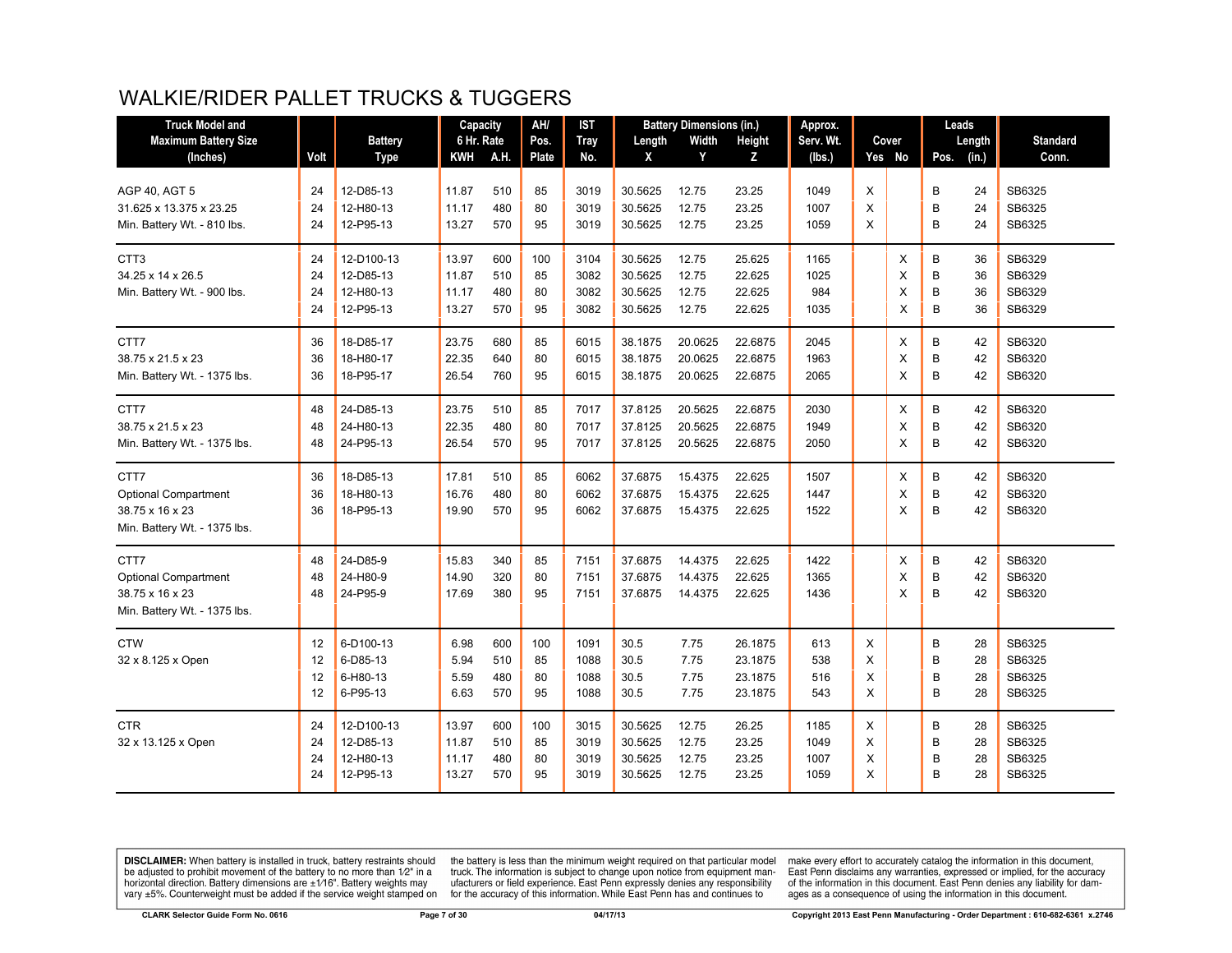# WALKIE/RIDER PALLET TRUCKS & TUGGERS (continued)

| <b>Truck Model and</b>      |      |                | Capacity   |             | AH/   | <b>IST</b> |         | <b>Battery Dimensions (in.)</b> |        | Approx.   |            |                | Leads |        |                 |
|-----------------------------|------|----------------|------------|-------------|-------|------------|---------|---------------------------------|--------|-----------|------------|----------------|-------|--------|-----------------|
| Maximum Battery Size        |      | <b>Battery</b> | 6 Hr. Rate |             | Pos.  | Trav       | Length  | Width                           | Height | Serv. Wt. |            | <b>Cover</b>   |       | Length | <b>Standard</b> |
| (Inches)                    | Volt | <b>Type</b>    | KWH        | <b>TAHA</b> | Plate | No.        |         |                                 |        | (Ibs.)    | <b>Yes</b> | N <sub>o</sub> | Pos.  | (in.)  | Conn.           |
|                             |      |                |            |             |       |            |         |                                 |        |           |            |                |       |        |                 |
| PWC30, PWC40, PWT           | 24   | 12-D100-13     | 13.97      | 600         | 100   | 3015       | 30.5625 | 12.75                           | 26.25  | 1185      | X          |                | В     | 20     | SB6325          |
| 32 x 13.5 x 31              | 24   | 12-D85-13      | 11.87      | 510         | 85    | 3019       | 30.5625 | 12.75                           | 23.25  | 1049      | X          |                | В     | 20     | SB6325          |
| Min. Battery Wt. - 800 lbs. | 24   | 12-H80-13      | 11.17      | 480         | 80    | 3019       | 30.5625 | 12.75                           | 23.25  | 1007      | X          |                | В     | 20     | SB6325          |
|                             | 24   | 12-P95-13      | 13.27      | 570         | 95    | 3019       | 30.5625 | 12.75                           | 23.25  | 1059      | X          |                | в     | 20     | SB6325          |
|                             |      |                |            |             |       |            |         |                                 |        |           |            |                |       |        |                 |

H - Designates (H-Series battery type), Hydrasaver Product - Extended Watering Series.

# ORDER SELECTOR

| <b>Truck Model and</b>      |      |                | Capacity   |             | AH/          | <b>IST</b>  |         | <b>Battery Dimensions (in.)</b> |         | Approx.   |        | Leads         |                 |
|-----------------------------|------|----------------|------------|-------------|--------------|-------------|---------|---------------------------------|---------|-----------|--------|---------------|-----------------|
| <b>Maximum Battery Size</b> |      | <b>Battery</b> | 6 Hr. Rate |             | Pos.         | <b>Tray</b> | Length  | Width                           | Height  | Serv. Wt. | Cover  | Length        | <b>Standard</b> |
| (Inches)                    | Volt | <b>Type</b>    | <b>KWH</b> | <b>A.H.</b> | <b>Plate</b> | No.         | X       | Y                               | z       | (lbs.)    | Yes No | (in.)<br>Pos. | Conn.           |
| OP7, 30, NS300              | 12   | 6-D85-13       | 5.94       | 510         | 85           | 1069        | 30.5625 | 7.75                            | 22.5625 | 578       | X      | B<br>15       | SB6328          |
| $32 \times 8 \times 24.5$   | 12   | 6-H80-13       | 5.59       | 480         | 80           | 1069        | 30.5625 | 7.75                            | 22.5625 | 555       | X      | B<br>15       | SB6328          |
| Min. Battery Wt. =          | 12   | 6-P95-13       | 6.63       | 570         | 95           | 1069        | 30.5625 | 7.75                            | 22.5625 | 584       | X      | B<br>15       | SB6328          |
| $500 - 1000$ lbs.           |      |                |            |             |              |             |         |                                 |         |           |        |               |                 |
| Varies with upright         |      |                |            |             |              |             |         |                                 |         |           |        |               |                 |
| SEE NOTE "A"                |      |                |            |             |              |             |         |                                 |         |           |        |               |                 |
| OP7                         | 12   | 6-D85-25       | 11.87      | 1020        | 85           | 1031        | 28.9375 | 12.875                          | 22.625  | 983       | X      | B<br>15       | SB6329          |
| 32 x 13.5 x 25.5            | 12   | 6-H80-25       | 11.17      | 960         | 80           | 1031        | 28.9375 | 12.875                          | 22.625  | 944       | X      | B<br>15       | SB6329          |
| Min. Battery Wt. =          | 12   | 6-P95-25       | 13.27      | 1140        | 95           | 1031        | 28.9375 | 12.875                          | 22.625  | 993       | X      | B<br>15       | SB6329          |
| 500 - 1000 lbs.             |      |                |            |             |              |             |         |                                 |         |           |        |               |                 |
| Varies with upright         |      |                |            |             |              |             |         |                                 |         |           |        |               |                 |
| SEE NOTE "A"                |      |                |            |             |              |             |         |                                 |         |           |        |               |                 |
| OP7, 30, NS300              | 24   | 12-D85-13      | 11.87      | 510         | 85           | 3082        | 30.5625 | 12.75                           | 22.625  | 1025      | X      | B<br>15       | SB6329          |
| 32 x 13.5 x 25.5            | 24   | 12-H80-13      | 11.17      | 480         | 80           | 3082        | 30.5625 | 12.75                           | 22.625  | 984       | X      | B<br>15       | SB6329          |
| Min. Battery Wt. =          | 24   | 12-P95-13      | 13.27      | 570         | 95           | 3082        | 30.5625 | 12.75                           | 22.625  | 1035      | X      | B<br>15       | SB6329          |
| 500 - 1000 lbs.             |      |                |            |             |              |             |         |                                 |         |           |        |               |                 |
| Varies with upright         |      |                |            |             |              |             |         |                                 |         |           |        |               |                 |
| SEE NOTE "A"                |      |                |            |             |              |             |         |                                 |         |           |        |               |                 |
| OP15, OP15X                 | 24   | 12-D125-13     | 17.46      | 750         | 125          | 3093        | 30.5625 | 12.75                           | 30.5    | 1444      | X      | B<br>24       | SB6322          |
| 36.5 x 13.625 x 31.5        | 24   | 12-H120-13     | 16.76      | 720         | 120          | 3093        | 30.5625 | 12.75                           | 30.5    | 1430      | X      | B<br>24       | SB6322          |
| Min. Battery Wt. =          | 24   | 12-P140-13     | 19.56      | 840         | 140          | 3093        | 30.5625 | 12.75                           | 30.5    | 1458      | X      | B<br>24       | SB6322          |
| 1100 - 1600 lbs.            | 24   | 12-D125-15     | 20.37      | 875         | 125          | 3036        | 35.0625 | 12.875                          | 30.5    | 1651      | X      | B<br>24       | SB6322          |
| Varies with upright         | 24   | 12-H120-15     | 19.56      | 840         | 120          | 3036        | 35.0625 | 12.875                          | 30.5    | 1634      | X      | B<br>24       | SB6322          |
| SEE NOTE "A"                | 24   | 12-P140-15     | 22.81      | 980         | 140          | 3036        | 35.0625 | 12.875                          | 30.5    | 1668      | X      | B<br>24       | SB6322          |

**DISCLAIMER:** When battery is installed in truck, battery restraints should be adjusted to prohibit movement of the battery to no more than 1/2" in a horizontal direction. Battery dimensions are  $\pm 1/16$ ". Battery weights vary ±5%. Counterweight must be added if the service weight stamped on

the battery is less than the minimum weight required on that particular model<br>truck. The information is subject to change upon notice from equipment manufacturers or field experience. East Penn expressly denies any responsibility for the accuracy of this information. While East Penn has and continues to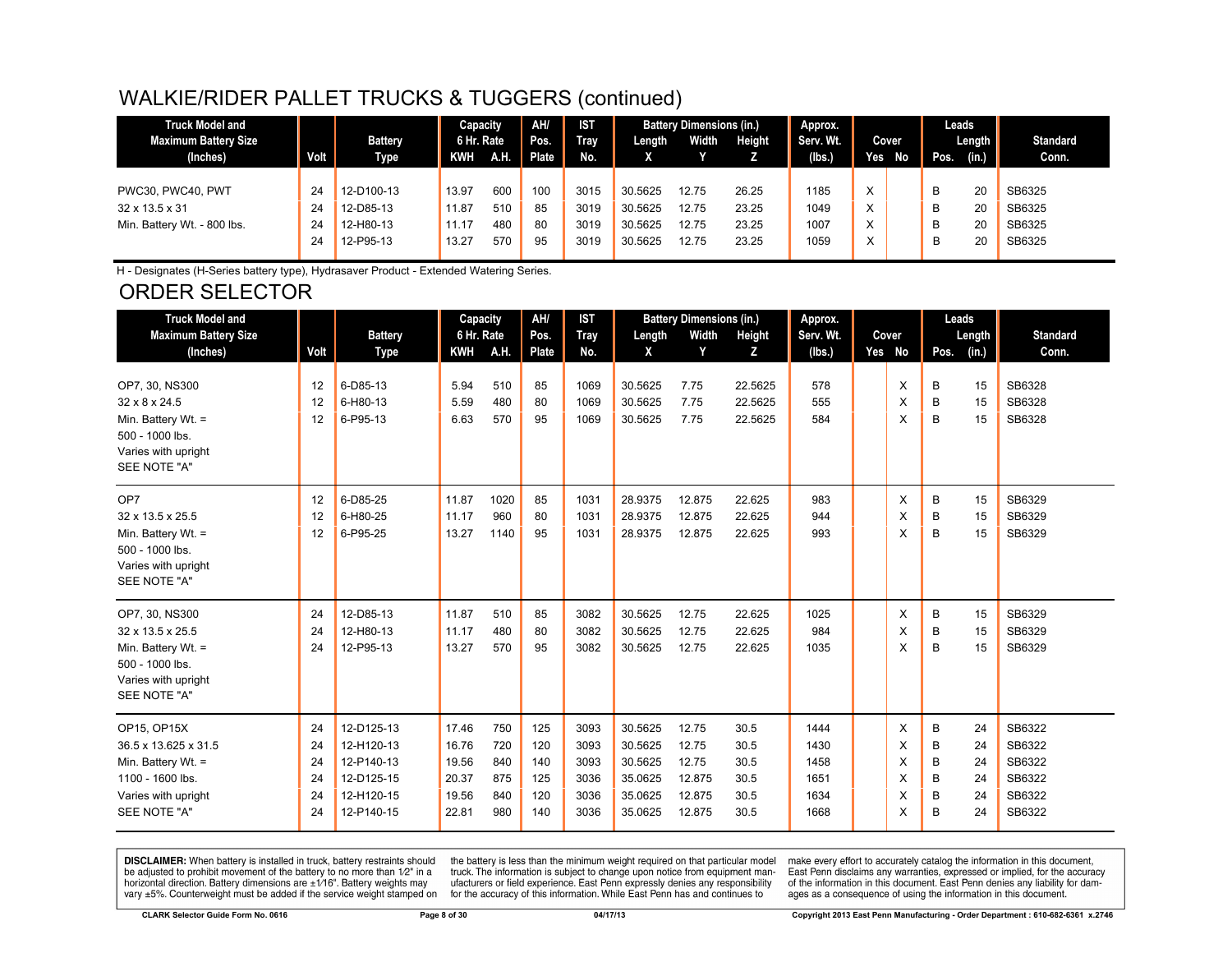#### ORDER SELECTOR (continued)

| <b>Truck Model and</b>      |      |            | Capacity   |      | AH/   | IST  |         | <b>Battery Dimensions (in.)</b> |         | Approx.   |     |       |      | Leads  |                 |
|-----------------------------|------|------------|------------|------|-------|------|---------|---------------------------------|---------|-----------|-----|-------|------|--------|-----------------|
| Maximum Battery Size        |      | Battery    | 6 Hr. Rate |      | Pos.  | Trav | Length  | Width                           | Height  | Serv. Wt. |     | Cover |      | Length | <b>Standard</b> |
| (Inches)                    | Volt | Type       | <b>KWH</b> | A.H. | Plate | No.  | Χ       |                                 |         | (lbs.)    | Yes | No    | Pos. | (in.)  | Conn.           |
|                             |      |            |            |      |       |      |         |                                 |         |           |     |       |      |        |                 |
| OP15                        | 36   | 18-D125-9  | 17.46      | 500  | 125   | 6063 | 37.6875 | 10.9375                         | 30.5    | 1495      |     |       | B    | 24     | SB6320          |
| 38.3125 x 13.875 x 31.5     | 36   | 18-H120-9  | 16.76      | 480  | 120   | 6063 | 37.6875 | 10.9375                         | 30.5    | 1480      |     |       | B    | 24     | SB6320          |
| <b>Optional Compartment</b> | 36   | 18-P140-9  | 19.56      | 560  | 140   | 6063 | 37.6875 | 10.9375                         | 30.5    | 1510      |     |       | B    | 24     | SB6320          |
| Min. Battery Wt. $=$        | 36   | 18-D125-11 | 21.83      | 625  | 125   | 6016 | 37.8125 | 13.3125                         | 30.5625 | 1848      |     |       | B    | 24     | SB6320          |
| 1100 - 1600 lbs.            | 36   | 18-H120-11 | 20.95      | 600  | 120   | 6016 | 37.8125 | 13.3125                         | 30.5625 | 1830      |     |       | B    | 24     | SB6320          |
| Varies with upright         | 36   | 18-P140-11 | 24.44      | 700  | 140   | 6016 | 37.8125 | 13.3125                         | 30.5625 | 1866      |     |       | B    | 24     | SB6320          |
|                             |      |            |            |      |       |      |         |                                 |         |           |     |       |      |        |                 |

NOTE "A" - Older trucks may require SB6320 connector on battery.

H - Designates (H-Series battery type), Hydrasaver Product - Extended Watering Series.

#### NARROW AISLE

| <b>Truck Model and</b>       |      |                | Capacity   |      | AH/   | <b>IST</b>  |         | <b>Battery Dimensions (in.)</b> |         | Approx.   |     |       | Leads |        |                 |
|------------------------------|------|----------------|------------|------|-------|-------------|---------|---------------------------------|---------|-----------|-----|-------|-------|--------|-----------------|
| <b>Maximum Battery Size</b>  |      | <b>Battery</b> | 6 Hr. Rate |      | Pos.  | <b>Tray</b> | Length  | Width                           | Height  | Serv. Wt. |     | Cover |       | Length | <b>Standard</b> |
| (Inches)                     | Volt | <b>Type</b>    | <b>KWH</b> | A.H. | Plate | No.         | X       | Y                               | z       | (lbs.)    | Yes | No    | Pos.  | (in.)  | Conn.           |
|                              |      |                |            |      |       |             |         |                                 |         |           |     |       |       |        |                 |
| NS300 40, NP300 30           | 24   | 12-D160-9      | 14.90      | 640  | 160   | 3511        | 35.0625 | 10.9375                         | 30.5    | 1309      |     | X     | Α     | 16     | SB6325          |
| NP300 40, NS300 50           | 24   | 12-D125-11     | 14.55      | 625  | 125   | 3014        | 31.875  | 10.8125                         | 30.5    | 1244      |     | X     | Α     | 16     | SB6325          |
| 36.75 x 12.25 x 31.25        | 24   | 12-H120-11     | 13.97      | 600  | 120   | 3014        | 31.875  | 10.8125                         | 30.5    | 1232      |     | X     | Α     | 16     | SB6325          |
| Min. Battery Wt. - 1150 lbs. | 24   | 12-P140-11     | 16.30      | 700  | 140   | 3014        | 31.875  | 10.8125                         | 30.5    | 1256      |     | X     | A     | 16     | SB6325          |
|                              | 24   | 12-D125-13     | 17.46      | 750  | 125   | 3176        | 35.5625 | 11.5625                         | 30.5    | 1457      |     | X     | A     | 16     | SB6325          |
|                              | 24   | 12-H120-13     | 16.76      | 720  | 120   | 3176        | 35.5625 | 11.5625                         | 30.5    | 1442      |     | X     | A     | 16     | SB6325          |
|                              | 24   | 12-P140-13     | 19.56      | 840  | 140   | 3176        | 35.5625 | 11.5625                         | 30.5    | 1472      |     | X     | A     | 16     | SB6325          |
| NS300 40, NP300 30           | 24   | 12-D160-11     | 18.62      | 800  | 160   | 3025        | 35.0625 | 13.1875                         | 30.5    | 1647      |     | X     | A     | 16     | SB6325          |
| NP300 40, NS300 50           | 24   | 12-D125-13     | 17.46      | 750  | 125   | 3093        | 30.5625 | 12.75                           | 30.5    | 1444      |     | X     | A     | 16     | SB6325          |
| 36.75 x 14.5 x 31.25         | 24   | 12-H120-13     | 16.76      | 720  | 120   | 3093        | 30.5625 | 12.75                           | 30.5    | 1430      |     | X     | Α     | 16     | SB6325          |
| Min. Battery Wt. - 1400 lbs. | 24   | 12-P140-13     | 19.56      | 840  | 140   | 3093        | 30.5625 | 12.75                           | 30.5    | 1458      |     | X     | A     | 16     | SB6325          |
|                              | 24   | 12-D125-15     | 20.37      | 875  | 125   | 3036        | 35.0625 | 12.875                          | 30.5    | 1651      |     | X     | A     | 16     | SB6325          |
|                              | 24   | 12-H120-15     | 19.56      | 840  | 120   | 3036        | 35.0625 | 12.875                          | 30.5    | 1634      |     | X     | A     | 16     | SB6325          |
|                              | 24   | 12-P140-15     | 22.81      | 980  | 140   | 3036        | 35.0625 | 12.875                          | 30.5    | 1668      |     | X     | A     | 16     | SB6325          |
| NS300 40, NP300 30           | 24   | 12-D160-13     | 22.35      | 960  | 160   | 3049        | 35.25   | 15.5625                         | 30.5625 | 1985      |     | X     | Α     | 16     | SB6325          |
| NP300 40, NS300 50           | 24   | 12-D125-15     | 20.37      | 875  | 125   | 3642        | 36.0625 | 13.875                          | 30.5    | 1718      |     | X     | Α     | 16     | SB6325          |
| 36.75 x 16.5 x 31.25         | 24   | 12-D125-15     | 20.37      | 875  | 125   | 3036        | 35.0625 | 12.875                          | 30.5    | 1651      |     | X     | A     | 16     | SB6325          |
| Min. Battery Wt. - 1400 lbs. | 24   | 12-H120-15     | 19.56      | 840  | 120   | 3642        | 36.0625 | 13.875                          | 30.5    | 1701      |     | X     | A     | 16     | SB6325          |
|                              | 24   | 12-H120-15     | 19.56      | 840  | 120   | 3036        | 35.0625 | 12.875                          | 30.5    | 1634      |     | X     | A     | 16     | SB6325          |
|                              | 24   | 12-P140-15     | 22.81      | 980  | 140   | 3642        | 36.0625 | 13.875                          | 30.5    | 1735      |     | X     | Α     | 16     | SB6325          |
|                              | 24   | 12-P140-15     | 22.81      | 980  | 140   | 3036        | 35.0625 | 12.875                          | 30.5    | 1668      |     | X     | A     | 16     | SB6325          |

**DISCLAIMER:** When battery is installed in truck, battery restraints should be adjusted to prohibit movement of the battery to no more than  $12^v$  in a horizontal direction. Battery dimensions are  $\pm 1/16^v$ . Battery wei

the battery is less than the minimum weight required on that particular model<br>truck. The information is subject to change upon notice from equipment manufacturers or field experience. East Penn expressly denies any responsibility for the accuracy of this information. While East Penn has and continues to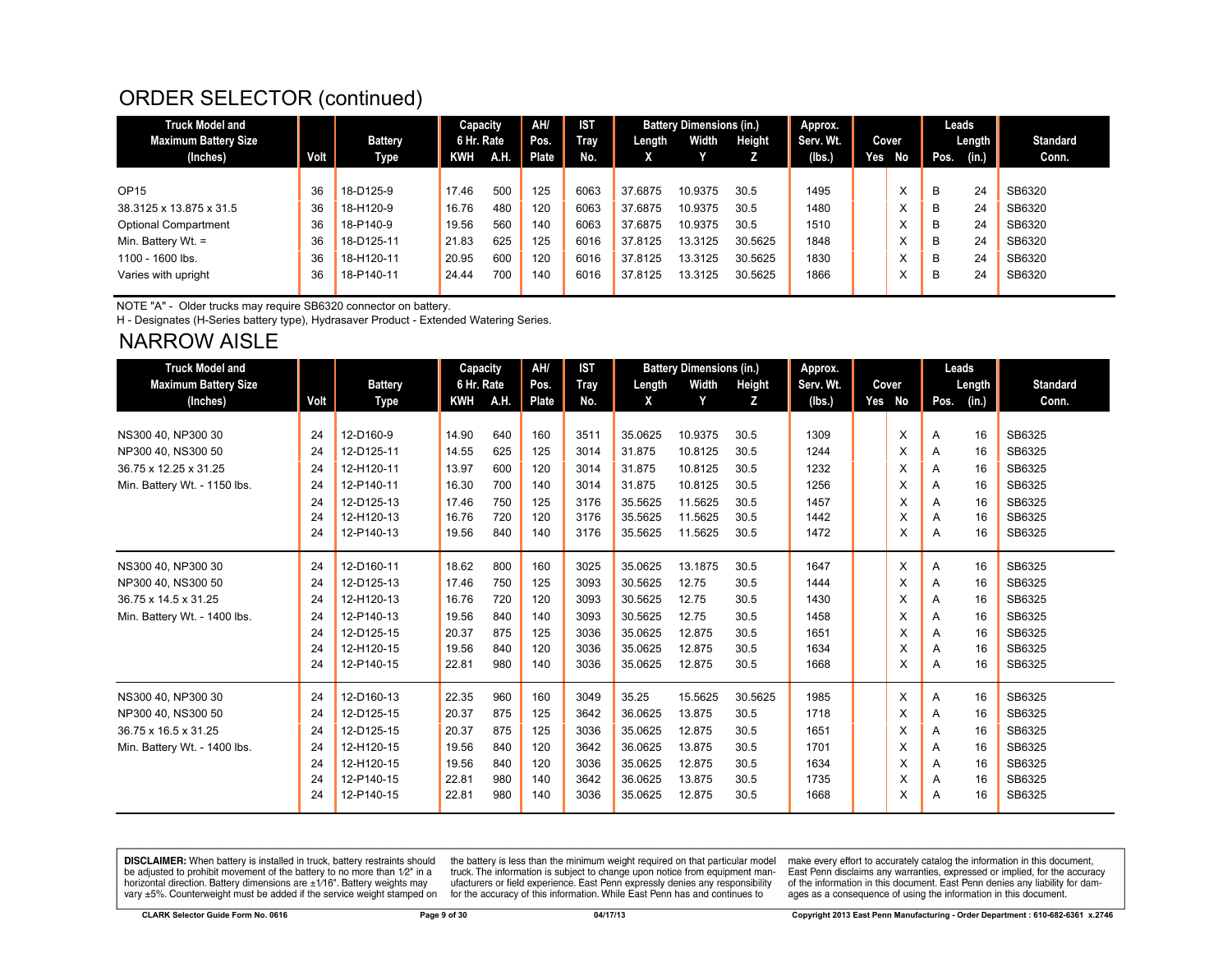# NARROW AISLE (continued)

| <b>Truck Model and</b>                                                                              |                                        |                                                                                                |                | Capacity                                                    |                                               | AH/                                           | IST                                                  |                                                                      | <b>Battery Dimensions (in.)</b>                          |                                                         | Approx.                                              |                                  | Leads                                                              |                                        |                                                                    |
|-----------------------------------------------------------------------------------------------------|----------------------------------------|------------------------------------------------------------------------------------------------|----------------|-------------------------------------------------------------|-----------------------------------------------|-----------------------------------------------|------------------------------------------------------|----------------------------------------------------------------------|----------------------------------------------------------|---------------------------------------------------------|------------------------------------------------------|----------------------------------|--------------------------------------------------------------------|----------------------------------------|--------------------------------------------------------------------|
| <b>Maximum Battery Size</b>                                                                         |                                        | <b>Battery</b>                                                                                 |                | 6 Hr. Rate                                                  |                                               | Pos.                                          | <b>Tray</b>                                          | Length                                                               | Width                                                    | Height                                                  | Serv. Wt.                                            | Cover                            |                                                                    | Length                                 | <b>Standard</b>                                                    |
| (Inches)                                                                                            | Volt                                   | Type                                                                                           |                | KWH                                                         | A.H.                                          | Plate                                         | No.                                                  | X                                                                    | Y                                                        | z                                                       | (lbs.)                                               | Yes No                           | Pos.                                                               | (in.)                                  | Conn.                                                              |
| <b>NST20, NST25, NST30</b><br><b>NST40</b><br>32.75 x 12.125 x 31.5<br>Min. Battery Wt. - 1200 lbs. | 24<br>24<br>24                         | 12-D125-11<br>12-H120-11<br>12-P140-11                                                         |                | 14.55<br>13.97<br>16.30                                     | 625<br>600<br>700                             | 125<br>120<br>140                             | 3014<br>3014<br>3014                                 | 31.875<br>31.875<br>31.875                                           | 10.8125<br>10.8125<br>10.8125                            | 30.5<br>30.5<br>30.5                                    | 1244<br>1232<br>1256                                 | X<br>$\times$<br>$\times$        | CD<br><b>CD</b><br>CD                                              | 10<br>10<br>10                         | SB6325<br>SB6325<br>SB6325                                         |
| <b>NST20, NST25, NST30</b><br><b>NST40</b><br>32.75 x 16.625 x 31.5<br>Min. Battery Wt. - 1200 lbs. | 24<br>24<br>24                         | 12-D125-13<br>12-H120-13<br>12-P140-13                                                         |                | 17.46<br>16.76<br>19.56                                     | 750<br>720<br>840                             | 125<br>120<br>140                             | 3252<br>3252<br>3252                                 | 25.375<br>25.375<br>25.375                                           | 15.4375<br>15.4375<br>15.4375                            | 30.5<br>30.5<br>30.5                                    | 1426<br>1412<br>1440                                 | Χ<br>X<br>$\times$               | CD<br>CD<br>CD                                                     | 10<br>10<br>10                         | SB6325<br>SB6325<br>SB6325                                         |
| <b>NST20, NST25, NST30</b><br><b>NST40</b><br>37 x 12.125 x 31.5<br>Min. Battery Wt. - 1200 lbs.    | 24<br>24<br>24                         | 12-D125-13<br>12-H120-13<br>12-P140-13                                                         |                | 17.46<br>16.76<br>19.56                                     | 750<br>720<br>840                             | 125<br>120<br>140                             | 3176<br>3176<br>3176                                 | 35.5625<br>35.5625<br>35.5625                                        | 11.5625<br>11.5625<br>11.5625                            | 30.5<br>30.5<br>30.5                                    | 1457<br>1442<br>1472                                 | X<br>X<br>$\times$               | CD<br>CD<br><b>CD</b>                                              | 10<br>10<br>10                         | SB6325<br>SB6325<br>SB6325                                         |
| <b>NST20, NST25, NST30</b><br><b>NST40</b><br>37 x 16.625 x 31.5<br>Min. Battery Wt. - 1200 lbs.    | 24<br>24<br>24<br>24<br>24<br>24<br>24 | 12-D160-13<br>12-D125-15<br>12-D125-15<br>12-H120-15<br>12-H120-15<br>12-P140-15<br>12-P140-15 |                | 22.35<br>20.37<br>20.37<br>19.56<br>19.56<br>22.81<br>22.81 | 960<br>875<br>875<br>840<br>840<br>980<br>980 | 160<br>125<br>125<br>120<br>120<br>140<br>140 | 3049<br>3799<br>3036<br>3799<br>3036<br>3799<br>3036 | 35.25<br>36.125<br>35.0625<br>36.125<br>35.0625<br>36.125<br>35.0625 | 15.5625<br>16<br>12.875<br>16<br>12.875<br>16<br>12.875  | 30.5625<br>30.5<br>30.5<br>30.5<br>30.5<br>30.5<br>30.5 | 1985<br>1772<br>1651<br>1754<br>1634<br>1790<br>1668 | X<br>X<br>X<br>X<br>X<br>X<br>X  | <b>CD</b><br>CD<br><b>CD</b><br>CD<br><b>CD</b><br>CD<br><b>CD</b> | 10<br>10<br>10<br>10<br>10<br>10<br>10 | SB6325<br>SB6325<br>SB6325<br>SB6325<br>SB6325<br>SB6325<br>SB6325 |
| NPR <sub>17</sub><br>38.625 x 13.375 x 31.5<br>Min. Battery Wt. - 1590 lbs.                         | 24<br>24<br>24<br>24<br>24<br>24       | 12-D125-15<br>12-D125-15<br>12-H120-15<br>12-H120-15<br>12-P140-15<br>12-P140-15               |                | 20.37<br>20.37<br>19.56<br>19.56<br>22.81<br>22.81          | 875<br>875<br>840<br>840<br>980<br>980        | 125<br>125<br>120<br>120<br>140<br>140        | 3036<br>3115<br>3036<br>3115<br>3036<br>3115         | 35.0625<br>38.0625<br>35.0625<br>38.0625<br>35.0625<br>38.0625       | 12.875<br>11.875<br>12.875<br>11.875<br>12.875<br>11.875 | 30.5<br>30.5<br>30.5<br>30.5<br>30.5<br>30.5            | 1651<br>1677<br>1634<br>1660<br>1668<br>1694         | X<br>X<br>X<br>X<br>X<br>X       | B<br>B<br>B<br>B<br>B<br>B                                         | 20<br>20<br>20<br>20<br>20<br>20       | SB6320<br>SB6320<br>SB6320<br>SB6320<br>SB6320<br>SB6320           |
| NPR <sub>17</sub><br>38.625 x 13.375 x 31.5<br>Min. Battery Wt. - 1590 lbs.                         | 36<br>36<br>36                         | 18-D125-9<br>18-H120-9<br>18-P140-9                                                            | sp<br>SD<br>SD | 17.46<br>16.76<br>19.56                                     | 500<br>480<br>560                             | 125<br>120<br>140                             | 6C12<br>6C12<br>6C12                                 | 37.6875<br>37.6875<br>37.6875                                        | 13.3125<br>13.3125<br>13.3125                            | 30.5<br>30.5<br>30.5                                    | 1656<br>1639<br>1673                                 | Х<br>X<br>X                      | B<br>B<br>B                                                        | 20<br>20<br>20                         | SB6320<br>SB6320<br>SB6320                                         |
| NPR17, NPR20, NSR22<br>38.625 x 13.875 x 31.5<br>Min. Battery Wt. =<br>1590 - 1885 lbs.             | 24<br>24<br>24                         | 12-D125-17<br>12-H120-17<br>12-P140-17                                                         |                | 23.28<br>22.35<br>26.07                                     | 1000<br>960<br>1120                           | 125<br>120<br>140                             | 3127<br>3127<br>3127                                 | 38.1875<br>38.1875<br>38.1875                                        | 13.5<br>13.5<br>13.5                                     | 30.5625<br>30.5625<br>30.5625                           | 1944<br>1925<br>1963                                 | $\times$<br>$\times$<br>$\times$ | B<br>B<br>B                                                        | 20<br>20<br>20                         | SB6320<br>SB6320<br>SB6320                                         |

**DISCLAIMER:** When battery is installed in truck, battery restraints should be adjusted to prohibit movement of the battery to no more than  $1/2$ " in a horizontal direction. Battery dimensions are  $\pm 1/16$ ". Battery weig

the battery is less than the minimum weight required on that particular model<br>truck. The information is subject to change upon notice from equipment man-<br>ufacturers or field experience. East Penn expressly denies any respo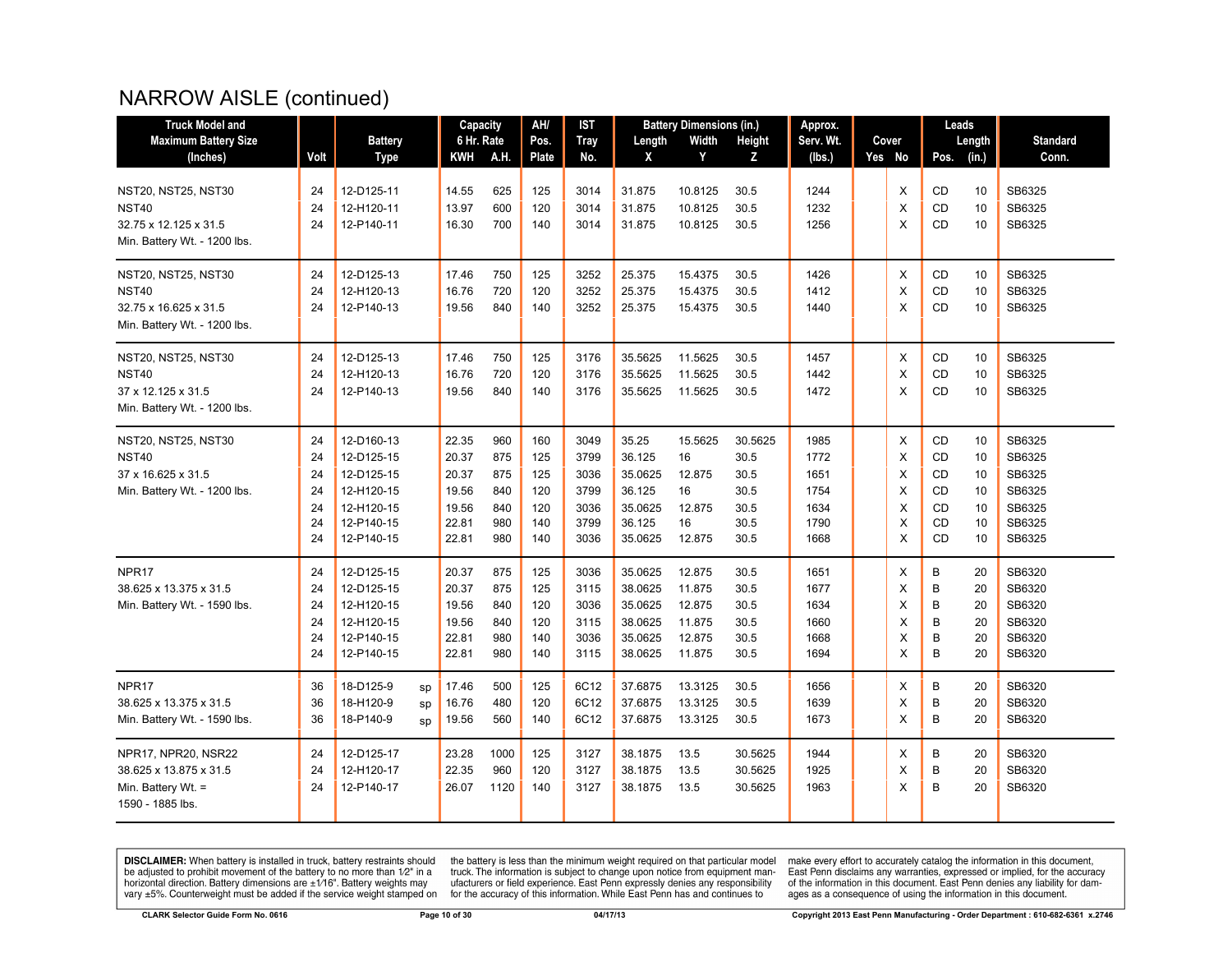# NARROW AISLE (continued)

| <b>Truck Model and</b>                                                                                  |                |                                        | Capacity                |                     | AH/               | <b>IST</b>           |                               | <b>Battery Dimensions (in.)</b> |                               | Approx.              |             | Leads       |                |                            |
|---------------------------------------------------------------------------------------------------------|----------------|----------------------------------------|-------------------------|---------------------|-------------------|----------------------|-------------------------------|---------------------------------|-------------------------------|----------------------|-------------|-------------|----------------|----------------------------|
| <b>Maximum Battery Size</b>                                                                             |                | <b>Battery</b>                         | 6 Hr. Rate              |                     | Pos.              | <b>Tray</b>          | Length                        | Width                           | Height                        | Serv. Wt.            | Cover       |             | Length         | <b>Standard</b>            |
| (Inches)                                                                                                | Volt           | <b>Type</b>                            | KWH                     | A.H.                | Plate             | No.                  | X                             | Y                               | z                             | (lbs.)               | Yes No      | Pos.        | (in.)          | Conn.                      |
| NPR17, NPR20, NSR22<br>38.625 x 13.875 x 31.5                                                           | 36<br>36       | 18-D125-11<br>18-H120-11               | 21.83<br>20.95          | 625<br>600          | 125<br>120        | 6016<br>6016         | 37.8125<br>37.8125            | 13.3125<br>13.3125              | 30.5625<br>30.5625            | 1848<br>1830         | X<br>X      | B<br>B      | 20<br>20       | SB6320<br>SB6320           |
| Min. Battery Wt. =<br>1590 - 1885 lbs.                                                                  | 36             | 18-P140-11                             | 24.44                   | 700                 | 140               | 6016                 | 37.8125                       | 13.3125                         | 30.5625                       | 1866                 | X           | B           | 20             | SB6320                     |
| NPR17, NPR15D, NPR20                                                                                    | 24             | 12-D125-19                             | 26.19                   | 1125                | 125               | 3134                 | 38.1875                       | 15                              | 30.5625                       | 2126                 | X           | B           | 20             | SB6320                     |
| <b>NSR22</b><br>38.625 x 16.125 x 31.5<br>Min. Battery Wt. $=$<br>1590 - 1885 lbs.                      | 24<br>24       | 12-H120-19<br>12-P140-19               | 25.14<br>29.33          | 1080<br>1260        | 120<br>140        | 3134<br>3134         | 38.1875<br>38.1875            | 15<br>15                        | 30.5625<br>30.5625            | 2105<br>2147         | X<br>X      | B<br>B      | 20<br>20       | SB6320<br>SB6320           |
| NPR17, NPR20, NSR22<br><b>NSR25</b><br>38.625 x 16.125 x 31.5<br>Min. Battery Wt. =<br>1590 - 1885 lbs. | 36<br>36<br>36 | 18-D125-13<br>18-H120-13<br>18-P140-13 | 26.19<br>25.14<br>29.33 | 750<br>720<br>840   | 125<br>120<br>140 | 6005<br>6005<br>6005 | 37.8125<br>37.8125<br>37.8125 | 15.5625<br>15.5625<br>15.5625   | 30.5625<br>30.5625<br>30.5625 | 2168<br>2146<br>2190 | X<br>X<br>X | B<br>B<br>B | 20<br>20<br>20 | SB6320<br>SB6320<br>SB6320 |
| NPR <sub>22</sub><br>38.625 x 16.125 x 31.5<br>Min. Battery Wt. =<br>1590 - 1885 lbs.                   | 36<br>36<br>36 | 18-D125-13<br>18-H120-13<br>18-P140-13 | 26.19<br>25.14<br>29.33 | 750<br>720<br>840   | 125<br>120<br>140 | 6005<br>6005<br>6005 | 37.8125<br>37.8125<br>37.8125 | 15.5625<br>15.5625<br>15.5625   | 30.5625<br>30.5625<br>30.5625 | 2168<br>2146<br>2190 | X<br>X<br>X | B<br>B<br>B | 20<br>20<br>20 | SB6320<br>SB6320<br>SB6320 |
| NPR15D, NPR22, NSR25<br>38.625 x 18.375 x 31.5                                                          | 36<br>36<br>36 | 18-D125-15<br>18-H120-15<br>18-P140-15 | 30.56<br>29.33<br>34.22 | 875<br>840<br>980   | 125<br>120<br>140 | 6045<br>6045<br>6045 | 38.1875<br>38.1875<br>38.1875 | 17.8125<br>17.8125<br>17.8125   | 30.5625<br>30.5625<br>30.5625 | 2486<br>2461<br>2511 | X<br>X<br>X | B<br>B<br>B | 20<br>20<br>20 | SB6320<br>SB6320<br>SB6320 |
| NPR22, NPR15D, NSR25<br>38.625 x 20.875 x 31.5<br>Min. Battery Wt. =<br>1590 - 1885 lbs.                | 36<br>36<br>36 | 18-D125-17<br>18-H120-17<br>18-P140-17 | 34.92<br>33.52<br>39.11 | 1000<br>960<br>1120 | 125<br>120<br>140 | 6069<br>6069<br>6069 | 38.1875<br>38.1875<br>38.1875 | 20.0625<br>20.0625<br>20.0625   | 30.5625<br>30.5625<br>30.5625 | 2834<br>2806<br>2862 | X<br>X<br>X | В<br>B<br>B | 20<br>20<br>20 | SB6320<br>SB6320<br>SB6320 |
| <b>NP15, NP20</b><br>38.75 x 14.5 x 32<br>Min. Battery Wt. =<br>1590 - 1885 lbs.                        | 36<br>36<br>36 | 18-D125-11<br>18-H120-11<br>18-P140-11 | 21.83<br>20.95<br>24.44 | 625<br>600<br>700   | 125<br>120<br>140 | 6016<br>6016<br>6016 | 37.8125<br>37.8125<br>37.8125 | 13.3125<br>13.3125<br>13.3125   | 30.5625<br>30.5625<br>30.5625 | 1848<br>1830<br>1866 | Х<br>X<br>X | В<br>B<br>B | 20<br>20<br>20 | SB6320<br>SB6320<br>SB6320 |

**DISCLAIMER:** When battery is installed in truck, battery restraints should be adjusted to prohibit movement of the battery to no more than  $1/2$ " in a horizontal direction. Battery dimensions are  $\pm 1/16$ ". Battery weig

the battery is less than the minimum weight required on that particular model<br>truck. The information is subject to change upon notice from equipment man-<br>ufacturers or field experience. East Penn expressly denies any respo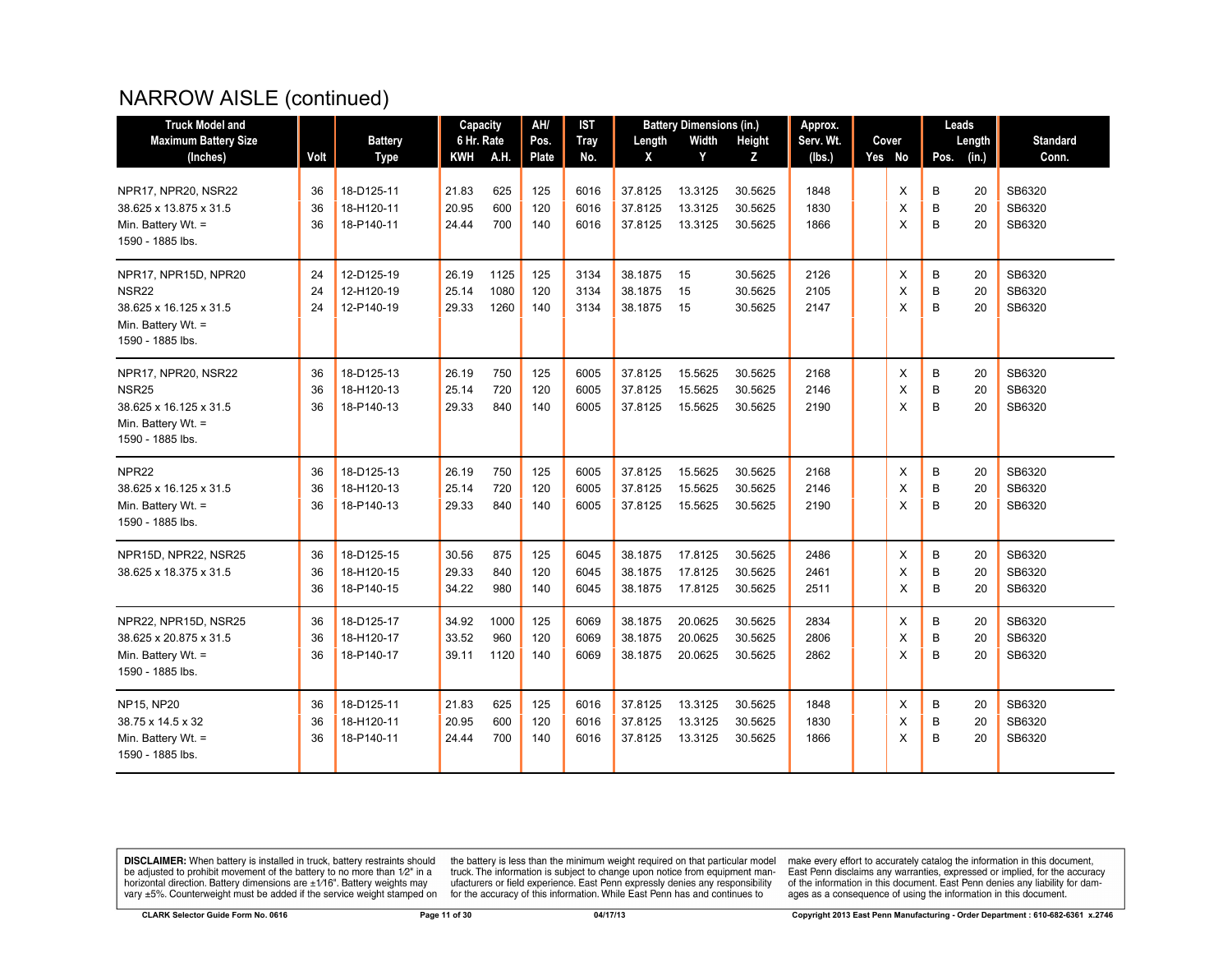# NARROW AISLE (continued)

| <b>Truck Model and</b>       |      |                | Capacity   |      | AH/   | <b>IST</b>  |         | <b>Battery Dimensions (in.)</b> |         | Approx.   |        | Leads |        |                 |
|------------------------------|------|----------------|------------|------|-------|-------------|---------|---------------------------------|---------|-----------|--------|-------|--------|-----------------|
| <b>Maximum Battery Size</b>  |      | <b>Battery</b> | 6 Hr. Rate |      | Pos.  | <b>Tray</b> | Length  | Width                           | Height  | Serv. Wt. | Cover  |       | Length | <b>Standard</b> |
| (Inches)                     | Volt | Type           | <b>KWH</b> | A.H. | Plate | No.         | X       | Y                               | Z       | (lbs.)    | Yes No | Pos.  | (in.)  | Conn.           |
|                              |      |                |            |      |       |             |         |                                 |         |           |        |       |        |                 |
| NP15, NP15D, NP20, NP22      | 36   | 18-D125-13     | 26.19      | 750  | 125   | 6005        | 37.8125 | 15.5625                         | 30.5625 | 2168      | X      | B     | 20     | SB6320          |
| 38.75 x 16.5 x 32            | 36   | 18-H120-13     | 25.14      | 720  | 120   | 6005        | 37.8125 | 15.5625                         | 30.5625 | 2146      | X      | B     | 20     | SB6320          |
| Min. Battery Wt. $=$         | 36   | 18-P140-13     | 29.33      | 840  | 140   | 6005        | 37.8125 | 15.5625                         | 30.5625 | 2190      | X      | B     | 20     | SB6320          |
| 1590 - 1885 lbs.             |      |                |            |      |       |             |         |                                 |         |           |        |       |        |                 |
| NP15, NP15D, NP20, NP22      | 36   | 18-D125-17     | 34.92      | 1000 | 125   | 6069        | 38.1875 | 20.0625                         | 30.5625 | 2834      | X      | B     | 20     | SB6320          |
| 38.75 x 21.5 x 32            | 36   | 18-H120-17     | 33.52      | 960  | 120   | 6069        | 38.1875 | 20.0625                         | 30.5625 | 2806      | X      | B     | 20     | SB6320          |
| Min. Battery Wt. =           | 36   | 18-P140-17     | 39.11      | 1120 | 140   | 6069        | 38.1875 | 20.0625                         | 30.5625 | 2862      | X      | B     | 20     | SB6320          |
| 1590 - 1885 lbs.             |      |                |            |      |       |             |         |                                 |         |           |        |       |        |                 |
|                              |      |                |            |      |       |             |         |                                 |         |           |        |       |        |                 |
| NP <sub>12D</sub>            |      |                |            |      |       |             |         |                                 |         |           | X      | B     | 20     | SB6320          |
| 38.75 x 14.5 x 32            |      |                |            |      |       |             |         |                                 |         |           |        |       |        |                 |
| Min. Battery Wt. - 2000 lbs. |      |                |            |      |       |             |         |                                 |         |           |        |       |        |                 |
| <b>NEW TRAY REQUIRED</b>     |      |                |            |      |       |             |         |                                 |         |           |        |       |        |                 |
|                              |      |                |            |      |       |             |         |                                 |         |           |        |       |        |                 |
| NP <sub>12D</sub>            | 36   | 18-D125-13     | 26.19      | 750  | 125   | 6005        | 37.8125 | 15.5625                         | 30.5625 | 2168      | X      | B     | 20     | SB6320          |
| 38.75 x 16.5 x 32            | 36   | 18-H120-13     | 25.14      | 720  | 120   | 6005        | 37.8125 | 15.5625                         | 30.5625 | 2146      | X      | B     | 20     | SB6320          |
| Min. Battery Wt. - 2000 lbs. | 36   | 18-P140-13     | 29.33      | 840  | 140   | 6005        | 37.8125 | 15.5625                         | 30.5625 | 2190      | X      | B     | 20     | SB6320          |
|                              |      |                |            |      |       |             |         |                                 |         |           |        |       |        |                 |
| <b>NP12D, NP22</b>           | 36   | 18-D125-17     | 34.92      | 1000 | 125   | 6069        | 38.1875 | 20.0625                         | 30.5625 | 2834      | X      | B     | 20     | SB6320          |
| 38.75 x 21.5 x 32            | 36   | 18-H120-17     | 33.52      | 960  | 120   | 6069        | 38.1875 | 20.0625                         | 30.5625 | 2806      | X      | B     | 20     | SB6320          |
| Min. Battery Wt. - 2000 lbs. | 36   | 18-P140-17     | 39.11      | 1120 | 140   | 6069        | 38.1875 | 20.0625                         | 30.5625 | 2862      | X      | В     | 20     | SB6320          |
|                              |      |                |            |      |       |             |         |                                 |         |           |        |       |        |                 |

sp - Special tray IST6C12 includes steel plates added for minimum weight requirement.

NEW TRAY REQUIRED - Contact EPM factory for special tray design to include steel plates added for minimum weight requirement.

H - Designates (H-Series battery type), Hydrasaver Product - Extended Watering Series.

#### STAND-UP RIDERS

| <b>Truck Model and</b>       |      |                | Capacity   |     | AH/   | <b>IST</b>  |         | <b>Battery Dimensions (in.)</b> |         | Approx.   |     |              |      | Leads  |                 |
|------------------------------|------|----------------|------------|-----|-------|-------------|---------|---------------------------------|---------|-----------|-----|--------------|------|--------|-----------------|
| Maximum Battery Size         |      | <b>Battery</b> | 6 Hr. Rate |     | Pos.  | <b>Tray</b> | Length  | <b>Width</b>                    | Height  | Serv. Wt. |     | Cover        |      | Length | <b>Standard</b> |
| (Inches)                     | Volt | <b>Type</b>    | KWH        | A.H | Plate | No.         |         |                                 |         | (lbs.)    | Yes | No <b>No</b> | Pos. | (in.)  | Conn.           |
|                              |      |                |            |     |       |             |         |                                 |         |           |     |              |      |        |                 |
| ESM12, ESM2 12, ESX12        | 36   | 18-D125-11     | 21.83      | 625 | 125   | 6016        | 37.8125 | 13.3125                         | 30.5625 | 1848      |     |              |      | 12     | SB6320          |
| 38.75 x 13.875 x 31.5        | 36   | 18-H120-11     | 20.95      | 600 | 120   | 6016        | 37.8125 | 13.3125                         | 30.5625 | 1830      |     |              |      | 12     | SB6320          |
| Min. Battery Wt. - 1280 lbs. | 36   | 18-P140-11     | 24.44      | 700 | 140   | 6016        | 37.8125 | 13.3125                         | 30.5625 | 1866      |     |              |      | 12     | SB6320          |
|                              |      |                |            |     |       |             |         |                                 |         |           |     |              |      |        |                 |

**DISCLAIMER:** When battery is installed in truck, battery restraints should be adjusted to prohibit movement of the battery to no more than 1/2" in a horizontal direction. Battery dimensions are  $\pm 1/16$ ". Battery weights may vary ±5%. Counterweight must be added if the service weight stamped on

the battery is less than the minimum weight required on that particular model<br>truck. The information is subject to change upon notice from equipment manufacturers or field experience. East Penn expressly denies any responsibility for the accuracy of this information. While East Penn has and continues to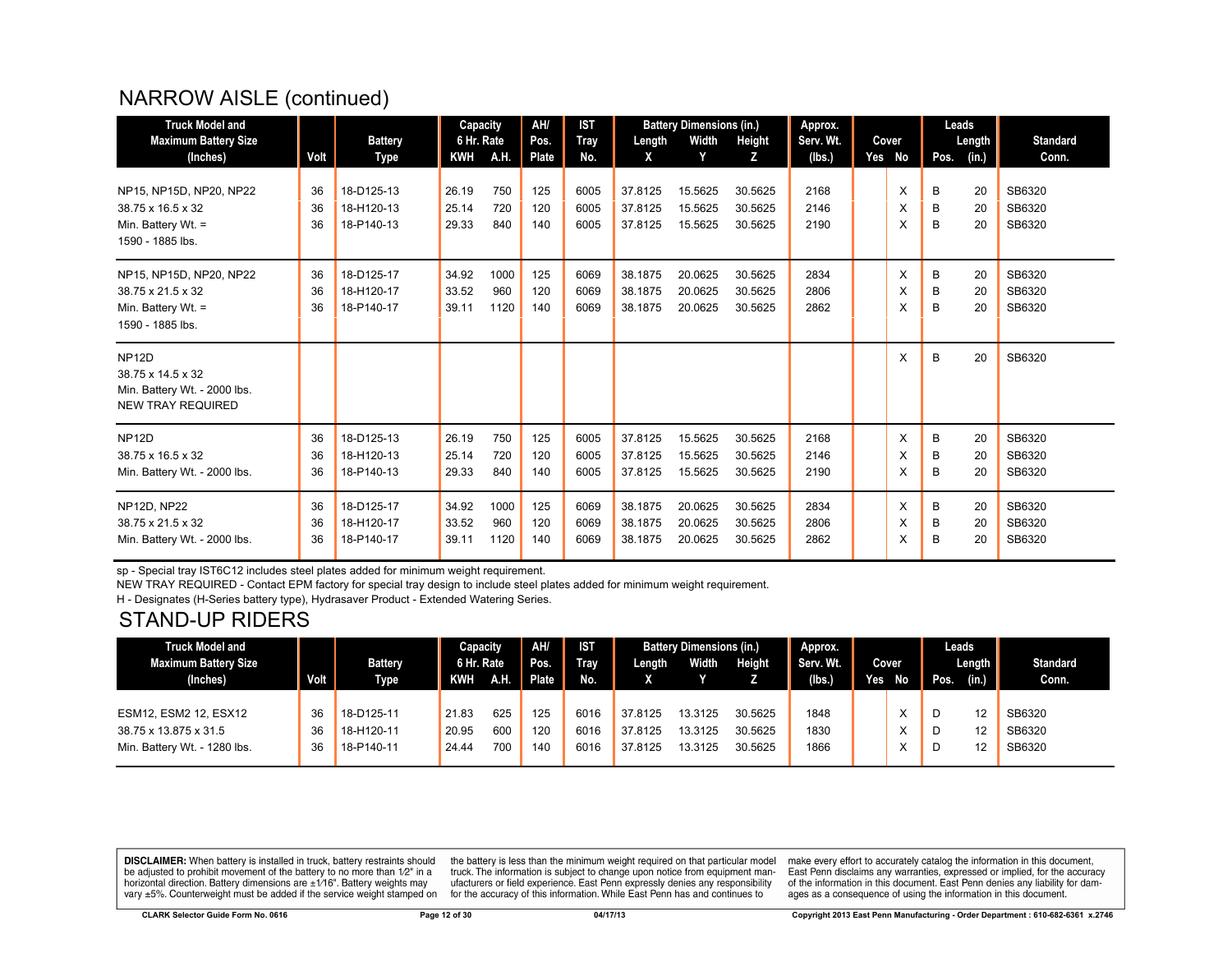# STAND-UP RIDERS (continued)

| <b>Truck Model and</b>       |      |                | Capacity   |      | AH/          | <b>IST</b>  |         | <b>Battery Dimensions (in.)</b> |         | Approx.   |        | Leads |        |                 |
|------------------------------|------|----------------|------------|------|--------------|-------------|---------|---------------------------------|---------|-----------|--------|-------|--------|-----------------|
| <b>Maximum Battery Size</b>  |      | <b>Battery</b> | 6 Hr. Rate |      | Pos.         | <b>Tray</b> | Length  | Width                           | Height  | Serv. Wt. | Cover  |       | Length | <b>Standard</b> |
| (Inches)                     | Volt | Type           | KWH        | A.H. | <b>Plate</b> | No.         | X       | Y                               | z       | (lbs.)    | Yes No | Pos.  | (in.)  | Conn.           |
|                              |      |                |            |      |              |             |         |                                 |         |           |        |       |        |                 |
| <b>ESM15S, 15S, ESM2</b>     | 36   | 18-D125-9      | 17.46      | 500  | 125          | 6816        | 38      | 11                              | 30.875  | 1524      | X      | D     | 12     | 6320            |
| ESX15S                       | 36   | 18-H120-9      | 16.76      | 480  | 120          | 6816        | 38      | 11                              | 30.875  | 1509      | X      | D     | 12     | 6320            |
| 38.75 x 13.875 x 31.5        | 36   | 18-P140-9      | 19.56      | 560  | 140          | 6816        | 38      | 11                              | 30.875  | 1539      | X      | D     | 12     | 6320            |
| Min. Battery Wt. - 1590 lbs. |      |                |            |      |              |             |         |                                 |         |           |        |       |        |                 |
| ESM15, ESM2 15, ESX15        | 36   | 18-D125-13     | 26.19      | 750  | 125          | 6005        | 37.8125 | 15.5625                         | 30.5625 | 2168      | X      | D     | 12     | SB6320          |
| 38.75 x 16.125 x 31.5        | 36   | 18-H120-13     | 25.14      | 720  | 120          | 6005        | 37.8125 | 15.5625                         | 30.5625 | 2146      | X      | D     | 12     | SB6320          |
| Min. Battery Wt. - 1885 lbs. | 36   | 18-P140-13     | 29.33      | 840  | 140          | 6005        | 37.8125 | 15.5625                         | 30.5625 | 2190      | X      | D     | 12     | SB6320          |
| ESM17, ESM2 17, ESX 17       | 36   | 18-D125-15     | 30.56      | 875  | 125          | 6045        | 38.1875 | 17.8125                         | 30.5625 | 2486      | X      | D     | 12     | SB6320          |
| 38.75 x 18.375 x 31.5        | 36   | 18-H120-15     | 29.33      | 840  | 120          | 6045        | 38.1875 | 17.8125                         | 30.5625 | 2461      | X      | D     | 12     | SB6320          |
| Min. Battery Wt. - 2175 lbs. | 36   | 18-P140-15     | 34.22      | 980  | 140          | 6045        | 38.1875 | 17.8125                         | 30.5625 | 2511      | X      | D     | 12     | SB6320          |
| ESM22, ESM2 22, ESX22        | 36   | 18-D125-17     | 34.92      | 1000 | 125          | 6069        | 38.1875 | 20.0625                         | 30.5625 | 2834      | X      | D     | 12     | SB6320          |
| 38.75 x 20.75 x 31.5         | 36   | 18-H120-17     | 33.52      | 960  | 120          | 6069        | 38.1875 | 20.0625                         | 30.5625 | 2806      | X      | D     | 12     | SB6320          |
| Min. Battery Wt. - 1845 lbs. | 36   | 18-P140-17     | 39.11      | 1120 | 140          | 6069        | 38.1875 | 20.0625                         | 30.5625 | 2862      | X      | D     | 12     | SB6320          |
| ESM2 20, ESM2 25, ESM20      | 36   | 18-D125-17     | 34.92      | 1000 | 125          | 6069        | 38.1875 | 20.0625                         | 30.5625 | 2834      | X      | D     | 12     | SB6320          |
| ESM25, ESX20, ESX25          | 36   | 18-H120-17     | 33.52      | 960  | 120          | 6069        | 38.1875 | 20.0625                         | 30.5625 | 2806      | X      | D     | 12     | SB6320          |
| 38.75 x 20.75 x 31.5         | 36   | 18-P140-17     | 39.11      | 1120 | 140          | 6069        | 38.1875 | 20.0625                         | 30.5625 | 2862      | X      | D     | 12     | SB6320          |
| Min. Battery Wt. - 2460 lbs. |      |                |            |      |              |             |         |                                 |         |           |        |       |        |                 |

H - Designates (H-Series battery type), Hydrasaver Product - Extended Watering Series.

#### RIDERS

| <b>Truck Model and</b>       |      |                | Capacity   |      | AH/   | <b>IST</b> |         | <b>Battery Dimensions (in.)</b> |         | Approx.   |     |       |      | Leads  |                 |
|------------------------------|------|----------------|------------|------|-------|------------|---------|---------------------------------|---------|-----------|-----|-------|------|--------|-----------------|
| <b>Maximum Battery Size</b>  |      | <b>Battery</b> | 6 Hr. Rate |      | Pos.  | Tray       | Length  | Width                           | Height  | Serv. Wt. |     | Cover |      | Length | <b>Standard</b> |
| (Inches)                     | Volt | Type           | KWH        | A.H. | Plate | No.        | л.      |                                 |         | (Ibs.)    | Yes | No    | Pos. | (in.)  | Conn.           |
|                              |      |                |            |      |       |            |         |                                 |         |           |     |       |      |        |                 |
| TW20. TW25                   | 24   | 12-D85-15      | 13.85      | 595  | 85    | 3016       | 35.0625 | 12.875                          | 23.25   | 1197      | X   |       | B    | 18     | SB6325          |
| 36.625 x 13.625 x 23.25      | 24   | 12-H80-15      | 13.04      | 560  | 80    | 3016       | 35.0625 | 12.875                          | 23.25   | 1149      | X   |       | B    | 18     | SB6325          |
| Min. Battery Wt. - 1070 lbs. | 24   | 12-P95-15      | 15.48      | 665  | 95    | 3016       | 35.0625 | 12.875                          | 23.25   | 1209      | X   |       | B    | 18     | SB6325          |
| TW30, TW35, TW40             | 36   | 18-D100-17     | 27.94      | 800  | 100   | 6070       | 38.1875 | 20.0625                         | 26.3125 | 2359      | X   |       | B    | 18     | SB6320          |
| 39.5 x 21.6875 x 26.3125     | 36   | 18-D85-17      | 23.75      | 680  | 85    | 6059       | 38.1875 | 20.0625                         | 23.5625 | 2096      | X   |       | B    | 18     | SB6320          |
| Min. Battery Wt. - 1728 lbs. | 36   | 18-H80-17      | 22.35      | 640  | 80    | 6059       | 38.1875 | 20.0625                         | 23.5625 | 2012      | X   |       | B    | 18     | SB6320          |
|                              | 36   | 18-P95-17      | 26.54      | 760  | 95    | 6059       | 38.1875 | 20.0625                         | 23.5625 | 2117      | X   |       | В    | 18     | SB6320          |
|                              |      |                |            |      |       |            |         |                                 |         |           |     |       |      |        |                 |

**DISCLAIMER:** When battery is installed in truck, battery restraints should be adjusted to prohibit movement of the battery to no more than  $1/2$ " in a horizontal direction. Battery dimensions are  $\pm 1/16$ ". Battery weig

the battery is less than the minimum weight required on that particular model<br>truck. The information is subject to change upon notice from equipment manufacturers or field experience. East Penn expressly denies any responsibility for the accuracy of this information. While East Penn has and continues to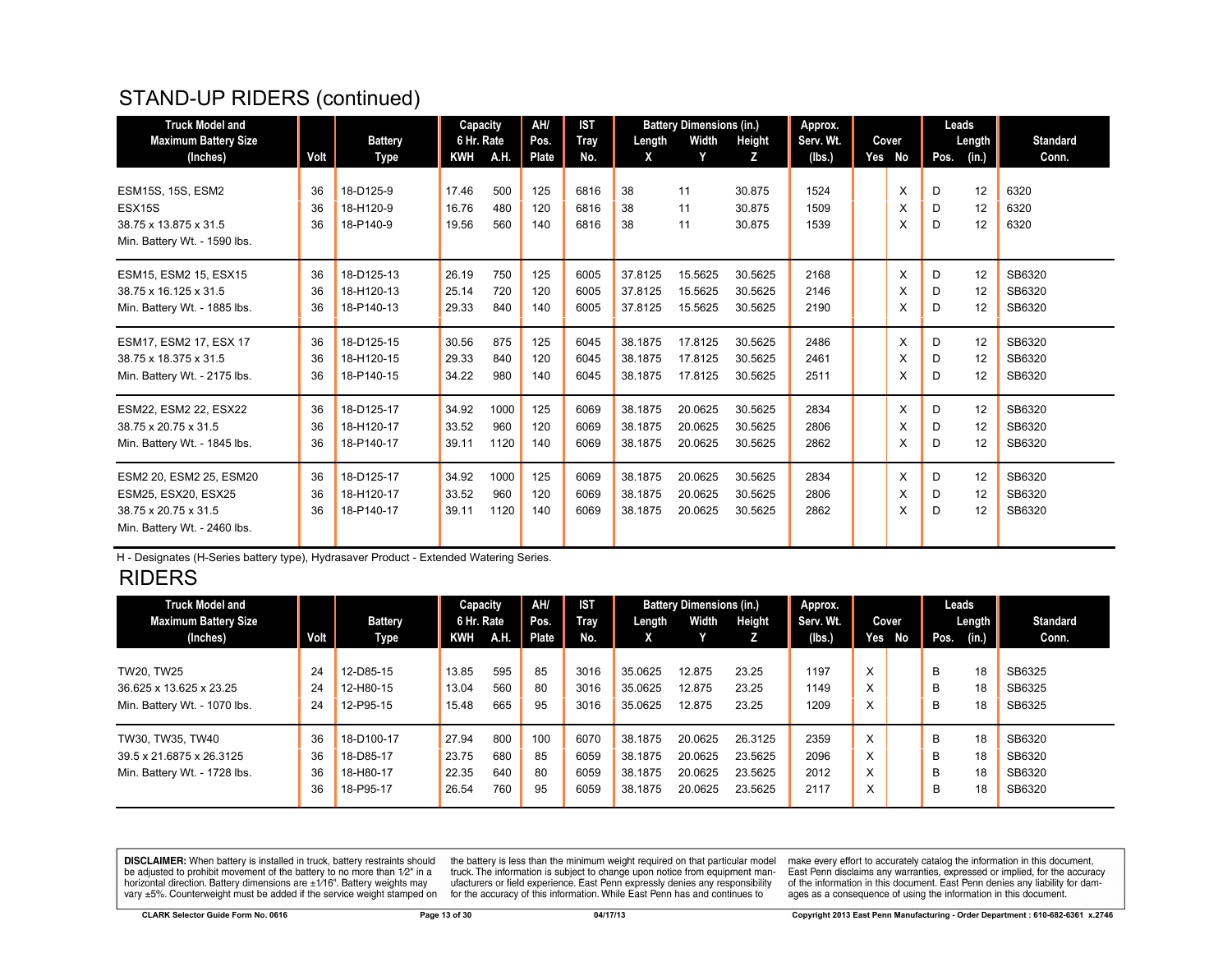| <b>Truck Model and</b>                                                                                                   |                |                                        | Capacity                |                     | AH/               | <b>IST</b>           |                               | <b>Battery Dimensions (in.)</b> |                               | Approx.              |             |             | Leads          |                            |
|--------------------------------------------------------------------------------------------------------------------------|----------------|----------------------------------------|-------------------------|---------------------|-------------------|----------------------|-------------------------------|---------------------------------|-------------------------------|----------------------|-------------|-------------|----------------|----------------------------|
| <b>Maximum Battery Size</b>                                                                                              |                | <b>Battery</b>                         | 6 Hr. Rate              |                     | Pos.              | <b>Tray</b>          | Length                        | Width                           | Height                        | Serv. Wt.            | Cover       |             | Length         | <b>Standard</b>            |
| (Inches)                                                                                                                 | Volt           | <b>Type</b>                            | KWH                     | A.H.                | Plate             | No.                  | X                             | Y                               | Z                             | (lbs.)               | Yes No      | Pos.        | (in.)          | Conn.                      |
| TM12, TM15S, TMX12<br>TMX15S<br>38.75 x 13.75 x 31<br>Min. Battery Wt. - 1650 lbs.                                       | 36<br>36<br>36 | 18-D125-11<br>18-H120-11<br>18-P140-11 | 21.83<br>20.95<br>24.44 | 625<br>600<br>700   | 125<br>120<br>140 | 6016<br>6016<br>6016 | 37.8125<br>37.8125<br>37.8125 | 13.3125<br>13.3125<br>13.3125   | 30.5625<br>30.5625<br>30.5625 | 1848<br>1830<br>1866 | X<br>X<br>X | Α<br>A<br>A | 18<br>18<br>18 | SB6320<br>SB6320<br>SB6320 |
| TMX12, TMX15S<br>38.75 x 13.75 x 31<br>Min. Battery Wt. - 1650 lbs.<br><b>NEW TRAY REQUIRED (48V)</b>                    |                |                                        |                         |                     |                   |                      |                               |                                 |                               |                      | X           | Α           | 18             | SB6320                     |
| TM12, TM15<br>32.6875 x 19.875 x 24.6875                                                                                 | 48<br>48<br>48 | 24-D85-9<br>24-H80-9<br>24-P95-9       | 15.83<br>14.90<br>17.69 | 340<br>320<br>380   | 85<br>80<br>95    | 7009<br>7009<br>7009 | 31.5<br>31.5<br>31.5          | 17.9375<br>17.9375<br>17.9375   | 22.625<br>22.625<br>22.625    | 1417<br>1360<br>1431 | X<br>X<br>X | Α<br>A<br>A | 12<br>12<br>12 | SB6320<br>SB6320<br>SB6320 |
| TM15, TM17, TM20, TM22<br>TM25, TMX15, TMX17<br><b>TMX20, TMX25</b><br>38.75 x 20.5 x 31<br>Min. Battery Wt. - 2590 lbs. | 36<br>36<br>36 | 18-D125-17<br>18-H120-17<br>18-P140-17 | 34.92<br>33.52<br>39.11 | 1000<br>960<br>1120 | 125<br>120<br>140 | 6069<br>6069<br>6069 | 38.1875<br>38.1875<br>38.1875 | 20.0625<br>20.0625<br>20.0625   | 30.5625<br>30.5625<br>30.5625 | 2834<br>2806<br>2862 | Х<br>X<br>X | Α<br>Α<br>A | 18<br>18<br>18 | SB6320<br>SB6320<br>SB6320 |
| TMX15, TMX17, TMX20<br>TMX25<br>38.75 x 20.5 x 31<br>Min. Battery Wt. - 2590 lbs.                                        | 48<br>48<br>48 | 24-D125-11<br>24-H120-11<br>24-P140-11 | 29.10<br>27.94<br>32.59 | 625<br>600<br>700   | 125<br>120<br>140 | 7968<br>7968<br>7968 | 38.25<br>38.25<br>38.25       | 20<br>20<br>20                  | 30.5625<br>30.5625<br>30.5625 | 2590<br>2564<br>2616 | X<br>X<br>X | Α<br>Α<br>A | 18<br>18<br>18 | SB6320<br>SB6320<br>SB6320 |
| TMG12, TMG15S<br>38.75 x 13.75 x 31                                                                                      | 36<br>36<br>36 | 18-D125-11<br>18-H120-11<br>18-P140-11 | 21.83<br>20.95<br>24.44 | 625<br>600<br>700   | 125<br>120<br>140 | 6016<br>6016<br>6016 | 37.8125<br>37.8125<br>37.8125 | 13.3125<br>13.3125<br>13.3125   | 30.5625<br>30.5625<br>30.5625 | 1848<br>1830<br>1866 | X<br>X<br>X | Α<br>Α<br>A | 18<br>18<br>18 | SB6320<br>SB6320<br>SB6320 |
| <b>TMG12, TMG15S</b><br>38.75 x 13.75 x 31                                                                               | 48<br>48<br>48 | 24-D125-7<br>24-H120-7<br>24-P140-7    | 17.46<br>16.76<br>19.56 | 375<br>360<br>420   | 125<br>120<br>140 | 7503<br>7503<br>7503 | 37.6875<br>37.6875<br>37.6875 | 11.4375<br>11.4375<br>11.4375   | 30.5<br>30.5<br>30.5          | 1558<br>1542<br>1574 | X<br>Х<br>X | A<br>Α<br>Α | 18<br>18<br>18 | SB6320<br>SB6320<br>SB6320 |
| <b>TMG15, TMG17, TMG20</b><br>TMG22, TMG25, TMX20<br><b>TMX22, TMX25</b><br>38.75 x 20.5 x 31                            | 36<br>36<br>36 | 18-D125-17<br>18-H120-17<br>18-P140-17 | 34.92<br>33.52<br>39.11 | 1000<br>960<br>1120 | 125<br>120<br>140 | 6069<br>6069<br>6069 | 38.1875<br>38.1875<br>38.1875 | 20.0625<br>20.0625<br>20.0625   | 30.5625<br>30.5625<br>30.5625 | 2834<br>2806<br>2862 | X<br>X<br>X | A<br>Α<br>A | 18<br>18<br>18 | SB6320<br>SB6320<br>SB6320 |

**DISCLAIMER:** When battery is installed in truck, battery restraints should be adjusted to prohibit movement of the battery to no more than  $12^v$  in a horizontal direction. Battery dimensions are  $\pm 1/16^v$ . Battery wei

the battery is less than the minimum weight required on that particular model<br>truck. The information is subject to change upon notice from equipment man-<br>ufacturers or field experience. East Penn expressly denies any respo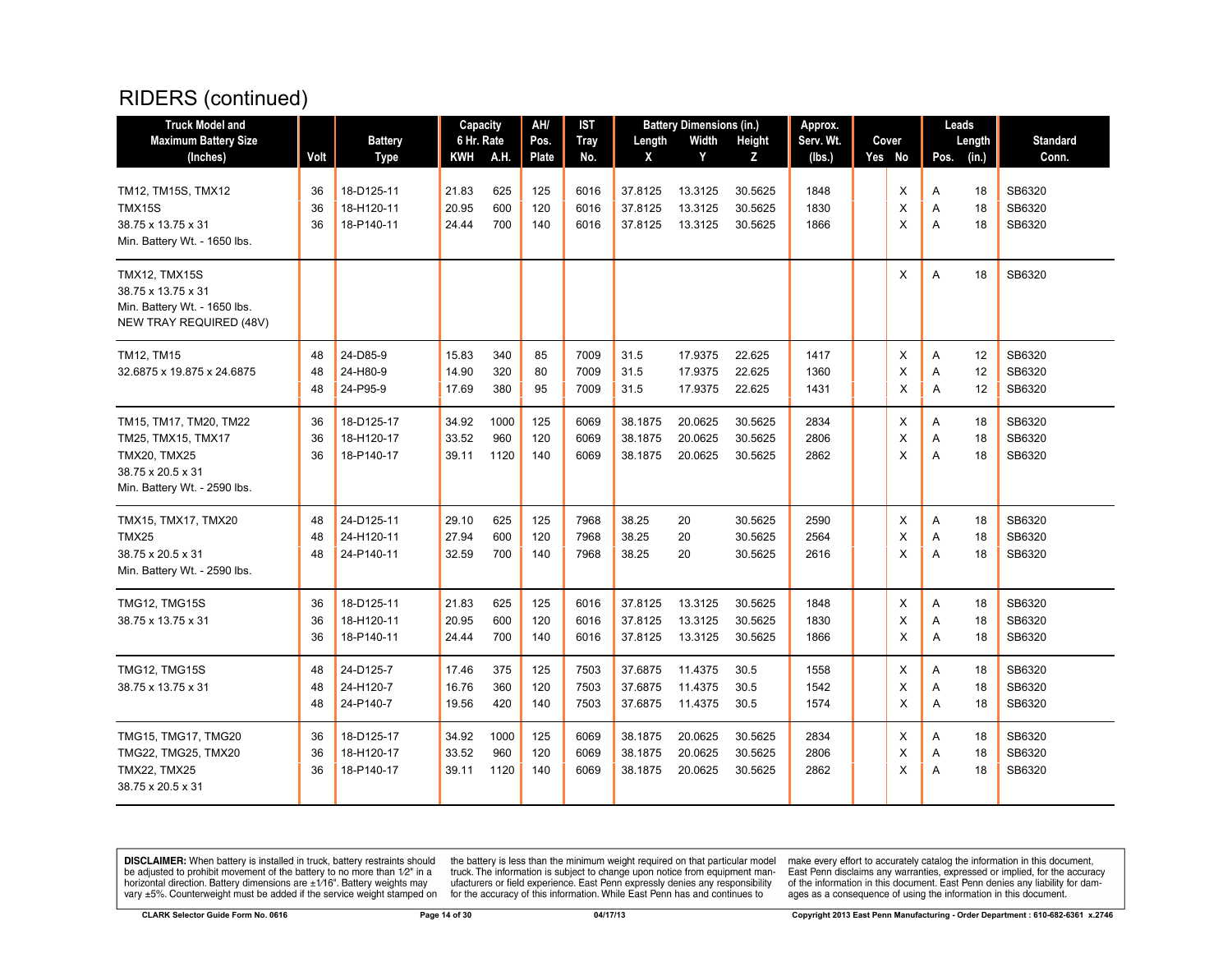| <b>Truck Model and</b>       |      |                | Capacity   |      | AH/          | IST         |         | <b>Battery Dimensions (in.)</b> |         | Approx.   |        |      | Leads  |                 |
|------------------------------|------|----------------|------------|------|--------------|-------------|---------|---------------------------------|---------|-----------|--------|------|--------|-----------------|
| <b>Maximum Battery Size</b>  |      | <b>Battery</b> | 6 Hr. Rate |      | Pos.         | <b>Tray</b> | Length  | Width                           | Height  | Serv. Wt. | Cover  |      | Length | <b>Standard</b> |
| (Inches)                     | Volt | <b>Type</b>    | KWH        | A.H. | <b>Plate</b> | No.         | X       | Y                               | Z       | (lbs.)    | Yes No | Pos. | (in.)  | Conn.           |
|                              |      |                |            |      |              |             |         |                                 |         |           |        |      |        |                 |
| TMG15, TMG17, TMG20          | 48   | 24-D125-11     | 29.10      | 625  | 125          | 7081        | 37.8125 | 17.5625                         | 30.5625 | 2420      | X      | Α    | 18     | SB6320          |
| TMG22, TMG25, TMX20          | 48   | 24-H120-11     | 27.94      | 600  | 120          | 7081        | 37.8125 | 17.5625                         | 30.5625 | 2396      | X      | A    | 18     | SB6320          |
| <b>TMX22, TMX25</b>          | 48   | 24-P140-11     | 32.59      | 700  | 140          | 7081        | 37.8125 | 17.5625                         | 30.5625 | 2444      | X      | A    | 18     | SB6320          |
| 38.75 x 20.5 x 31            |      |                |            |      |              |             |         |                                 |         |           |        |      |        |                 |
| TMG15, TMG17, TMG20          | 36   | 18-D125-21     | 43.65      | 1250 | 125          | 6075        | 38.1875 | 24.5625                         | 30.5625 | 3418      | X      | Α    | 18     | SB6320          |
| TMG22, TMG25, TMX15          | 36   | 18-H120-21     | 41.90      | 1200 | 120          | 6075        | 38.1875 | 24.5625                         | 30.5625 | 3384      | X      | A    | 18     | SB6320          |
| TMX17, TMX20, TMX22          | 36   | 18-P140-21     | 48.89      | 1400 | 140          | 6075        | 38.1875 | 24.5625                         | 30.5625 | 3452      | X      | Α    | 18     | SB6320          |
| TMX25                        |      |                |            |      |              |             |         |                                 |         |           |        |      |        |                 |
| 38.75 x 25.125 x 31          |      |                |            |      |              |             |         |                                 |         |           |        |      |        |                 |
|                              |      |                |            |      |              |             |         |                                 |         |           |        |      |        |                 |
| TMG15, TMG17, TMG20          | 48   | 24-D125-15     | 40.74      | 875  | 125          | 7014        | 38.1875 | 23.5625                         | 30.5625 | 3268      | X      | Α    | 18     | SB6320          |
| TMG22, TMG25, TMX15          | 48   | 24-H120-15     | 39.11      | 840  | 120          | 7014        | 38.1875 | 23.5625                         | 30.5625 | 3235      | X      | Α    | 18     | SB6320          |
| TMX17, TMX20, TMX22          | 48   | 24-P140-15     | 45.63      | 980  | 140          | 7014        | 38.1875 | 23.5625                         | 30.5625 | 3301      | X      | A    | 18     | SB6320          |
| TMX25                        |      |                |            |      |              |             |         |                                 |         |           |        |      |        |                 |
| 38.75 x 25.125 x 31          |      |                |            |      |              |             |         |                                 |         |           |        |      |        |                 |
| ECS <sub>17</sub>            | 36   | 18-D85-23      | 32.65      | 935  | 85           | 6009        | 38.1875 | 26.9375                         | 22.6875 | 2703      | X      | Α    | 18     | SB6320          |
| 38.875 x 27.5 x 23.125       | 36   | 18-H80-23      | 30.73      | 880  | 80           | 6009        | 38.1875 | 26.9375                         | 22.6875 | 2595      | X      | A    | 18     | SB6320          |
| Min. Battery Wt. - 1900 lbs. | 36   | 18-P95-23      | 36.49      | 1045 | 95           | 6009        | 38.1875 | 26.9375                         | 22.6875 | 2730      | X      | Α    | 18     | SB6320          |
| ECS <sub>17</sub>            | 48   | 24-D85-17      | 31.66      | 680  | 85           | 7002        | 38.1875 | 26.6875                         | 22.6875 | 2695      | Х      | Α    | 18     | SB6320          |
| 38.875 x 27.5 x 23.125       | 48   | 24-H80-17      | 29.80      | 640  | 80           | 7002        | 38.1875 | 26.6875                         | 22.6875 | 2587      | X      | Α    | 18     | SB6320          |
| Min. Battery Wt. - 1900 lbs. | 48   | 24-P95-17      | 35.39      | 760  | 95           | 7002        | 38.1875 | 26.6875                         | 22.6875 | 2722      | X      | A    | 18     | SB6320          |
|                              |      |                |            |      |              |             |         |                                 |         |           |        |      |        |                 |
| ECS17, ECS20                 | 36   | 18-D85-25      | 35.62      | 1020 | 85           | 6030        | 38.1875 | 29.1875                         | 22.6875 | 2924      | X      | Α    | 18     | SB6320          |
| 38.875 x 30.375 x 23.125     | 36   | 18-H80-25      | 33.52      | 960  | 80           | 6030        | 38.1875 | 29.1875                         | 22.6875 | 2807      | X      | Α    | 18     | SB6320          |
| Min. Battery Wt. - 2400 lbs. | 36   | 18-P95-25      | 39.81      | 1140 | 95           | 6030        | 38.1875 | 29.1875                         | 22.6875 | 2953      | X      | A    | 18     | SB6320          |
| ECS17, ECS20                 | 48   | 24-D85-19      | 35.62      | 765  | 85           | 7003        | 38.1875 | 29.6875                         | 22.6875 | 2984      | X      | A    | 18     | SB6320          |
| 38.875 x 30.375 x 23.125     | 48   | 24-H80-19      | 33.52      | 720  | 80           | 7003        | 38.1875 | 29.6875                         | 22.6875 | 2865      | X      | A    | 18     | SB6320          |
| Min. Battery Wt. - 2400 lbs. | 48   | 24-P95-19      | 39.81      | 855  | 95           | 7003        | 38.1875 | 29.6875                         | 22.6875 | 3014      | X      | Α    | 18     | SB6320          |
|                              |      |                |            |      |              |             |         |                                 |         |           |        |      |        |                 |
| ECS17, ECS20                 | 36   | 18-D85-29      | 41.55      | 1190 | 85           | 6021        | 38.1875 | 33.6875                         | 22.6875 | 3394      | Х      | A    | 18     | SB6320          |
| 38.875 x 34.375 x 23.125     | 36   | 18-H80-29      | 39.11      | 1120 | 80           | 6021        | 38.1875 | 33.6875                         | 22.6875 | 3258      | X      | Α    | 18     | SB6320          |
| Min. Battery Wt. - 2600 lbs. | 36   | 18-P95-29      | 46.44      | 1330 | 95           | 6021        | 38.1875 | 33.6875                         | 22.6875 | 3428      | X      | A    | 18     | SB6320          |
|                              |      |                |            |      |              |             |         |                                 |         |           |        |      |        |                 |

**DISCLAIMER:** When battery is installed in truck, battery restraints should be adjusted to prohibit movement of the battery to no more than  $1/2$ " in a horizontal direction. Battery dimensions are  $\pm 1/16$ ". Battery weig

the battery is less than the minimum weight required on that particular model<br>truck. The information is subject to change upon notice from equipment man-<br>ufacturers or field experience. East Penn expressly denies any respo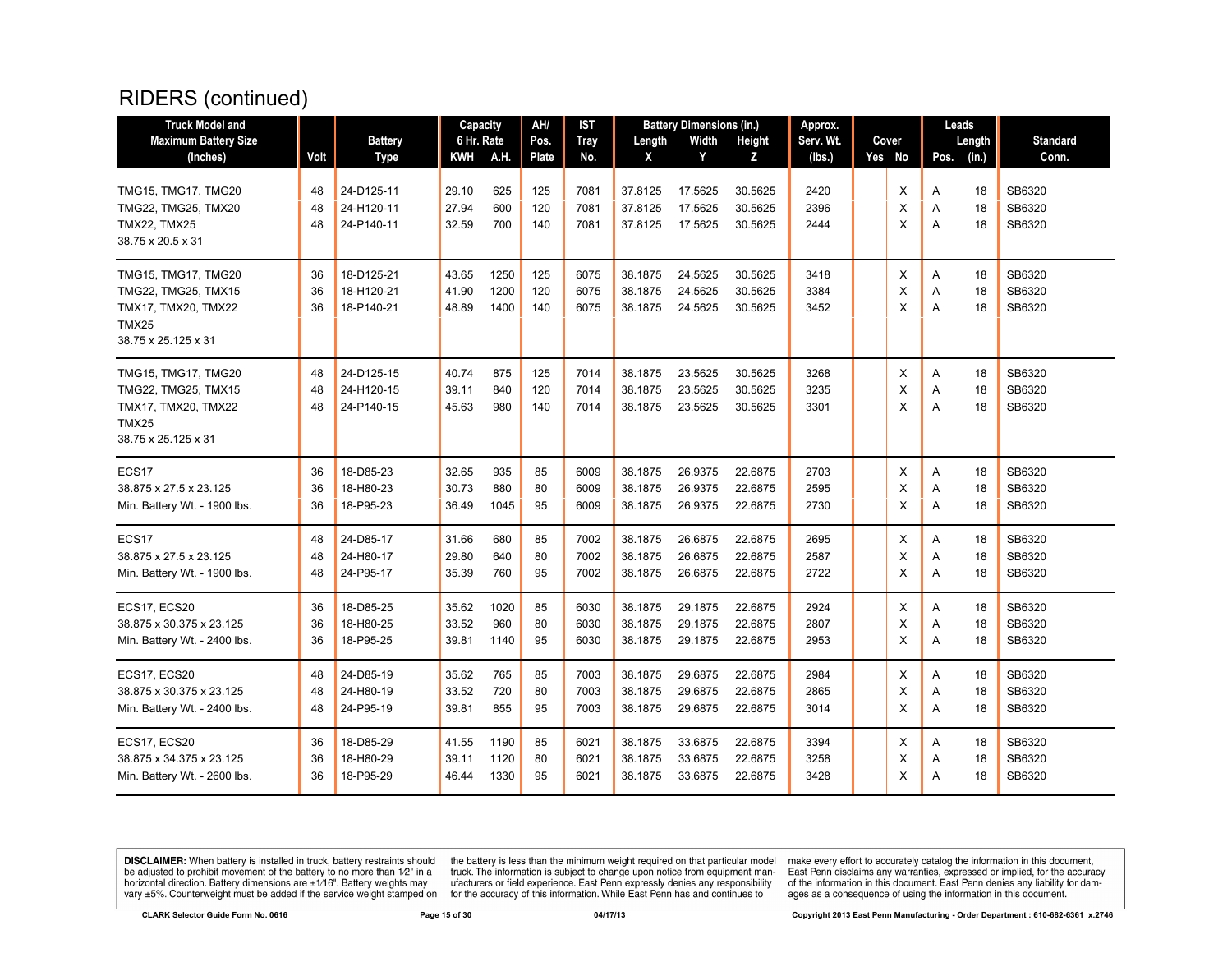| <b>Truck Model and</b>       |      |                | Capacity   |      | AH/   | IST         |         | <b>Battery Dimensions (in.)</b> |         | Approx.   |          | Leads |        |                 |
|------------------------------|------|----------------|------------|------|-------|-------------|---------|---------------------------------|---------|-----------|----------|-------|--------|-----------------|
| <b>Maximum Battery Size</b>  |      | <b>Battery</b> | 6 Hr. Rate |      | Pos.  | <b>Tray</b> | Length  | Width                           | Height  | Serv. Wt. | Cover    |       | Length | <b>Standard</b> |
| (Inches)                     | Volt | <b>Type</b>    | KWH        | A.H. | Plate | No.         | X       | Y                               | Z       | (lbs.)    | Yes No   | Pos.  | (in.)  | Conn.           |
|                              |      |                |            |      |       |             |         |                                 |         |           |          |       |        |                 |
| ECS17, ECS20                 | 48   | 24-D85-21      | 39.58      | 850  | 85    | 7004        | 38.1875 | 32.6875                         | 22.6875 | 3272      | X        | A     | 18     | SB6320          |
| 38.875 x 34.375 x 23.125     | 48   | 24-H80-21      | 37.25      | 800  | 80    | 7004        | 38.1875 | 32.6875                         | 22.6875 | 3141      | X        | Α     | 18     | SB6320          |
| Min. Battery Wt. - 2600 lbs. | 48   | 24-P95-21      | 44.23      | 950  | 95    | 7004        | 38.1875 | 32.6875                         | 22.6875 | 3305      | X        | Α     | 18     | SB6320          |
| ECS20                        | 36   | 18-D85-23      | 32.65      | 935  | 85    | 6009        | 38.1875 | 26.9375                         | 22.6875 | 2703      | Х        | Α     | 18     | SB6320          |
| 38.875 x 27.5 x 23.125       | 36   | 18-H80-23      | 30.73      | 880  | 80    | 6009        | 38.1875 | 26.9375                         | 22.6875 | 2595      | X        | Α     | 18     | SB6320          |
| Min. Battery Wt. - 2200 lbs. | 36   | 18-P95-23      | 36.49      | 1045 | 95    | 6009        | 38.1875 | 26.9375                         | 22.6875 | 2730      | X        | Α     | 18     | SB6320          |
| ECS <sub>20</sub>            | 48   | 24-D85-17      | 31.66      | 680  | 85    | 7002        | 38.1875 | 26.6875                         | 22.6875 | 2695      | X        | A     | 18     | SB6320          |
| 38.875 x 27.5 x 23.125       | 48   | 24-H80-17      | 29.80      | 640  | 80    | 7002        | 38.1875 | 26.6875                         | 22.6875 | 2587      | $\times$ | A     | 18     | SB6320          |
| Min. Battery Wt. - 2200 lbs. | 48   | 24-P95-17      | 35.39      | 760  | 95    | 7002        | 38.1875 | 26.6875                         | 22.6875 | 2722      | X        | A     | 18     | SB6320          |
| ECS22                        | 36   | 18-D85-23      | 32.65      | 935  | 85    | 6009        | 38.1875 | 26.9375                         | 22.6875 | 2703      | х        | Α     | 18     | SB6320          |
| 38.875 x 27.5 x 23.125       | 36   | 18-H80-23      | 30.73      | 880  | 80    | 6009        | 38.1875 | 26.9375                         | 22.6875 | 2595      | X        | Α     | 18     | SB6320          |
| Min. Battery Wt. - 2400 lbs. | 36   | 18-P95-23      | 36.49      | 1045 | 95    | 6009        | 38.1875 | 26.9375                         | 22.6875 | 2730      | X        | A     | 18     | SB6320          |
| ECS22                        | 48   | 24-D85-17      | 31.66      | 680  | 85    | 7002        | 38.1875 | 26.6875                         | 22.6875 | 2695      | X        | A     | 18     | SB6320          |
| 38.875 x 27.5 x 23.125       | 48   | 24-H80-17      | 29.80      | 640  | 80    | 7002        | 38.1875 | 26.6875                         | 22.6875 | 2587      | X        | Α     | 18     | SB6320          |
| Min. Battery Wt. - 2400 lbs. | 48   | 24-P95-17      | 35.39      | 760  | 95    | 7002        | 38.1875 | 26.6875                         | 22.6875 | 2722      | X        | Α     | 18     | SB6320          |
| ECS22                        | 36   | 18-D85-25      | 35.62      | 1020 | 85    | 6030        | 38.1875 | 29.1875                         | 22.6875 | 2924      | X        | Α     | 18     | SB6320          |
| 38.875 x 30.375 x 23.125     | 36   | 18-H80-25      | 33.52      | 960  | 80    | 6030        | 38.1875 | 29.1875                         | 22.6875 | 2807      | X        | Α     | 18     | SB6320          |
| Min. Battery Wt. - 2650 lbs. | 36   | 18-P95-25      | 39.81      | 1140 | 95    | 6030        | 38.1875 | 29.1875                         | 22.6875 | 2953      | X        | A     | 18     | SB6320          |
| ECS22                        | 48   | 24-D85-19      | 35.62      | 765  | 85    | 7003        | 38.1875 | 29.6875                         | 22.6875 | 2984      | X        | A     | 18     | SB6320          |
| 38.875 x 30.375 x 23.125     | 48   | 24-H80-19      | 33.52      | 720  | 80    | 7003        | 38.1875 | 29.6875                         | 22.6875 | 2865      | X        | A     | 18     | SB6320          |
| Min. Battery Wt. - 2650 lbs. | 48   | 24-P95-19      | 39.81      | 855  | 95    | 7003        | 38.1875 | 29.6875                         | 22.6875 | 3014      | X        | A     | 18     | SB6320          |
| ECS22                        | 36   | 18-D85-29      | 41.55      | 1190 | 85    | 6021        | 38.1875 | 33.6875                         | 22.6875 | 3394      | х        | Α     | 18     | SB6320          |
| 38.875 x 34.375 x 23.125     | 36   | 18-H80-29      | 39.11      | 1120 | 80    | 6021        | 38.1875 | 33.6875                         | 22.6875 | 3258      | X        | Α     | 18     | SB6320          |
| Min. Battery Wt. - 2650 lbs. | 36   | 18-P95-29      | 46.44      | 1330 | 95    | 6021        | 38.1875 | 33.6875                         | 22.6875 | 3428      | X        | A     | 18     | SB6320          |
| ECS22                        | 48   | 24-D85-21      | 39.58      | 850  | 85    | 7004        | 38.1875 | 32.6875                         | 22.6875 | 3272      | X        | Α     | 18     | SB6320          |
| 38.875 x 34.375 x 23.125     | 48   | 24-H80-21      | 37.25      | 800  | 80    | 7004        | 38.1875 | 32.6875                         | 22.6875 | 3141      | X        | Α     | 18     | SB6320          |
| Min. Battery Wt. - 2650 lbs. | 48   | 24-P95-21      | 44.23      | 950  | 95    | 7004        | 38.1875 | 32.6875                         | 22.6875 | 3305      | X        | A     | 18     | SB6320          |

**DISCLAIMER:** When battery is installed in truck, battery restraints should be adjusted to prohibit movement of the battery to no more than  $1/2$ " in a horizontal direction. Battery dimensions are  $\pm 1/16$ ". Battery weig

the battery is less than the minimum weight required on that particular model<br>truck. The information is subject to change upon notice from equipment man-<br>ufacturers or field experience. East Penn expressly denies any respo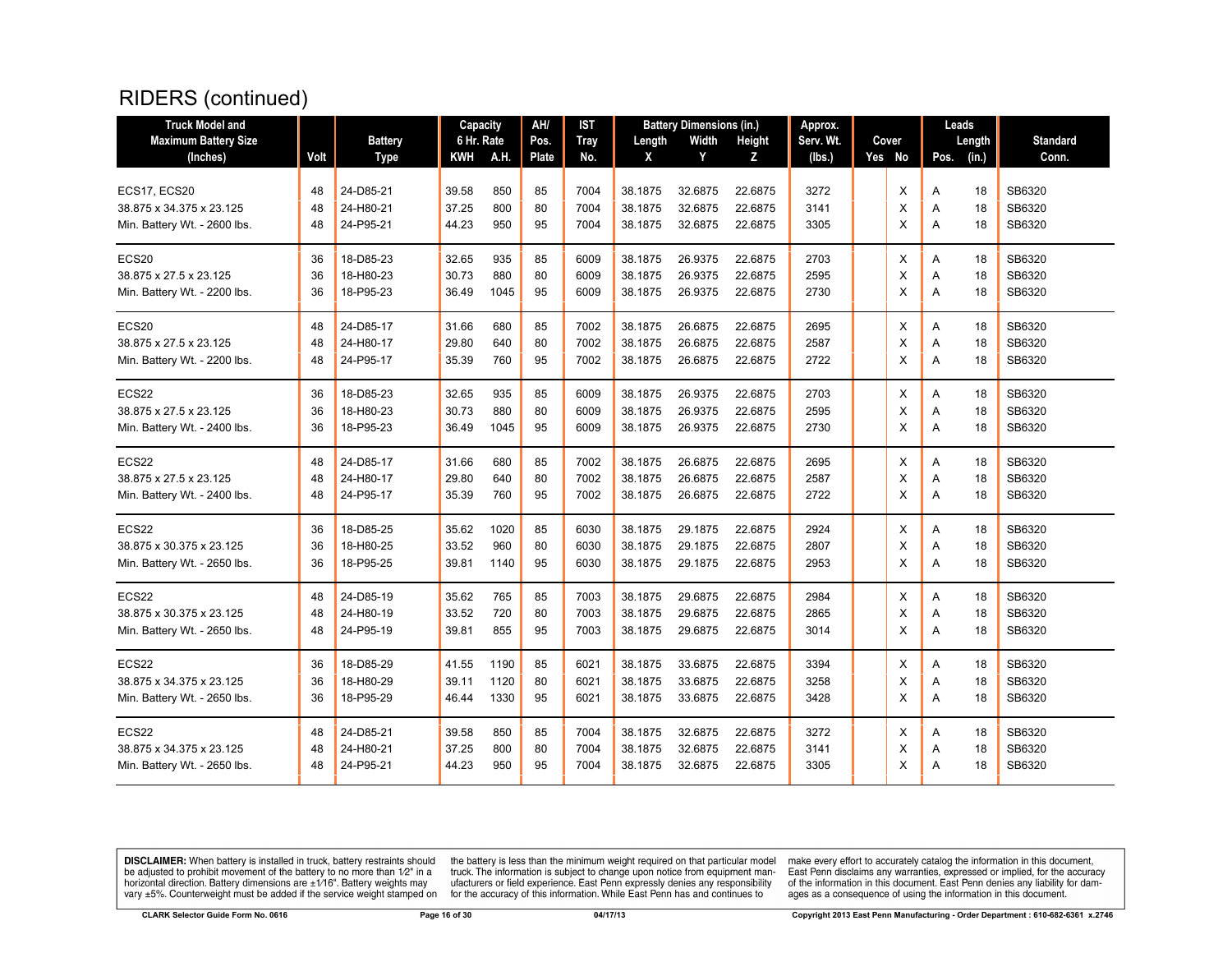| <b>Truck Model and</b>       |      |                | Capacity   |      | AH/          | IST         |         | <b>Battery Dimensions (in.)</b> |         | Approx.   |        |      | Leads  |                 |
|------------------------------|------|----------------|------------|------|--------------|-------------|---------|---------------------------------|---------|-----------|--------|------|--------|-----------------|
| <b>Maximum Battery Size</b>  |      | <b>Battery</b> | 6 Hr. Rate |      | Pos.         | <b>Tray</b> | Length  | Width                           | Height  | Serv. Wt. | Cover  |      | Length | <b>Standard</b> |
| (Inches)                     | Volt | <b>Type</b>    | KWH        | A.H. | <b>Plate</b> | No.         | X       | Y                               | Z       | (lbs.)    | Yes No | Pos. | (in.)  | Conn.           |
|                              |      |                |            |      |              |             |         |                                 |         |           |        |      |        |                 |
| ECS25                        | 36   | 18-D85-23      | 32.65      | 935  | 85           | 6009        | 38.1875 | 26.9375                         | 22.6875 | 2703      | X      | A    | 18     | SB6320          |
| 38.875 x 27.5 x 23.125       | 36   | 18-H80-23      | 30.73      | 880  | 80           | 6009        | 38.1875 | 26.9375                         | 22.6875 | 2595      | X      | A    | 18     | SB6320          |
| Min. Battery Wt. - 2700 lbs. | 36   | 18-P95-23      | 36.49      | 1045 | 95           | 6009        | 38.1875 | 26.9375                         | 22.6875 | 2730      | X      | A    | 18     | SB6320          |
| ECS25                        | 48   | 24-D85-17      | 31.66      | 680  | 85           | 7002        | 38.1875 | 26.6875                         | 22.6875 | 2695      | Х      | A    | 18     | SB6320          |
| 38.875 x 27.5 x 23.125       | 48   | 24-H80-17      | 29.80      | 640  | 80           | 7002        | 38.1875 | 26.6875                         | 22.6875 | 2587      | X      | Α    | 18     | SB6320          |
| Min. Battery Wt. - 2700 lbs. | 48   | 24-P95-17      | 35.39      | 760  | 95           | 7002        | 38.1875 | 26.6875                         | 22.6875 | 2722      | X      | A    | 18     | SB6320          |
| ECS25                        | 36   | 18-D85-25      | 35.62      | 1020 | 85           | 6030        | 38.1875 | 29.1875                         | 22.6875 | 2924      | X      | Α    | 18     | SB6320          |
| 38.875 x 30.375 x 23.125     | 36   | 18-H80-25      | 33.52      | 960  | 80           | 6030        | 38.1875 | 29.1875                         | 22.6875 | 2807      | X      | Α    | 18     | SB6320          |
| Min. Battery Wt. - 2850 lbs. | 36   | 18-P95-25      | 39.81      | 1140 | 95           | 6030        | 38.1875 | 29.1875                         | 22.6875 | 2953      | X      | Α    | 18     | SB6320          |
| ECS25                        | 48   | 24-D85-19      | 35.62      | 765  | 85           | 7003        | 38.1875 | 29.6875                         | 22.6875 | 2984      | х      | Α    | 18     | SB6320          |
| 38.875 x 30.375 x 23.125     | 48   | 24-H80-19      | 33.52      | 720  | 80           | 7003        | 38.1875 | 29.6875                         | 22.6875 | 2865      | X      | Α    | 18     | SB6320          |
| Min. Battery Wt. - 2850 lbs. | 48   | 24-P95-19      | 39.81      | 855  | 95           | 7003        | 38.1875 | 29.6875                         | 22.6875 | 3014      | X      | Α    | 18     | SB6320          |
| <b>ECS25, ECS30</b>          | 36   | 18-D85-29      | 41.55      | 1190 | 85           | 6021        | 38.1875 | 33.6875                         | 22.6875 | 3394      | X      | A    | 18     | SB6320          |
| 38.875 x 34.375 x 23.125     | 36   | 18-H80-29      | 39.11      | 1120 | 80           | 6021        | 38.1875 | 33.6875                         | 22.6875 | 3258      | X      | A    | 18     | SB6320          |
| Min. Battery Wt. - 3000 lbs. | 36   | 18-P95-29      | 46.44      | 1330 | 95           | 6021        | 38.1875 | 33.6875                         | 22.6875 | 3428      | X      | A    | 18     | SB6320          |
| ECS25, ECS30                 | 48   | 24-D85-21      | 39.58      | 850  | 85           | 7004        | 38.1875 | 32.6875                         | 22.6875 | 3272      | X      | A    | 18     | SB6320          |
| 38.875 x 34.375 x 23.125     | 48   | 24-H80-21      | 37.25      | 800  | 80           | 7004        | 38.1875 | 32.6875                         | 22.6875 | 3141      | X      | Α    | 18     | SB6320          |
| Min. Battery Wt. - 3000 lbs. | 48   | 24-P95-21      | 44.23      | 950  | 95           | 7004        | 38.1875 | 32.6875                         | 22.6875 | 3305      | X      | A    | 18     | SB6320          |
| ECS27                        | 36   | 18-D85-25      | 35.62      | 1020 | 85           | 6030        | 38.1875 | 29.1875                         | 22.6875 | 2924      | Х      | A    | 18     | SB6320          |
| 38.875 x 30.375 x 23.125     | 36   | 18-H80-25      | 33.52      | 960  | 80           | 6030        | 38.1875 | 29.1875                         | 22.6875 | 2807      | X      | Α    | 18     | SB6320          |
| Min. Battery Wt. - 2950 lbs. | 36   | 18-P95-25      | 39.81      | 1140 | 95           | 6030        | 38.1875 | 29.1875                         | 22.6875 | 2953      | X      | Α    | 18     | SB6320          |
| ECS27                        | 48   | 24-D85-19      | 35.62      | 765  | 85           | 7003        | 38.1875 | 29.6875                         | 22.6875 | 2984      | X      | A    | 18     | SB6320          |
| 38.875 x 30.375 x 23.125     | 48   | 24-H80-19      | 33.52      | 720  | 80           | 7003        | 38.1875 | 29.6875                         | 22.6875 | 2865      | X      | Α    | 18     | SB6320          |
| Min. Battery Wt. - 2950 lbs. | 48   | 24-P95-19      | 39.81      | 855  | 95           | 7003        | 38.1875 | 29.6875                         | 22.6875 | 3014      | X      | Α    | 18     | SB6320          |
| ECS27                        | 36   | 18-D85-29      | 41.55      | 1190 | 85           | 6021        | 38.1875 | 33.6875                         | 22.6875 | 3394      | X      | Α    | 18     | SB6320          |
| 38.875 x 34.375 x 23.125     | 36   | 18-H80-29      | 39.11      | 1120 | 80           | 6021        | 38.1875 | 33.6875                         | 22.6875 | 3258      | X      | Α    | 18     | SB6320          |
| Min. Battery Wt. - 2950 lbs. | 36   | 18-P95-29      | 46.44      | 1330 | 95           | 6021        | 38.1875 | 33.6875                         | 22.6875 | 3428      | X      | Α    | 18     | SB6320          |

**DISCLAIMER:** When battery is installed in truck, battery restraints should be adjusted to prohibit movement of the battery to no more than  $12^v$  in a horizontal direction. Battery dimensions are  $\pm 1/16^v$ . Battery wei

the battery is less than the minimum weight required on that particular model<br>truck. The information is subject to change upon notice from equipment man-<br>ufacturers or field experience. East Penn expressly denies any respo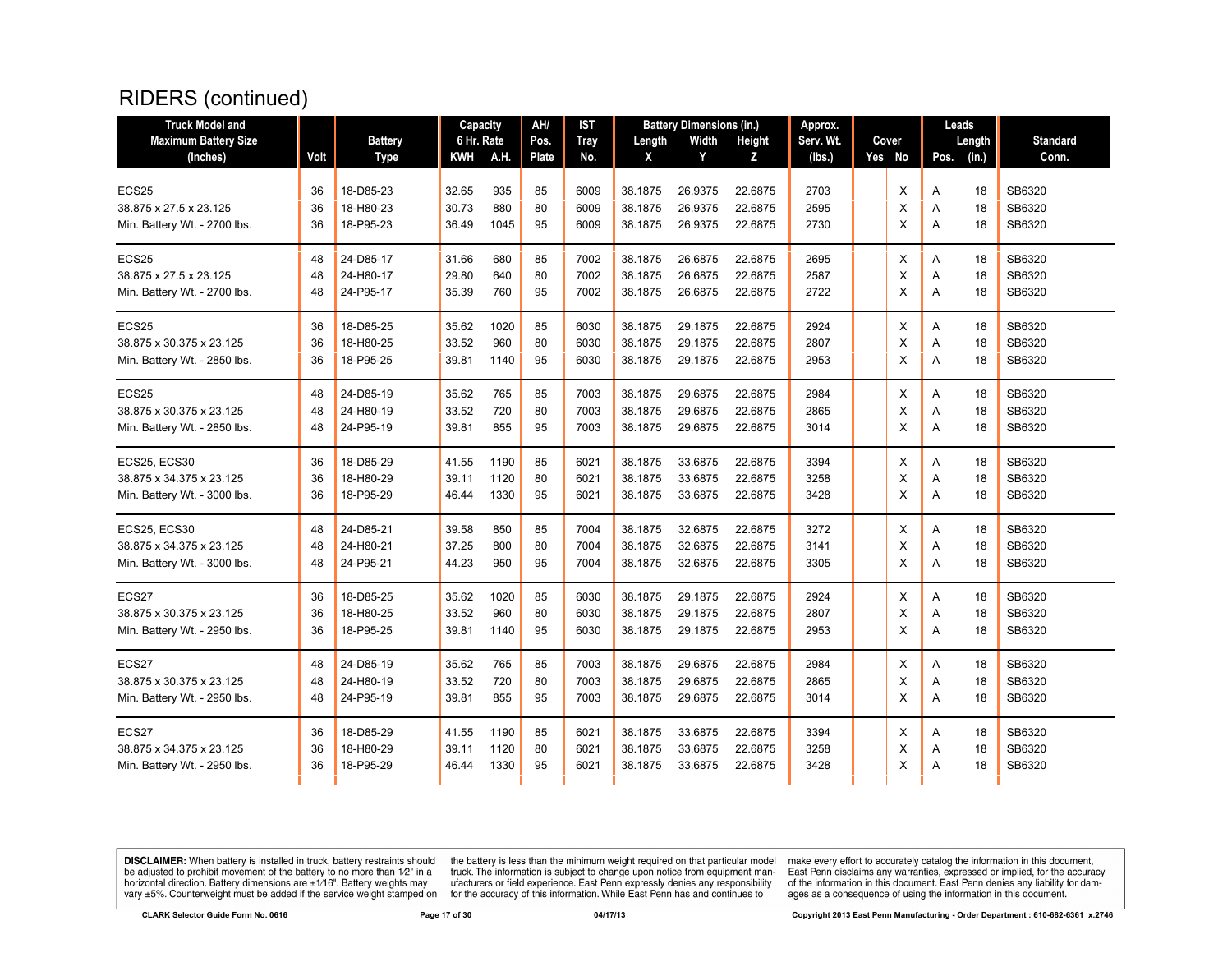| <b>Truck Model and</b>       |      |                | Capacity   |      | AH/   | IST  |         | <b>Battery Dimensions (in.)</b> |         | Approx.   |        |      | Leads  |                 |
|------------------------------|------|----------------|------------|------|-------|------|---------|---------------------------------|---------|-----------|--------|------|--------|-----------------|
| <b>Maximum Battery Size</b>  |      | <b>Battery</b> | 6 Hr. Rate |      | Pos.  | Tray | Length  | Width                           | Height  | Serv. Wt. | Cover  |      | Length | <b>Standard</b> |
| (Inches)                     | Volt | <b>Type</b>    | KWH        | A.H. | Plate | No.  | X       | Y                               | Z       | (lbs.)    | Yes No | Pos. | (in.)  | Conn.           |
|                              |      |                |            |      |       |      |         |                                 |         |           |        |      |        |                 |
| ECS27                        | 48   | 24-D85-21      | 39.58      | 850  | 85    | 7004 | 38.1875 | 32.6875                         | 22.6875 | 3272      | X      | Α    | 18     | SB6320          |
| 38.875 x 34.375 x 23.125     | 48   | 24-H80-21      | 37.25      | 800  | 80    | 7004 | 38.1875 | 32.6875                         | 22.6875 | 3141      | Х      | Α    | 18     | SB6320          |
| Min. Battery Wt. - 2950 lbs. | 48   | 24-P95-21      | 44.23      | 950  | 95    | 7004 | 38.1875 | 32.6875                         | 22.6875 | 3305      | X      | Α    | 18     | SB6320          |
| ECS30                        | 36   | 18-D85-25      | 35.62      | 1020 | 85    | 6030 | 38.1875 | 29.1875                         | 22.6875 | 2924      | Х      | Α    | 18     | SB6320          |
| 38.875 x 30.375 x 23.125     | 36   | 18-H80-25      | 33.52      | 960  | 80    | 6030 | 38.1875 | 29.1875                         | 22.6875 | 2807      | X      | Α    | 18     | SB6320          |
| Min. Battery Wt. - 3000 lbs. | 36   | 18-P95-25      | 39.81      | 1140 | 95    | 6030 | 38.1875 | 29.1875                         | 22.6875 | 2953      | X      | Α    | 18     | SB6320          |
| ECS30                        | 48   | 24-D85-19      | 35.62      | 765  | 85    | 7003 | 38.1875 | 29.6875                         | 22.6875 | 2984      | х      | Α    | 18     | SB6320          |
| 38.875 x 30.375 x 23.125     | 48   | 24-H80-19      | 33.52      | 720  | 80    | 7003 | 38.1875 | 29.6875                         | 22.6875 | 2865      | X      | Α    | 18     | SB6320          |
| Min. Battery Wt. - 3000 lbs. | 48   | 24-P95-19      | 39.81      | 855  | 95    | 7003 | 38.1875 | 29.6875                         | 22.6875 | 3014      | X      | A    | 18     | SB6320          |
| EC500 20                     | 36   | 18-D85-15      | 20.78      | 595  | 85    | 6004 | 31.9375 | 23.5625                         | 22.6875 | 1811      | Х      | Α    | 18     | SB6320          |
| 33.5 x 25 x 23               | 36   | 18-H80-15      | 19.56      | 560  | 80    | 6004 | 31.9375 | 23.5625                         | 22.6875 | 1739      | X      | Α    | 18     | SB6320          |
| Min. Battery Wt. - 1620 lbs. | 36   | 18-P95-15      | 23.22      | 665  | 95    | 6004 | 31.9375 | 23.5625                         | 22.6875 | 1829      | X      | A    | 18     | SB6320          |
|                              |      |                |            |      |       |      |         |                                 |         |           |        |      |        |                 |
| EC500 20                     | 48   | 24-D85-11      | 19.79      | 425  | 85    | 7560 | 32.6875 | 24.75                           | 22.625  | 1788      | X      | Α    | 18     | SB6320          |
| 33.5 x 25 x 23               | 48   | 24-H80-11      | 18.62      | 400  | 80    | 7560 | 32.6875 | 24.75                           | 22.625  | 1716      | X      | Α    | 18     | SB6320          |
| Min. Battery Wt. - 1620 lbs. | 48   | 24-P95-11      | 22.12      | 475  | 95    | 7560 | 32.6875 | 24.75                           | 22.625  | 1806      | X      | A    | 18     | SB6320          |
| EC500 20                     | 48   | 24-D100-11     | 23.28      | 500  | 100   | 7271 | 31.625  | 21.8125                         | 25.6875 | 2004      | X      | Α    | 18     | SB6320          |
| 33.5 x 25 x 26.5             |      |                |            |      |       |      |         |                                 |         |           |        |      |        |                 |
| Min. Battery Wt. - 1620 lbs. |      |                |            |      |       |      |         |                                 |         |           |        |      |        |                 |
| EC500 20, EC500 25           | 36   | 18-D85-15      | 20.78      | 595  | 85    | 6004 | 31.9375 | 23.5625                         | 22.6875 | 1811      | X      | Α    | 18     | SB6320          |
| EC500 S30                    | 36   | 18-H80-15      | 19.56      | 560  | 80    | 6004 | 31.9375 | 23.5625                         | 22.6875 | 1739      | X      | Α    | 18     | SB6320          |
| 33.5 x 26.75 x 23            | 36   | 18-P95-15      | 23.22      | 665  | 95    | 6004 | 31.9375 | 23.5625                         | 22.6875 | 1829      | X      | A    | 18     | SB6320          |
| Min. Battery Wt. - 1700 lbs. |      |                |            |      |       |      |         |                                 |         |           |        |      |        |                 |
| EC500 20, EC500 25           | 48   | 24-D85-13      | 23.75      | 510  | 85    | 7007 | 30.6875 | 25.3125                         | 22.6875 | 2033      | Х      | Α    | 18     | SB6320          |
| EC500 S30                    | 48   | 24-H80-13      | 22.35      | 480  | 80    | 7007 | 30.6875 | 25.3125                         | 22.6875 | 1952      | X      | Α    | 18     | SB6320          |
| 33.5 x 26.75 x 23            | 48   | 24-P95-13      | 26.54      | 570  | 95    | 7007 | 30.6875 | 25.3125                         | 22.6875 | 2053      | X      | Α    | 18     | SB6320          |
| Min. Battery Wt. - 1700 lbs. |      |                |            |      |       |      |         |                                 |         |           |        |      |        |                 |
| EC500 20, EC500 25           | 36   | 18-D100-15     | 24.44      | 700  | 100   | 6189 | 29.6875 | 25.75                           | 25.6875 | 2054      | X      | Α    | 18     | SB6320          |
| EC500 S30                    |      |                |            |      |       |      |         |                                 |         |           |        |      |        |                 |
| 33.5 x 26.75 x 26.5          |      |                |            |      |       |      |         |                                 |         |           |        |      |        |                 |
| Min. Battery Wt. - 1700 lbs. |      |                |            |      |       |      |         |                                 |         |           |        |      |        |                 |
|                              |      |                |            |      |       |      |         |                                 |         |           |        |      |        |                 |

**DISCLAIMER:** When battery is installed in truck, battery restraints should be adjusted to prohibit movement of the battery to no more than  $1/2$ " in a horizontal direction. Battery dimensions are  $\pm 1/16$ ". Battery weig

the battery is less than the minimum weight required on that particular model<br>truck. The information is subject to change upon notice from equipment man-<br>ufacturers or field experience. East Penn expressly denies any respo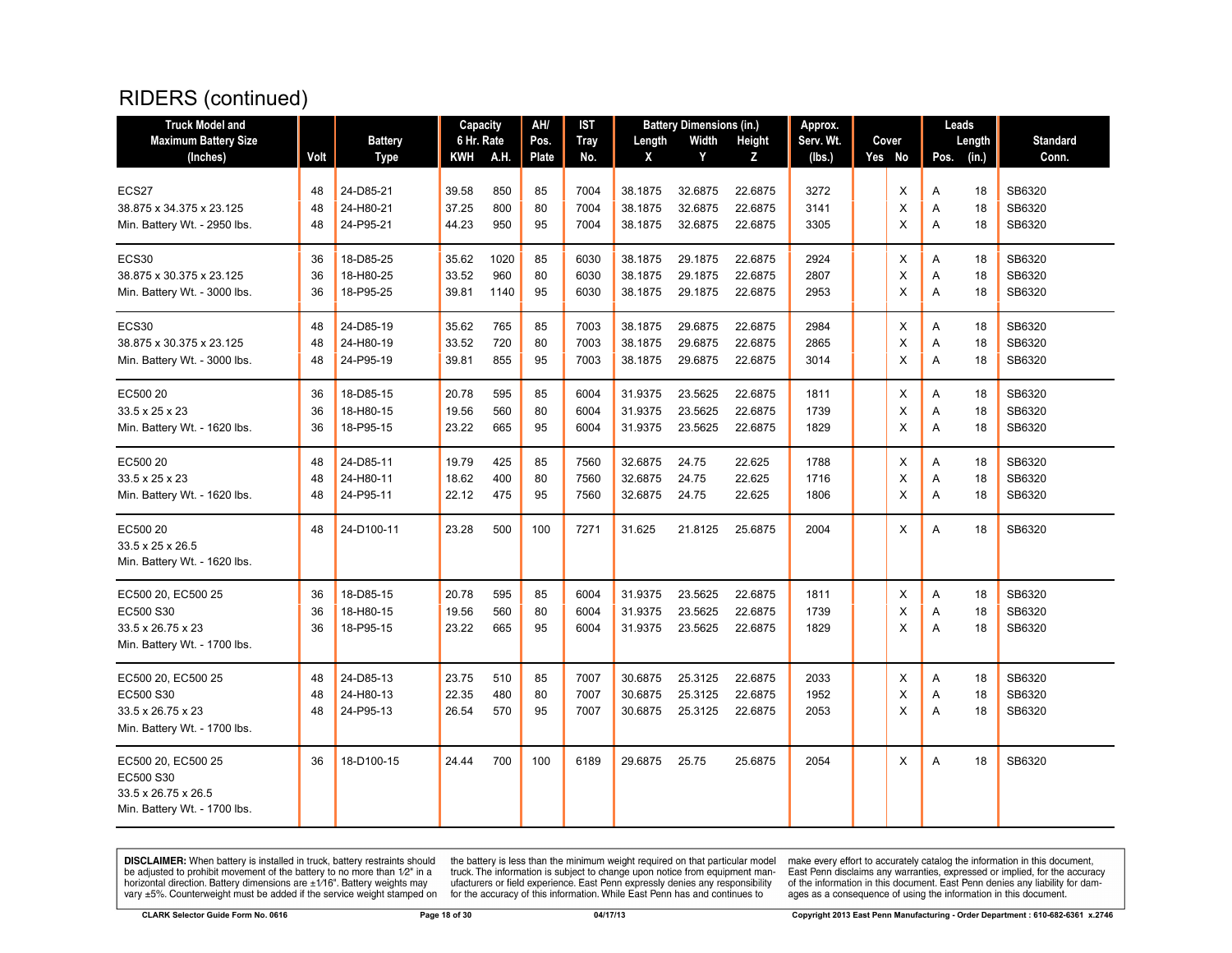| <b>Truck Model and</b>                                                                             |                |                                     | Capacity                |                   | AH/            | <b>IST</b>           |                               | <b>Battery Dimensions (in.)</b> |                               | Approx.              |             |             | Leads          |                            |
|----------------------------------------------------------------------------------------------------|----------------|-------------------------------------|-------------------------|-------------------|----------------|----------------------|-------------------------------|---------------------------------|-------------------------------|----------------------|-------------|-------------|----------------|----------------------------|
| <b>Maximum Battery Size</b>                                                                        |                | <b>Battery</b>                      | 6 Hr. Rate              |                   | Pos.           | <b>Tray</b>          | Length                        | Width                           | Height                        | Serv. Wt.            | Cover       |             | Length         | <b>Standard</b>            |
| (Inches)                                                                                           | Volt           | <b>Type</b>                         | KWH                     | A.H.              | Plate          | No.                  | X                             | Y                               | Z                             | (lbs.)               | Yes No      | Pos.        | (in.)          | Conn.                      |
| EC500 20, EC500 25<br>EC500 S30<br>$33.5 \times 26.75 \times 26.5$<br>Min. Battery Wt. - 1700 lbs. | 48             | 24-D100-13                          | 27.94                   | 600               | 100            | 7022                 | 30.6875                       | 25.3125                         | 25.6875                       | 2338                 | X           | A           | 18             | SB6320                     |
| EC500 20<br>33.5 x 28.75 x 23<br>Min. Battery Wt. - 1620 lbs.                                      | 36<br>36<br>36 | 18-D85-17<br>18-H80-17<br>18-P95-17 | 23.75<br>22.35<br>26.54 | 680<br>640<br>760 | 85<br>80<br>95 | 6013<br>6013<br>6013 | 31.9375<br>31.9375<br>31.9375 | 26.6875<br>26.6875<br>26.6875   | 22.6875<br>22.6875<br>22.6875 | 2112<br>2028<br>2133 | Χ<br>X<br>X | Α<br>Α<br>Α | 18<br>18<br>18 | SB6320<br>SB6320<br>SB6320 |
| EC500 20<br>33.5 x 28.75 x 23<br>Min. Battery Wt. - 1620 lbs.                                      | 48<br>48<br>48 | 24-D85-13<br>24-H80-13<br>24-P95-13 | 23.75<br>22.35<br>26.54 | 510<br>480<br>570 | 85<br>80<br>95 | 7007<br>7007<br>7007 | 30.6875<br>30.6875<br>30.6875 | 25.3125<br>25.3125<br>25.3125   | 22.6875<br>22.6875<br>22.6875 | 2033<br>1952<br>2053 | X<br>X<br>X | Α<br>Α<br>A | 18<br>18<br>18 | SB6320<br>SB6320<br>SB6320 |
| EC500 20<br>33.5 x 28.75 x 26.5<br>Min. Battery Wt. - 1620 lbs.                                    | 36             | 18-D100-17                          | 27.94                   | 800               | 100            | 6019                 | 31.9375                       | 26.6875                         | 25.6875                       | 2364                 | X           | A           | 18             | SB6320                     |
| EC500 20<br>33.5 x 28.75 x 26.5<br>Min. Battery Wt. - 1620 lbs.                                    | 48             | 24-D100-13                          | 27.94                   | 600               | 100            | 7022                 | 30.6875                       | 25.3125                         | 25.6875                       | 2338                 | X           | A           | 18             | SB6320                     |
| EC500 25, EC500 S30<br>33.5 x 30.75 x 23<br>Min. Battery Wt. - 1700 lbs.                           | 36<br>36<br>36 | 18-D85-17<br>18-H80-17<br>18-P95-17 | 23.75<br>22.35<br>26.54 | 680<br>640<br>760 | 85<br>80<br>95 | 6013<br>6013<br>6013 | 31.9375<br>31.9375<br>31.9375 | 26.6875<br>26.6875<br>26.6875   | 22.6875<br>22.6875<br>22.6875 | 2112<br>2028<br>2133 | X<br>X<br>X | Α<br>Α<br>A | 18<br>18<br>18 | SB6320<br>SB6320<br>SB6320 |
| EC500 25, EC500 S30<br>33.5 x 30.75 x 23<br>Min. Battery Wt. - 1700 lbs.                           | 48<br>48<br>48 | 24-D85-13<br>24-H80-13<br>24-P95-13 | 23.75<br>22.35<br>26.54 | 510<br>480<br>570 | 85<br>80<br>95 | 7007<br>7007<br>7007 | 30.6875<br>30.6875<br>30.6875 | 25.3125<br>25.3125<br>25.3125   | 22.6875<br>22.6875<br>22.6875 | 2033<br>1952<br>2053 | Х<br>X<br>X | Α<br>A<br>Α | 18<br>18<br>18 | SB6320<br>SB6320<br>SB6320 |
| EC500 25, EC500 S30<br>33.5 x 28.75 x 26.5<br>Min. Battery Wt. - 1700 lbs.                         | 36             | 18-D100-17                          | 27.94                   | 800               | 100            | 6019                 | 31.9375                       | 26.6875                         | 25.6875                       | 2364                 | X           | A           | 18             | SB6320                     |
| EC500 25, EC500 S30<br>33.5 x 28.75 x 26.5<br>Min. Battery Wt. - 1700 lbs.                         | 48             | 24-D100-13                          | 27.94                   | 600               | 100            | 7022                 | 30.6875                       | 25.3125                         | 25.6875                       | 2338                 | X           | A           | 18             | SB6320                     |

**DISCLAIMER:** When battery is installed in truck, battery restraints should be adjusted to prohibit movement of the battery to no more than  $1/2$ " in a horizontal direction. Battery dimensions are  $\pm 1/16$ ". Battery weig

the battery is less than the minimum weight required on that particular model<br>truck. The information is subject to change upon notice from equipment man-<br>ufacturers or field experience. East Penn expressly denies any respo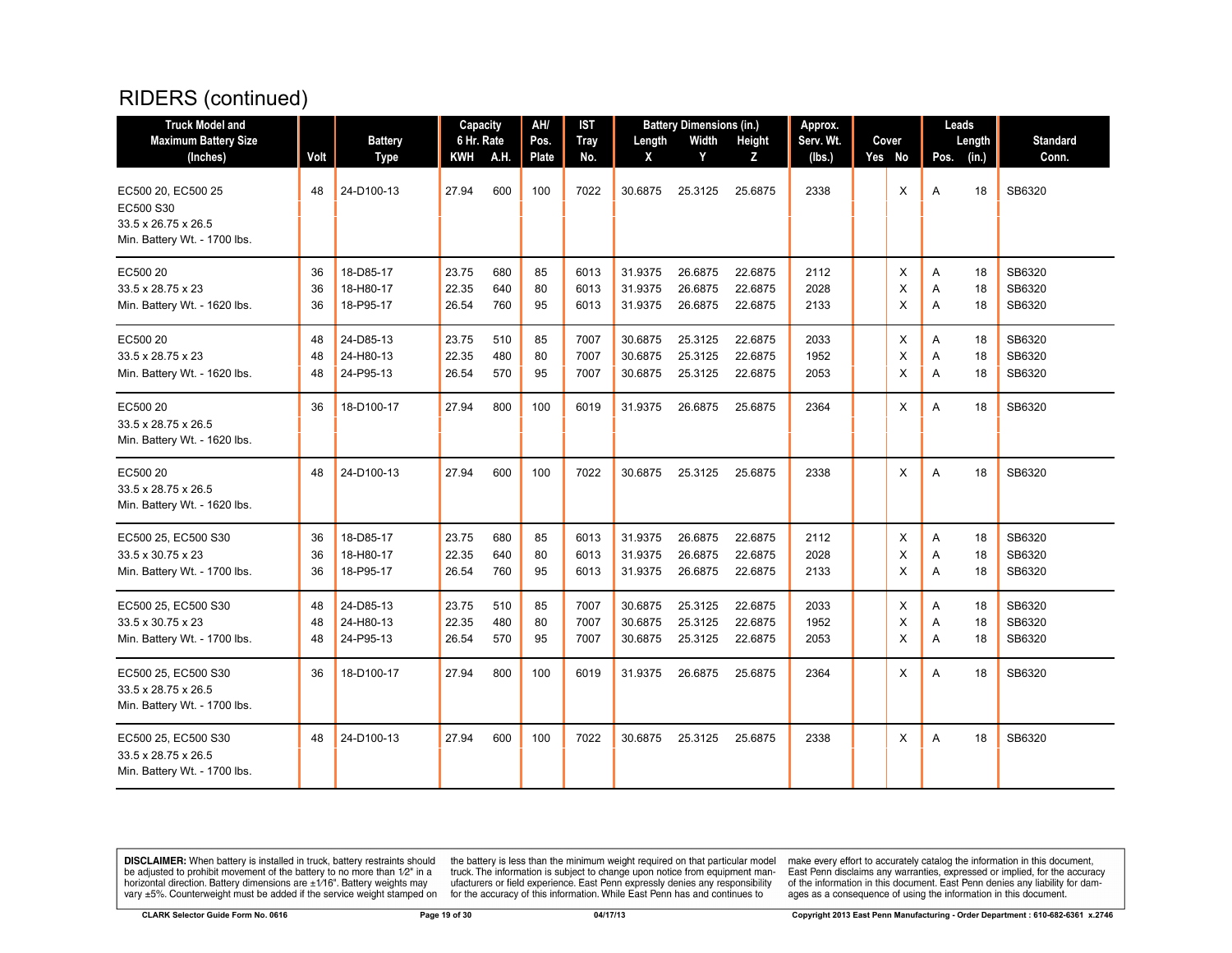| <b>Truck Model and</b>                                                     |      |                | Capacity   |      | AH/   | <b>IST</b>  |         | <b>Battery Dimensions (in.)</b> |         | Approx.   |        | Leads |        |                 |
|----------------------------------------------------------------------------|------|----------------|------------|------|-------|-------------|---------|---------------------------------|---------|-----------|--------|-------|--------|-----------------|
| <b>Maximum Battery Size</b>                                                |      | <b>Battery</b> | 6 Hr. Rate |      | Pos.  | <b>Tray</b> | Length  | Width                           | Height  | Serv. Wt. | Cover  |       | Length | <b>Standard</b> |
| (Inches)                                                                   | Volt | <b>Type</b>    | KWH        | A.H. | Plate | No.         | X       | Y                               | Z       | (lbs.)    | Yes No | Pos.  | (in.)  | Conn.           |
| EC500 20                                                                   | 36   | 18-D85-19      | 26.71      | 765  | 85    | 6328        | 31.9375 | 27.6875                         | 22.6875 | 2282      | X      | Α     | 18     | SB6320          |
| $33.5 \times 30.75 \times 23$                                              | 36   | 18-H80-19      | 25.14      | 720  | 80    | 6328        | 31.9375 | 27.6875                         | 22.6875 | 2191      | X      | A     | 18     | SB6320          |
| Min. Battery Wt. - 1620 lbs.                                               | 36   | 18-P95-19      | 29.86      | 855  | 95    | 6328        | 31.9375 | 27.6875                         | 22.6875 | 2305      | X      | A     | 18     | SB6320          |
| EC500 20                                                                   | 48   | 24-D85-13      | 23.75      | 510  | 85    | 7007        | 30.6875 | 25.3125                         | 22.6875 | 2033      | X      | A     | 18     | SB6320          |
| $33.5 \times 30.75 \times 23$                                              | 48   | 24-H80-13      | 22.35      | 480  | 80    | 7007        | 30.6875 | 25.3125                         | 22.6875 | 1952      | X      | Α     | 18     | SB6320          |
| Min. Battery Wt. - 1620 lbs.                                               | 48   | 24-P95-13      | 26.54      | 570  | 95    | 7007        | 30.6875 | 25.3125                         | 22.6875 | 2053      | X      | A     | 18     | SB6320          |
| EC500 20<br>33.5 x 30.75 x 26.5<br>Min. Battery Wt. - 1620 lbs.            | 36   | 18-D100-19     | 31.43      | 900  | 100   | 6564        | 31.9375 | 27.6875                         | 25.6875 | 2607      | X      | A     | 18     | SB6320          |
| EC500 20<br>33.5 x 30.75 x 26.5<br>Min. Battery Wt. - 1620 lbs.            | 48   | 24-D100-13     | 27.94      | 600  | 100   | 7022        | 30.6875 | 25.3125                         | 25.6875 | 2338      | X      | A     | 18     | SB6320          |
| EC500 25, EC500 S30                                                        | 36   | 18-D85-19      | 26.71      | 765  | 85    | 6328        | 31.9375 | 27.6875                         | 22.6875 | 2282      | Х      | Α     | 18     | SB6320          |
| 33.5 x 30.75 x 23                                                          | 36   | 18-H80-19      | 25.14      | 720  | 80    | 6328        | 31.9375 | 27.6875                         | 22.6875 | 2191      | X      | Α     | 18     | SB6320          |
| Min. Battery Wt. - 1700 lbs.                                               | 36   | 18-P95-19      | 29.86      | 855  | 95    | 6328        | 31.9375 | 27.6875                         | 22.6875 | 2305      | X      | A     | 18     | SB6320          |
| EC500 25, EC500 S30                                                        | 48   | 24-D85-15      | 27.70      | 595  | 85    | 7054        | 31.9375 | 29.4375                         | 22.6875 | 2372      | X      | A     | 18     | SB6320          |
| 33.5 x 30.75 x 23                                                          | 48   | 24-H80-15      | 26.07      | 560  | 80    | 7054        | 31.9375 | 29.4375                         | 22.6875 | 2277      | X      | Α     | 18     | SB6320          |
| Min. Battery Wt. - 1700 lbs.                                               | 48   | 24-P95-15      | 30.96      | 665  | 95    | 7054        | 31.9375 | 29.4375                         | 22.6875 | 2396      | X      | A     | 18     | SB6320          |
| EC500 25, EC500 S30<br>33.5 x 30.75 x 26.5<br>Min. Battery Wt. - 1700 lbs. | 36   | 18-D100-19     | 31.43      | 900  | 100   | 6564        | 31.9375 | 27.6875                         | 25.6875 | 2607      | X      | A     | 18     | SB6320          |
| EC500 25, EC500 S30<br>33.5 x 30.75 x 26.5<br>Min. Battery Wt. - 1700 lbs. | 48   | 24-D100-15     | 32.59      | 700  | 100   | 7654        | 31.9375 | 29.4375                         | 25.6875 | 2711      | X      | A     | 18     | SB6320          |
| EC500, EC500 30                                                            | 36   | 18-D85-23      | 32.65      | 935  | 85    | 6009        | 38.1875 | 26.9375                         | 22.6875 | 2703      | X      | A     | 18     | SB6320          |
| EC500 35, EC500 40                                                         | 36   | 18-H80-23      | 30.73      | 880  | 80    | 6009        | 38.1875 | 26.9375                         | 22.6875 | 2595      | X      | Α     | 18     | SB6320          |
| EC500 45, EC500 50<br>39.5 x 28 x 23                                       | 36   | 18-P95-23      | 36.49      | 1045 | 95    | 6009        | 38.1875 | 26.9375                         | 22.6875 | 2730      | X      | A     | 18     | SB6320          |

**DISCLAIMER:** When battery is installed in truck, battery restraints should be adjusted to prohibit movement of the battery to no more than  $12^v$  in a horizontal direction. Battery dimensions are  $\pm 1/16^v$ . Battery wei

the battery is less than the minimum weight required on that particular model<br>truck. The information is subject to change upon notice from equipment man-<br>ufacturers or field experience. East Penn expressly denies any respo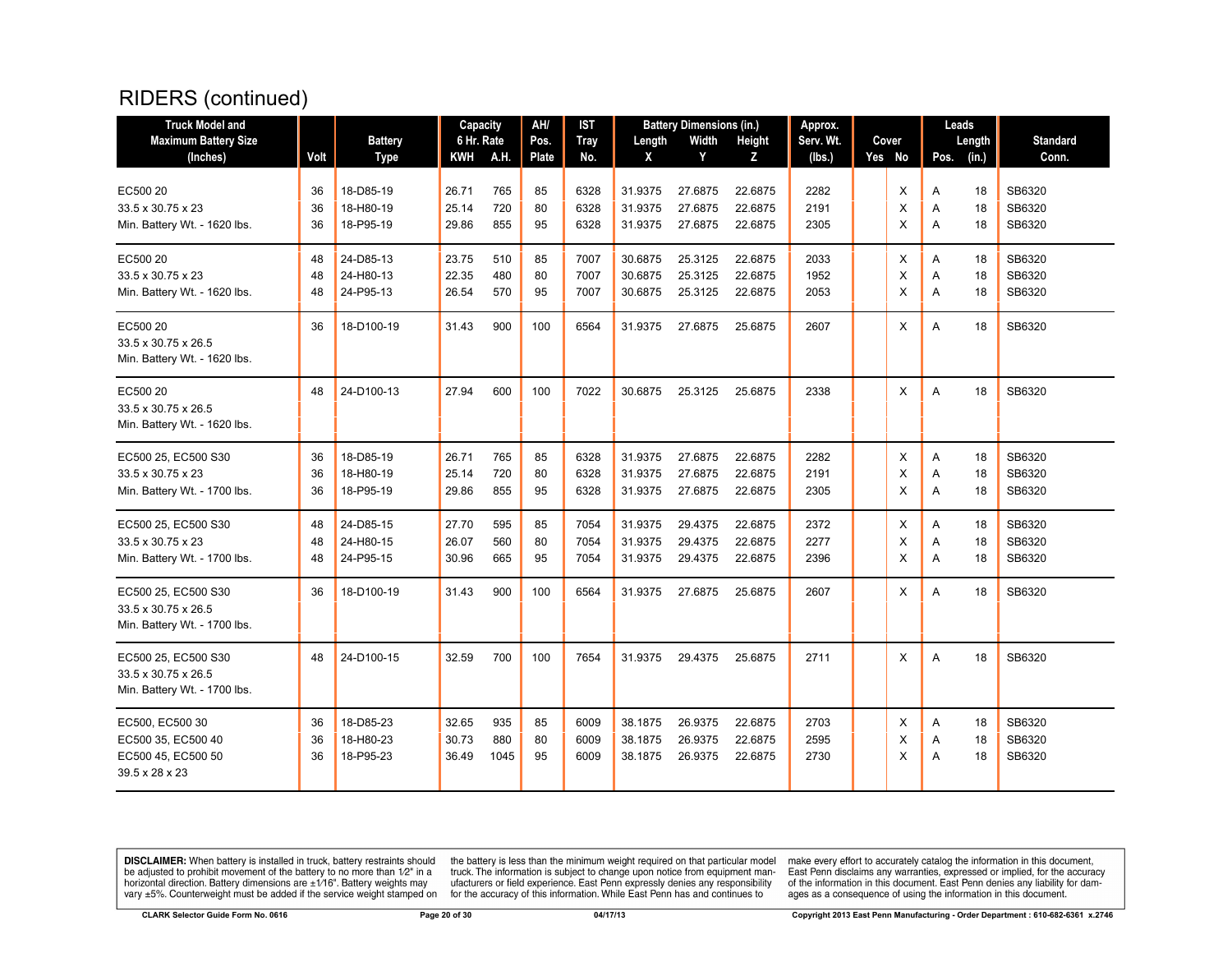| <b>Truck Model and</b>                                                                                                       |                | <b>Battery</b>                      | Capacity<br>6 Hr. Rate  |                      | AH/<br>Pos.    | IST                  |                               | <b>Battery Dimensions (in.)</b><br>Width |                               | Approx.<br>Serv. Wt. | Cover       | Leads       |                 | <b>Standard</b>            |
|------------------------------------------------------------------------------------------------------------------------------|----------------|-------------------------------------|-------------------------|----------------------|----------------|----------------------|-------------------------------|------------------------------------------|-------------------------------|----------------------|-------------|-------------|-----------------|----------------------------|
| <b>Maximum Battery Size</b><br>(Inches)                                                                                      | Volt           | <b>Type</b>                         | KWH A.H.                |                      | Plate          | <b>Tray</b><br>No.   | Length<br>X                   | Y                                        | Height<br>z                   | (Ibs.)               | Yes No      | Pos.        | Length<br>(in.) | Conn.                      |
| EC500, EC500 30<br>EC500 35, EC500 40<br>EC500 45, EC500 50<br>39.5 x 28 x 23                                                | 48<br>48<br>48 | 24-D85-17<br>24-H80-17<br>24-P95-17 | 31.66<br>29.80<br>35.39 | 680<br>640<br>760    | 85<br>80<br>95 | 7002<br>7002<br>7002 | 38.1875<br>38.1875<br>38.1875 | 26.6875<br>26.6875<br>26.6875            | 22.6875<br>22.6875<br>22.6875 | 2695<br>2587<br>2722 | X<br>X<br>X | Α<br>Α<br>Α | 18<br>18<br>18  | SB6320<br>SB6320<br>SB6320 |
| EC500 30, EC500 35<br>EC500 40, EC500 45<br>EC500 50<br>39.5 x 28 x 26.5                                                     | 36             | 18-D100-23                          | 38.41                   | 1100                 | 100            | 6140                 | 38.1875                       | 26.9375                                  | 25.6875                       | 3095                 | X           | Α           | 18              | SB6320                     |
| EC500 30, EC500 35<br>EC500 40, EC500 45<br>EC500 50<br>39.5 x 28 x 26.5                                                     | 48             | 24-D100-17                          | 37.25                   | 800                  | 100            | 7086                 | 38.1875                       | 26.6875                                  | 25.6875                       | 3112                 | X           | A           | 18              | SB6320                     |
| EC500, EC500 30<br>EC500 35, EC500 40<br>EC500 45, EC500 50<br>EC500 55<br>39.5 x 32.75 x 23<br>Min. Battery Wt. - 3060 lbs. | 36<br>36<br>36 | 18-D85-27<br>18-H80-27<br>18-P95-27 | 38.59<br>36.32<br>43.13 | 1105<br>1040<br>1235 | 85<br>80<br>95 | 6026<br>6026<br>6026 | 38.1875<br>38.1875<br>38.1875 | 31.4375<br>31.4375<br>31.4375            | 22.6875<br>22.6875<br>22.6875 | 3144<br>3018<br>3175 | X<br>X<br>X | Α<br>Α<br>A | 18<br>18<br>18  | SB6320<br>SB6320<br>SB6320 |
| EC500, EC500 30<br>EC500 35, EC500 40<br>EC500 45, EC500 50<br>EC500 55<br>39.5 x 32.75 x 23<br>Min. Battery Wt. - 3060 lbs. | 48<br>48<br>48 | 24-D85-19<br>24-H80-19<br>24-P95-19 | 35.62<br>33.52<br>39.81 | 765<br>720<br>855    | 85<br>80<br>95 | 7003<br>7003<br>7003 | 38.1875<br>38.1875<br>38.1875 | 29.6875<br>29.6875<br>29.6875            | 22.6875<br>22.6875<br>22.6875 | 2984<br>2865<br>3014 | Χ<br>X<br>X | Α<br>Α<br>A | 18<br>18<br>18  | SB6320<br>SB6320<br>SB6320 |
| EC500 30, EC500 35<br>EC500 40, EC500 45<br>EC500 50, EC500 55<br>39.5 x 32.75 x 26.5<br>Min. Battery Wt. - 3060 lbs.        | 36             | 18-D100-27                          | 45.40                   | 1300                 | 100            | 6281                 | 38.1875                       | 31.4375                                  | 25.6875                       | 3608                 | X           | Α           | 18              | SB6320                     |
| EC500 30, EC500 35<br>EC500 40, EC500 45<br>EC500 50, EC500 55<br>39.5 x 32.75 x 26.5<br>Min. Battery Wt. - 3060 lbs.        | 48             | 24-D100-19                          | 41.90                   | 900                  | 100            | 7043                 | 38.1875                       | 29.6875                                  | 25.6875                       | 3465                 | X           | A           | 18              | SB6320                     |

**DISCLAIMER:** When battery is installed in truck, battery restraints should be adjusted to prohibit movement of the battery to no more than  $12^v$  in a horizontal direction. Battery dimensions are  $\pm 1/16^v$ . Battery wei

the battery is less than the minimum weight required on that particular model<br>truck. The information is subject to change upon notice from equipment man-<br>ufacturers or field experience. East Penn expressly denies any respo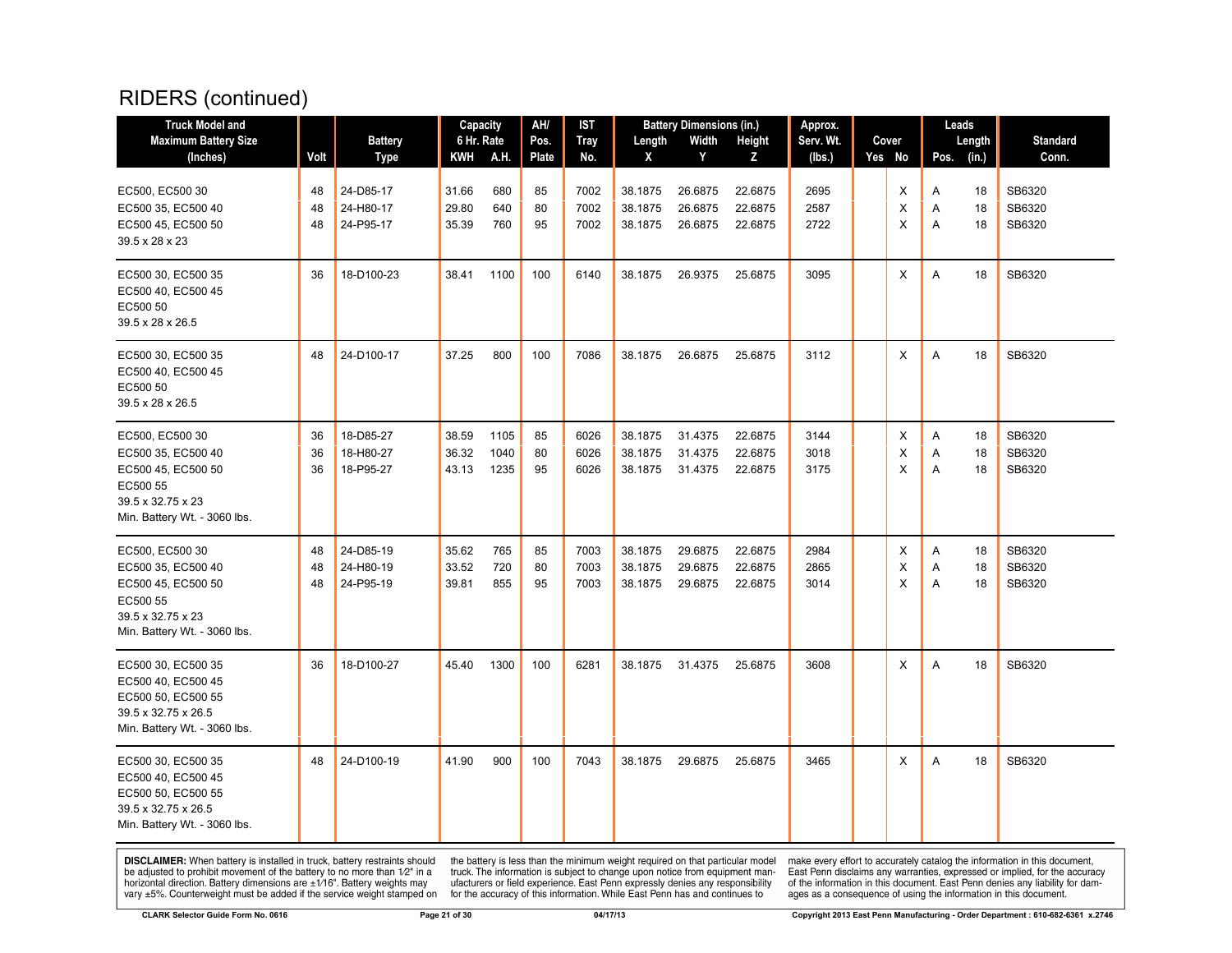| <b>Truck Model and</b>                                                                       |                |                                     | Capacity                |                      | AH/            | <b>IST</b>           |                               | <b>Battery Dimensions (in.)</b> |                               | Approx.              |             | Leads       |                |                            |
|----------------------------------------------------------------------------------------------|----------------|-------------------------------------|-------------------------|----------------------|----------------|----------------------|-------------------------------|---------------------------------|-------------------------------|----------------------|-------------|-------------|----------------|----------------------------|
| <b>Maximum Battery Size</b>                                                                  |                | <b>Battery</b>                      | 6 Hr. Rate              |                      | Pos.           | <b>Tray</b>          | Length                        | Width                           | <b>Height</b>                 | Serv. Wt.            | Cover       |             | Length         | <b>Standard</b>            |
| (Inches)                                                                                     | Volt           | <b>Type</b>                         | KWH                     | <b>A.H.</b>          | Plate          | No.                  | X                             | Y                               | Z                             | (lbs.)               | Yes No      | Pos.        | (in.)          | Conn.                      |
| EC500 60<br>39.5 x 32 x 24.5<br>Min. Battery Wt. - 3060 lbs.                                 | 36<br>36<br>36 | 18-D85-25<br>18-H80-25<br>18-P95-25 | 35.62<br>33.52<br>39.81 | 1020<br>960<br>1140  | 85<br>80<br>95 | 6030<br>6030<br>6030 | 38.1875<br>38.1875<br>38.1875 | 29.1875<br>29.1875<br>29.1875   | 22.6875<br>22.6875<br>22.6875 | 2924<br>2807<br>2953 | X<br>X<br>X | A<br>Α<br>A | 18<br>18<br>18 | SB6320<br>SB6320<br>SB6320 |
| EC500 60<br>39.5 x 32 x 24.5<br>Min. Battery Wt. - 3060 lbs.                                 | 48<br>48<br>48 | 24-D85-19<br>24-H80-19<br>24-P95-19 | 35.62<br>33.52<br>39.81 | 765<br>720<br>855    | 85<br>80<br>95 | 7003<br>7003<br>7003 | 38.1875<br>38.1875<br>38.1875 | 29.6875<br>29.6875<br>29.6875   | 22.6875<br>22.6875<br>22.6875 | 2984<br>2865<br>3014 | Х<br>X<br>X | Α<br>A<br>A | 18<br>18<br>18 | SB6320<br>SB6320<br>SB6320 |
| EC500 60<br>39.5 x 32 x 26.5<br>Min. Battery Wt. - 3060 lbs.                                 | 36             | 18-D100-25                          | 41.90                   | 1200                 | 100            | 6202                 | 38.1875                       | 29.1875                         | 25.6875                       | 3335                 | X           | A           | 18             | SB6320                     |
| EC500 60<br>39.5 x 32 x 26.5<br>Min. Battery Wt. - 3060 lbs.                                 | 48             | 24-D100-19                          | 41.90                   | 900                  | 100            | 7043                 | 38.1875                       | 29.6875                         | 25.6875                       | 3465                 | X           | A           | 18             | SB6320                     |
| EC500, EC500 30<br>EC500 35, EC500 40<br>EC500 45, EC500 50<br>EC500 55<br>39.5 x 34.75 x 23 | 36<br>36<br>36 | 18-D85-29<br>18-H80-29<br>18-P95-29 | 41.55<br>39.11<br>46.44 | 1190<br>1120<br>1330 | 85<br>80<br>95 | 6021<br>6021<br>6021 | 38.1875<br>38.1875<br>38.1875 | 33.6875<br>33.6875<br>33.6875   | 22.6875<br>22.6875<br>22.6875 | 3394<br>3258<br>3428 | X<br>X<br>X | Α<br>Α<br>A | 18<br>18<br>18 | SB6320<br>SB6320<br>SB6320 |
| EC500, EC500 30<br>EC500 35, EC500 40<br>EC500 45, EC500 50<br>EC500 55<br>39.5 x 34.75 x 23 | 48<br>48<br>48 | 24-D85-21<br>24-H80-21<br>24-P95-21 | 39.58<br>37.25<br>44.23 | 850<br>800<br>950    | 85<br>80<br>95 | 7004<br>7004<br>7004 | 38.1875<br>38.1875<br>38.1875 | 32.6875<br>32.6875<br>32.6875   | 22.6875<br>22.6875<br>22.6875 | 3272<br>3141<br>3305 | Х<br>X<br>X | A<br>A<br>A | 18<br>18<br>18 | SB6320<br>SB6320<br>SB6320 |
| EC500 30, EC500 35<br>EC500 40, EC500 45<br>EC500 50, EC500 55<br>39.5 x 34.75 x 26.5        | 36             | 18-D100-29                          | 48.89                   | 1400                 | 100            | 6603                 | 38.1875                       | 33.6875                         | 25.6875                       | 3890                 | X           | A           | 18             | SB6320                     |
| EC500 30, EC500 35<br>EC500 40, EC500 45<br>EC500 50, EC500 55<br>39.5 x 34.75 x 26.5        | 48             | 24-D100-21                          | 46.56                   | 1000                 | 100            | 7117                 | 38.1875                       | 32.6875                         | 25.6875                       | 3754                 | X           | A           | 18             | SB6320                     |

**DISCLAIMER:** When battery is installed in truck, battery restraints should be adjusted to prohibit movement of the battery to no more than  $12^v$  in a horizontal direction. Battery dimensions are  $\pm 1/16^v$ . Battery wei

the battery is less than the minimum weight required on that particular model<br>truck. The information is subject to change upon notice from equipment man-<br>ufacturers or field experience. East Penn expressly denies any respo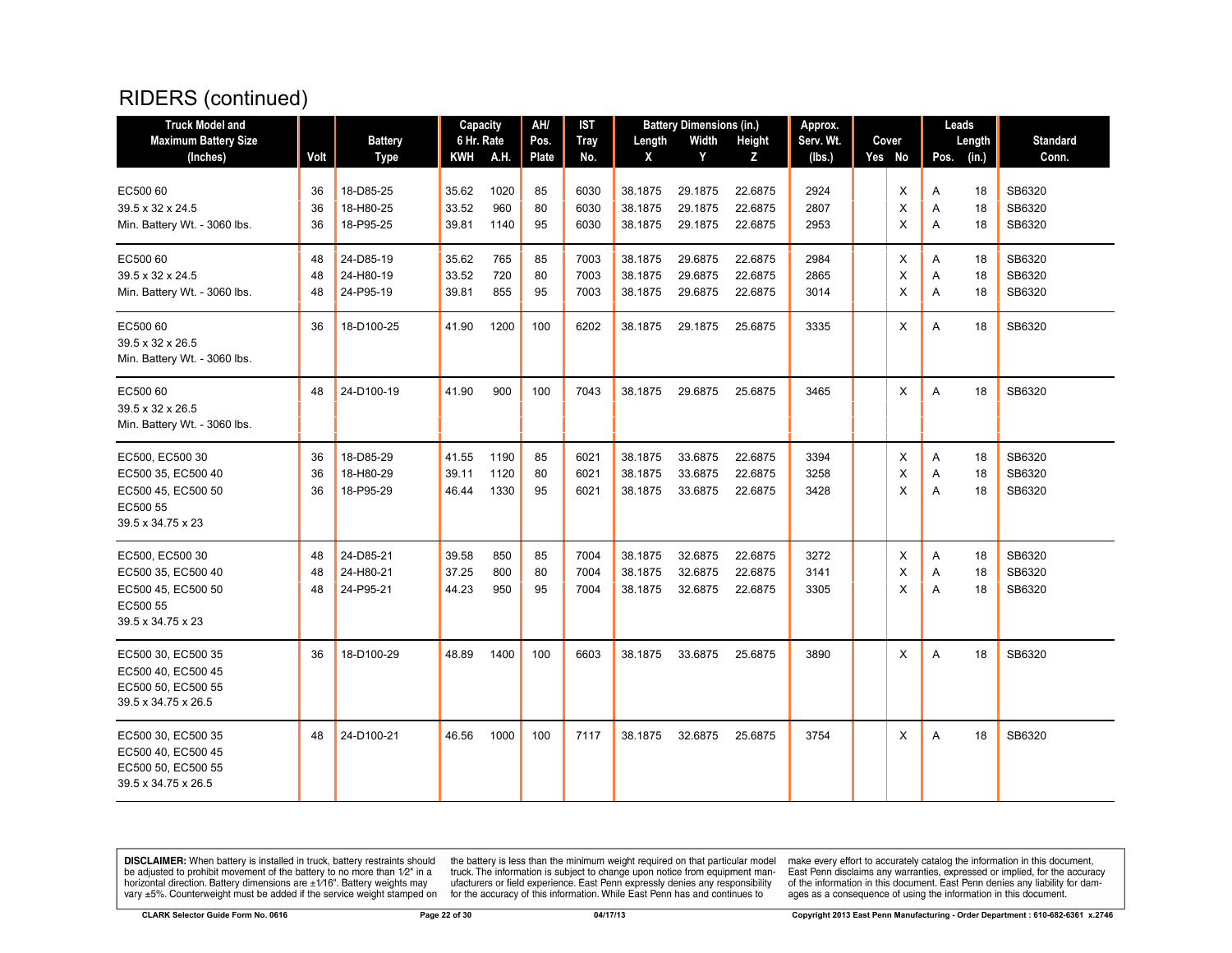| <b>Truck Model and</b>                                       |                      |                                                  | Capacity                         |                              | AH/                  | IST                          |                                          | <b>Battery Dimensions (in.)</b>          |                                          | Approx.                      |                  | Leads                                    |                                      |
|--------------------------------------------------------------|----------------------|--------------------------------------------------|----------------------------------|------------------------------|----------------------|------------------------------|------------------------------------------|------------------------------------------|------------------------------------------|------------------------------|------------------|------------------------------------------|--------------------------------------|
| <b>Maximum Battery Size</b>                                  |                      | <b>Battery</b>                                   | 6 Hr. Rate                       |                              | Pos.                 | <b>Tray</b>                  | Length                                   | Width                                    | Height                                   | Serv. Wt.                    | Cover            | Length                                   | <b>Standard</b>                      |
| (Inches)                                                     | Volt                 | <b>Type</b>                                      | KWH                              | A.H.                         | Plate                | No.                          | X                                        | Y                                        | z                                        | (lbs.)                       | Yes No           | (in.)<br>Pos.                            | Conn.                                |
| EC500 60<br>39.5 x 37 x 24.5                                 | 36<br>36             | 18-D85-27<br>18-H80-27                           | 38.59<br>36.32                   | 1105<br>1040                 | 85<br>80             | 6026<br>6026                 | 38.1875<br>38.1875                       | 31.4375<br>31.4375                       | 22.6875<br>22.6875                       | 3144<br>3018                 | X<br>X           | A<br>18<br>18<br>A                       | SB6320<br>SB6320                     |
| Min. Battery Wt. - 3060 lbs.                                 | 36<br>36<br>36<br>36 | 18-P95-27<br>18-D85-29<br>18-H80-29<br>18-P95-29 | 43.13<br>41.55<br>39.11<br>46.44 | 1235<br>1190<br>1120<br>1330 | 95<br>85<br>80<br>95 | 6026<br>6021<br>6021<br>6021 | 38.1875<br>38.1875<br>38.1875<br>38.1875 | 31.4375<br>33.6875<br>33.6875<br>33.6875 | 22.6875<br>22.6875<br>22.6875<br>22.6875 | 3175<br>3394<br>3258<br>3428 | X<br>X<br>X<br>X | A<br>18<br>18<br>A<br>18<br>Α<br>A<br>18 | SB6320<br>SB6320<br>SB6320<br>SB6320 |
| EC500 60<br>39.5 x 37 x 24.5<br>Min. Battery Wt. - 3060 lbs. | 48<br>48<br>48       | 24-D85-21<br>24-H80-21<br>24-P95-21              | 39.58<br>37.25<br>44.23          | 850<br>800<br>950            | 85<br>80<br>95       | 7004<br>7004<br>7004         | 38.1875<br>38.1875<br>38.1875            | 32.6875<br>32.6875<br>32.6875            | 22.6875<br>22.6875<br>22.6875            | 3272<br>3141<br>3305         | X<br>X<br>X      | A<br>18<br>18<br>Α<br>A<br>18            | SB6320<br>SB6320<br>SB6320           |
| EC500 60<br>39.5 x 37 x 26.5<br>Min. Battery Wt. -3060 lbs.  | 36                   | 18-D100-27                                       | 45.40                            | 1300                         | 100                  | 6281                         | 38.1875                                  | 31.4375                                  | 25.6875                                  | 3608                         | Χ                | Α<br>18                                  | SB6320                               |
| EC500 60<br>39.5 x 37 x 26.5<br>Min. Battery Wt. - 3060 lbs. | 48                   | 24-D100-21                                       | 46.56                            | 1000                         | 100                  | 7117                         | 38.1875                                  | 32.6875                                  | 25.6875                                  | 3754                         | X                | A<br>18                                  | SB6320                               |
| EC50070<br>39.5 x 37 x 24.5<br>Min. Battery Wt. - 3491 lbs.  | 36<br>36<br>36       | 18-D85-31<br>18-H80-31<br>18-P95-31              | 44.52<br>41.90<br>49.76          | 1275<br>1200<br>1425         | 85<br>80<br>95       | 6164<br>6164<br>6164         | 38.1875<br>38.1875<br>38.1875            | 35.9375<br>35.9375<br>35.9375            | 22.6875<br>22.6875<br>22.6875            | 3603<br>3459<br>3639         | X<br>X<br>X      | Α<br>18<br>Α<br>18<br>Α<br>18            | SB6320<br>SB6320<br>SB6320           |
| EC50070<br>39.5 x 37 x 24.5<br>Min. Battery Wt. - 3491 lbs.  | 48<br>48<br>48       | 24-D85-23<br>24-H80-23<br>24-P95-23              | 43.53<br>40.97<br>48.66          | 935<br>880<br>1045           | 85<br>80<br>95       | 7059<br>7059<br>7059         | 38.1875<br>38.1875<br>38.1875            | 35.6875<br>35.6875<br>35.6875            | 22.6875<br>22.6875<br>22.6875            | 3573<br>3430<br>3609         | X<br>X<br>X      | A<br>18<br>18<br>Α<br>A<br>18            | SB6320<br>SB6320<br>SB6320           |
| EC50070<br>39.5 x 37 x 26.5<br>Min. Battery Wt. - 3491 lbs.  | 36                   | 18-D100-29                                       | 48.89                            | 1400                         | 100                  | 6603                         | 38.1875                                  | 33.6875                                  | 25.6875                                  | 3890                         | Х                | Α<br>18                                  | SB6320                               |
| EC50070<br>39.5 x 37 x 26.5<br>Min. Battery Wt. - 3491 lbs.  | 48                   | 24-D100-23                                       | 51.22                            | 1100                         | 100                  | 7074                         | 38.1875                                  | 35.6875                                  | 25.6875                                  | 4096                         | X                | A<br>18                                  | SB6320                               |
| EC50080<br>39.5 x 37 x 24.5<br>Min. Battery Wt. - 3585 lbs.  | 36<br>36<br>36       | 18-D85-31<br>18-H80-31<br>18-P95-31              | 44.52<br>41.90<br>49.76          | 1275<br>1200<br>1425         | 85<br>80<br>95       | 6164<br>6164<br>6164         | 38.1875<br>38.1875<br>38.1875            | 35.9375<br>35.9375<br>35.9375            | 22.6875<br>22.6875<br>22.6875            | 3603<br>3459<br>3639         | X<br>X<br>X      | Α<br>18<br>18<br>Α<br>Α<br>18            | SB6320<br>SB6320<br>SB6320           |

**DISCLAIMER:** When battery is installed in truck, battery restraints should be adjusted to prohibit movement of the battery to no more than  $12^v$  in a horizontal direction. Battery dimensions are  $\pm 1/16^v$ . Battery wei

the battery is less than the minimum weight required on that particular model<br>truck. The information is subject to change upon notice from equipment man-<br>ufacturers or field experience. East Penn expressly denies any respo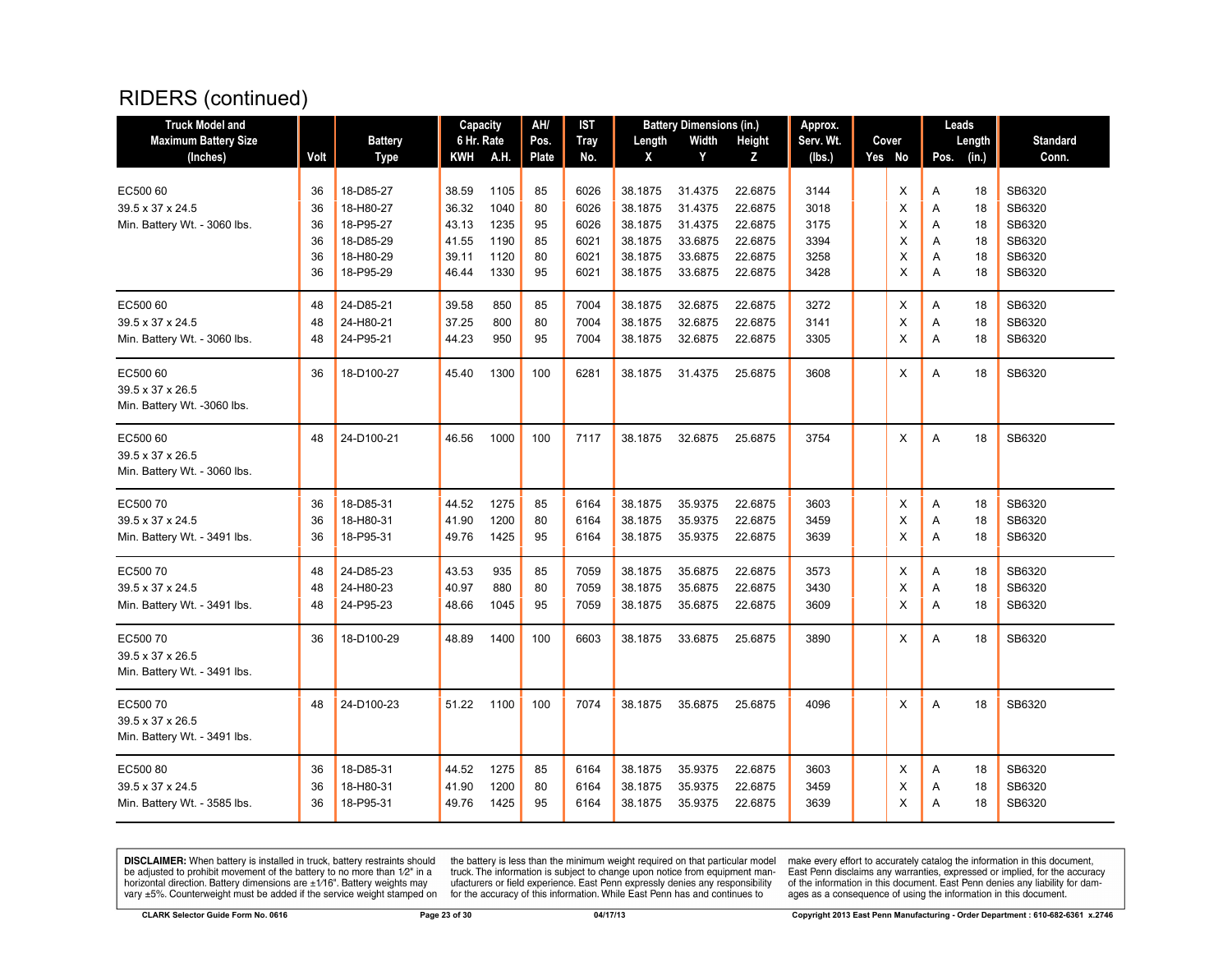| <b>Truck Model and</b>                                                                                        |                |                                     | Capacity                |                      | AH/            | IST                  |                               | <b>Battery Dimensions (in.)</b> |                               | Approx.              |             |             | Leads       |                |                            |
|---------------------------------------------------------------------------------------------------------------|----------------|-------------------------------------|-------------------------|----------------------|----------------|----------------------|-------------------------------|---------------------------------|-------------------------------|----------------------|-------------|-------------|-------------|----------------|----------------------------|
| <b>Maximum Battery Size</b>                                                                                   |                | <b>Battery</b>                      | 6 Hr. Rate              |                      | Pos.           | <b>Tray</b>          | Length                        | Width                           | Height                        | Serv. Wt.            |             | Cover       |             | Length         | <b>Standard</b>            |
| (Inches)                                                                                                      | Volt           | Type                                | KWH                     | A.H.                 | Plate          | No.                  | X                             | Y                               | Z                             | (lbs.)               |             | Yes No      | Pos.        | (in.)          | Conn.                      |
| EC50080<br>39.5 x 37 x 24.5<br>Min. Battery Wt. - 3585 lbs.                                                   | 48<br>48<br>48 | 24-D85-23<br>24-H80-23<br>24-P95-23 | 43.53<br>40.97<br>48.66 | 935<br>880<br>1045   | 85<br>80<br>95 | 7059<br>7059<br>7059 | 38.1875<br>38.1875<br>38.1875 | 35.6875<br>35.6875<br>35.6875   | 22.6875<br>22.6875<br>22.6875 | 3573<br>3430<br>3609 |             | X<br>X<br>X | Α<br>Α<br>A | 18<br>18<br>18 | SB6320<br>SB6320<br>SB6320 |
| EC50080<br>39.5 x 37 x 26.5<br>Min. Battery Wt. - 3585 lbs.                                                   | 36             | 18-D100-31                          | 52.38                   | 1500                 | 100            | 6230                 | 38.1875                       | 35.9375                         | 25.6875                       | 4158                 |             | X           | A           | 18             | SB6320                     |
| EC50080<br>39.5 x 37 x 26.5<br>Min. Battery Wt. - 3585 lbs.                                                   | 48             | 24-D100-23                          | 51.22                   | 1100                 | 100            | 7074                 | 38.1875                       | 35.6875                         | 25.6875                       | 4096                 |             | X           | A           | 18             | SB6320                     |
| EC500 60, EC500 22<br>EC500 27, EC500 33<br>39.5 x 40 x 24.5<br>SEE NOTE "B"<br>Min. Battery Wt. - 3600 lbs.  | 36<br>36<br>36 | 18-D85-33<br>18-H80-33<br>18-P95-33 | 47.49<br>44.70<br>53.08 | 1360<br>1280<br>1520 | 85<br>80<br>95 | 6121<br>6121<br>6121 | 38.1875<br>38.1875<br>38.1875 | 38.1875<br>38.1875<br>38.1875   | 23.5625<br>23.5625<br>23.5625 | 4002<br>3842<br>4042 | X<br>X<br>X |             | Α<br>A<br>A | 18<br>18<br>18 | SB6320<br>SB6320<br>SB6320 |
| EC500 60, EC500 22<br>EC500 27, EC500 33<br>39.5 x 40 x 24.5<br>SEE NOTE " B"<br>Min. Battery Wt. - 3600 lbs. | 48<br>48<br>48 | 24-D85-25<br>24-H80-25<br>24-P95-25 | 47.49<br>44.70<br>53.08 | 1020<br>960<br>1140  | 85<br>80<br>95 | 7040<br>7040<br>7040 | 38.6875<br>38.6875<br>38.6875 | 38.1875<br>38.1875<br>38.1875   | 23.5625<br>23.5625<br>23.5625 | 3947<br>3789<br>3986 | X<br>X<br>X |             | A<br>A<br>A | 18<br>18<br>18 | SB6320<br>SB6320<br>SB6320 |
| EC500 60<br>39.5 x 40 x 26.5625<br>SEE NOTE "B"<br>Min. Battery Wt. - 3060 lbs.                               | 36             | 18-D100-33                          | 55.87                   | 1600                 | 100            | 6262                 | 38.1875                       | 38.1875                         | 26.5625                       | 4506                 | X           |             | A           | 18             | SB6320                     |
| EC500 60<br>39.5 x 40 x 26.5625<br>SEE NOTE "B"<br>Min. Battery Wt. - 3060 lbs.                               | 48             | 24-D100-25                          | 55.87                   | 1200                 | 100            | 7013                 | 38.6875                       | 38.1875                         | 26.5625                       | 4486                 | X           |             | A           | 18             | SB6320                     |
| EC50070<br>39.5 x 40 x 24.5<br>SEE NOTE "B"<br>Min. Battery Wt. - 3491 lbs.                                   | 36<br>36<br>36 | 18-D85-33<br>18-H80-33<br>18-P95-33 | 47.49<br>44.70<br>53.08 | 1360<br>1280<br>1520 | 85<br>80<br>95 | 6121<br>6121<br>6121 | 38.1875<br>38.1875<br>38.1875 | 38.1875<br>38.1875<br>38.1875   | 23.5625<br>23.5625<br>23.5625 | 4002<br>3842<br>4042 | X<br>X<br>X |             | A<br>Α<br>A | 18<br>18<br>18 | SB6320<br>SB6320<br>SB6320 |

**DISCLAIMER:** When battery is installed in truck, battery restraints should be adjusted to prohibit movement of the battery to no more than  $12^v$  in a horizontal direction. Battery dimensions are  $\pm 1/16^v$ . Battery wei

the battery is less than the minimum weight required on that particular model<br>truck. The information is subject to change upon notice from equipment man-<br>ufacturers or field experience. East Penn expressly denies any respo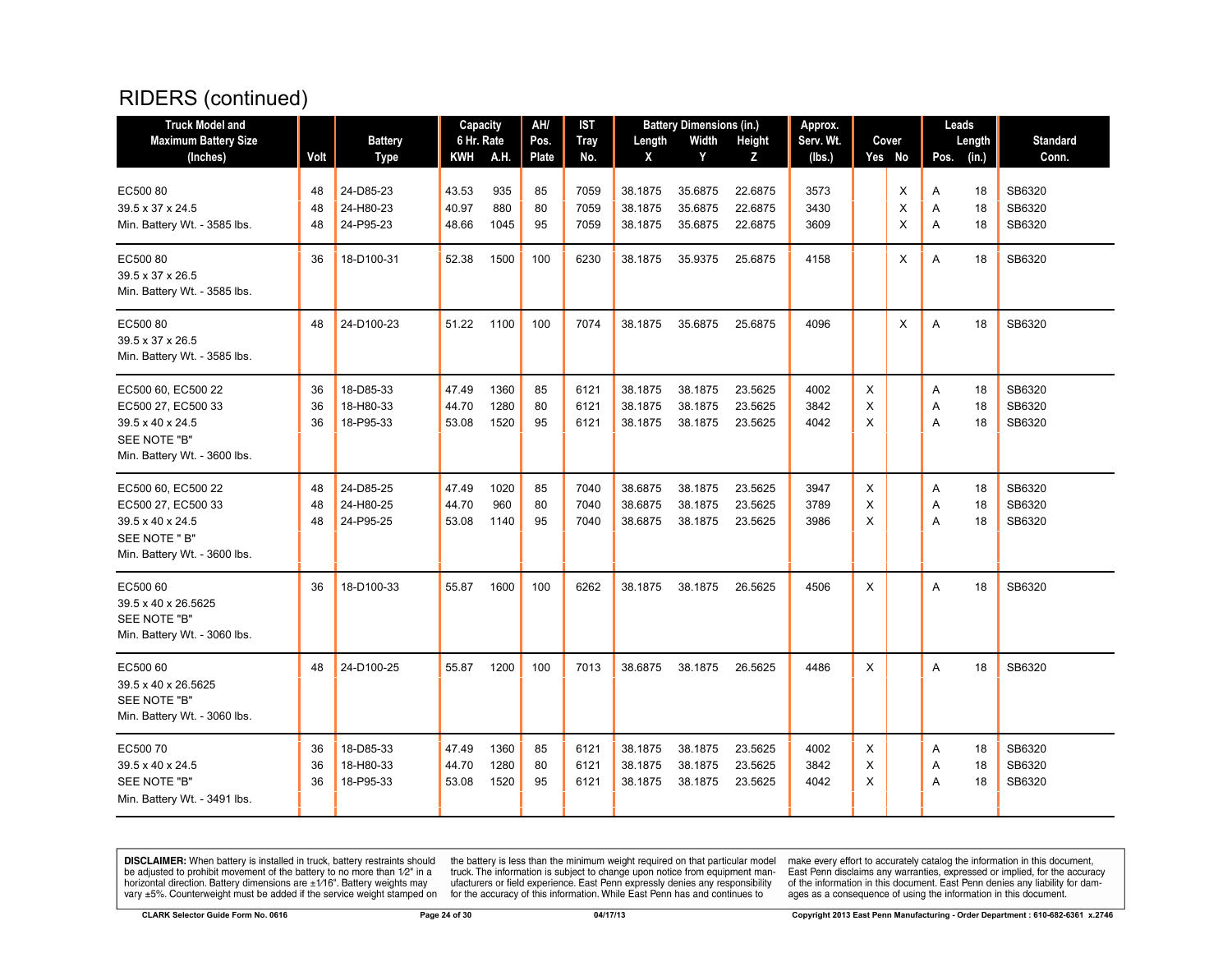| <b>Truck Model and</b>                                                         |                |                                     | Capacity                |                      | AH/            | <b>IST</b>           |                               | <b>Battery Dimensions (in.)</b> |                               | Approx.              |             |        |             | Leads          |                            |
|--------------------------------------------------------------------------------|----------------|-------------------------------------|-------------------------|----------------------|----------------|----------------------|-------------------------------|---------------------------------|-------------------------------|----------------------|-------------|--------|-------------|----------------|----------------------------|
| <b>Maximum Battery Size</b>                                                    |                | <b>Battery</b>                      | 6 Hr. Rate              |                      | Pos.           | <b>Tray</b>          | Length                        | Width                           | Height                        | Serv. Wt.            |             | Cover  |             | Length         | <b>Standard</b>            |
| (Inches)                                                                       | Volt           | <b>Type</b>                         | <b>KWH</b>              | A.H.                 | <b>Plate</b>   | No.                  | X                             | Y                               | Z                             | (lbs.)               |             | Yes No | Pos.        | (in.)          | Conn.                      |
| EC50070<br>39.5 x 40 x 24.5<br>SEE NOTE "B"<br>Min. Battery Wt. - 3491 lbs.    | 48<br>48<br>48 | 24-D85-25<br>24-H80-25<br>24-P95-25 | 47.49<br>44.70<br>53.08 | 1020<br>960<br>1140  | 85<br>80<br>95 | 7040<br>7040<br>7040 | 38.6875<br>38.6875<br>38.6875 | 38.1875<br>38.1875<br>38.1875   | 23.5625<br>23.5625<br>23.5625 | 3947<br>3789<br>3986 | X<br>X<br>X |        | Α<br>A<br>A | 18<br>18<br>18 | SB6320<br>SB6320<br>SB6320 |
| EC50070<br>39.5 x 40 x 26.5625<br>SEE NOTE "B"<br>Min. Battery Wt. - 3491 lbs. | 36             | 18-D100-33                          | 55.87                   | 1600                 | 100            | 6262                 | 38.1875                       | 38.1875                         | 26.5625                       | 4506                 | X           |        | A           | 18             | SB6320                     |
| EC50070<br>39.5 x 40 x 26.5625<br>SEE NOTE "B"<br>Min. Battery Wt. - 3491 lbs. | 48             | 24-D100-25                          | 55.87                   | 1200                 | 100            | 7013                 | 38.6875                       | 38.1875                         | 26.5625                       | 4486                 | X           |        | A           | 18             | SB6320                     |
| EC50080<br>39.5 x 40 x 24.5<br>SEE NOTE "B"<br>Min. Battery Wt. - 3585 lbs.    | 36<br>36<br>36 | 18-D85-33<br>18-H80-33<br>18-P95-33 | 47.49<br>44.70<br>53.08 | 1360<br>1280<br>1520 | 85<br>80<br>95 | 6121<br>6121<br>6121 | 38.1875<br>38.1875<br>38.1875 | 38.1875<br>38.1875<br>38.1875   | 23.5625<br>23.5625<br>23.5625 | 4002<br>3842<br>4042 | X<br>X<br>X |        | Α<br>A<br>A | 18<br>18<br>18 | SB6320<br>SB6320<br>SB6320 |
| EC50080<br>39.5 x 40 x 24.5<br>SEE NOTE "B"<br>Min. Battery Wt. - 3585 lbs.    | 48<br>48<br>48 | 24-D85-25<br>24-H80-25<br>24-P95-25 | 47.49<br>44.70<br>53.08 | 1020<br>960<br>1140  | 85<br>80<br>95 | 7040<br>7040<br>7040 | 38.6875<br>38.6875<br>38.6875 | 38.1875<br>38.1875<br>38.1875   | 23.5625<br>23.5625<br>23.5625 | 3947<br>3789<br>3986 | X<br>X<br>X |        | Α<br>A<br>A | 18<br>18<br>18 | SB6320<br>SB6320<br>SB6320 |
| EC50080<br>39.5 x 40 x 26.5625<br>SEE NOTE "B"<br>Min. Battery Wt. - 3585 lbs. | 36             | 18-D100-33                          | 55.87                   | 1600                 | 100            | 6262                 | 38.1875                       | 38.1875                         | 26.5625                       | 4506                 | X           |        | A           | 18             | SB6320                     |
| EC50080<br>39.5 x 40 x 26.5625<br>SEE NOTE "B"<br>Min. Battery Wt. - 3585 lbs. | 48             | 24-D100-25                          | 55.87                   | 1200                 | 100            | 7013                 | 38.6875                       | 38.1875                         | 26.5625                       | 4486                 | X           |        | A           | 18             | SB6320                     |

**DISCLAIMER:** When battery is installed in truck, battery restraints should be adjusted to prohibit movement of the battery to no more than  $1/2$ " in a horizontal direction. Battery dimensions are  $\pm 1/16$ ". Battery weig

the battery is less than the minimum weight required on that particular model<br>truck. The information is subject to change upon notice from equipment man-<br>ufacturers or field experience. East Penn expressly denies any respo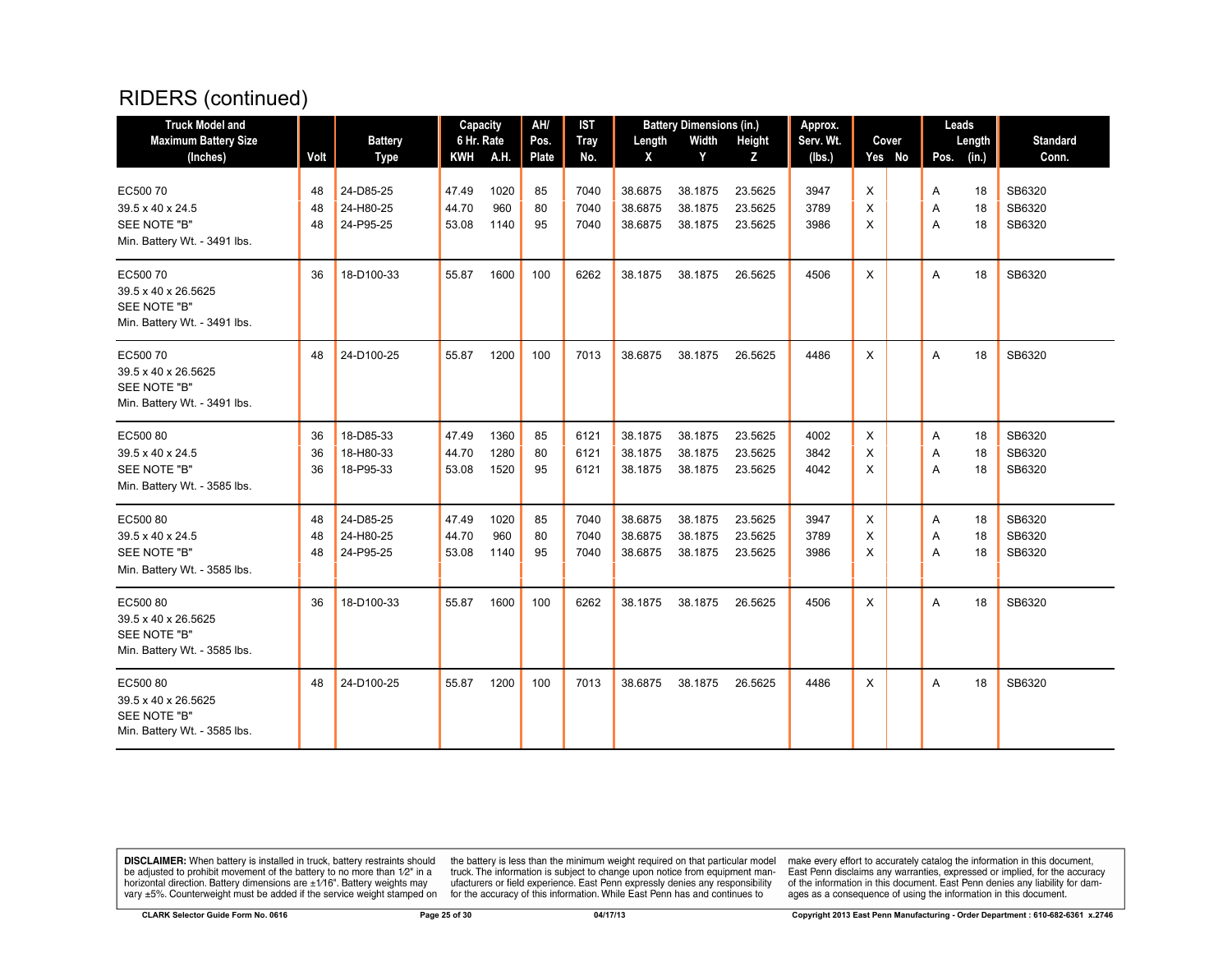| <b>Truck Model and</b>                                                                                                                                                                     |                                              |                                                                                                      |                                                       | Capacity                                                             |                                                           | AH/                                          | IST                                                          |                                                                                      | <b>Battery Dimensions (in.)</b>                                                      |                                                                                      | Approx.                                                      |                                      |                    |                                      | Leads                                        |                                                                              |                                                                      |
|--------------------------------------------------------------------------------------------------------------------------------------------------------------------------------------------|----------------------------------------------|------------------------------------------------------------------------------------------------------|-------------------------------------------------------|----------------------------------------------------------------------|-----------------------------------------------------------|----------------------------------------------|--------------------------------------------------------------|--------------------------------------------------------------------------------------|--------------------------------------------------------------------------------------|--------------------------------------------------------------------------------------|--------------------------------------------------------------|--------------------------------------|--------------------|--------------------------------------|----------------------------------------------|------------------------------------------------------------------------------|----------------------------------------------------------------------|
| <b>Maximum Battery Size</b>                                                                                                                                                                |                                              | <b>Battery</b>                                                                                       |                                                       | 6 Hr. Rate                                                           |                                                           | Pos.                                         | <b>Tray</b>                                                  | Length                                                                               | Width                                                                                | Height                                                                               | Serv. Wt.                                                    |                                      | Cover              |                                      | Length                                       | <b>Standard</b>                                                              |                                                                      |
| (Inches)                                                                                                                                                                                   | Volt                                         | <b>Type</b>                                                                                          |                                                       | KWH                                                                  | A.H.                                                      | Plate                                        | No.                                                          | X                                                                                    | Y                                                                                    | z                                                                                    | (lbs.)                                                       |                                      | Yes No             | Pos.                                 | (in.)                                        | Conn.                                                                        |                                                                      |
| EC500 100, EC500 120<br>46.25 x 39.625 x 24<br>SEE NOTE "C"<br>Check Min. Battery Wt.<br>Requirement of Truck -<br>Varies with Upright Used<br>EC500 100, EC500 120<br>46.25 x 39.625 x 24 | 36<br>36<br>36<br>36<br>36<br>36<br>48<br>48 | 18-D85-19<br>18-H80-19<br>18-P95-19<br>18-D85-33<br>18-H80-33<br>18-P95-33<br>24-D85-29<br>24-H80-29 | $^{\star\star}$<br>$^{\star\star}$<br>$^{\star\star}$ | 26.71<br>25.14<br>29.86<br>47.49<br>44.70<br>53.08<br>55.41<br>52.15 | 765<br>720<br>855<br>1360<br>1280<br>1520<br>1190<br>1120 | 85<br>80<br>95<br>85<br>80<br>95<br>85<br>80 | 6037<br>6037<br>6037<br>6121<br>6121<br>6121<br>7029<br>7029 | 38.1875<br>38.1875<br>38.1875<br>38.1875<br>38.1875<br>38.1875<br>44.6875<br>44.6875 | 22.3125<br>22.3125<br>22.3125<br>38.1875<br>38.1875<br>38.1875<br>38.1875<br>38.1875 | 23.5625<br>23.5625<br>23.5625<br>23.5625<br>23.5625<br>23.5625<br>23.5625<br>23.5625 | 2310<br>2218<br>2333<br>4002<br>3842<br>4042<br>4600<br>4416 | X<br>X<br>X<br>X<br>X<br>X<br>X<br>X |                    | Α<br>A<br>Α<br>A<br>A<br>A<br>Α<br>A | 18<br>18<br>18<br>18<br>18<br>18<br>18<br>18 | SB6320<br>SB6320<br>SB6320<br>SB6320<br>SB6320<br>SB6320<br>SB6320<br>SB6320 | w/919<br>w/919<br>w/919<br>w/919<br>w/919<br>w/919<br>w/919<br>w/919 |
| SEE NOTE "C"<br>Check Min. Battery Wt.<br>Requirement of Truck -<br>Varies with Upright Used                                                                                               | 48                                           | 24-P95-29                                                                                            |                                                       | 61.92                                                                | 1330                                                      | 95                                           | 7029                                                         | 44.6875                                                                              | 38.1875                                                                              | 23.5625                                                                              | 4646                                                         | X                                    |                    | A                                    | 18                                           | SB6320                                                                       | w/919                                                                |
| EC500 100, EC500 120<br>46.25 x 39.625 x 26.5625<br>SEE NOTE "C"<br>Check Min. Battery Wt.<br>Requirement of Truck -<br>Varies With Upright Used                                           | 36<br>36                                     | 18-D100-19<br>18-D100-33                                                                             | $^{\star\star}$                                       | 31.43<br>55.87                                                       | 900<br>1600                                               | 100<br>100                                   | 6108<br>6262                                                 | 38.1875<br>38.1875                                                                   | 22.3125<br>38.1875                                                                   | 26.5625<br>26.5625                                                                   | 2633<br>4506                                                 | Χ<br>X                               |                    | Α<br>A                               | 18<br>18                                     | SB6320<br>SB6320                                                             |                                                                      |
| EC500 100, EC500 120<br>46.25 x 39.625 x 26.5625<br>SEE NOTE "C"<br>Check Min. Battery Wt.<br>Requirement of Truck -<br>Varies With Upright Used<br><b>NEW TRAY REQUIRED</b>               |                                              |                                                                                                      |                                                       |                                                                      |                                                           |                                              |                                                              |                                                                                      |                                                                                      |                                                                                      |                                                              |                                      | X                  | A                                    | 18                                           | SB6320                                                                       |                                                                      |
| ECG20, ECG25, ECG30<br>ECX20, ECX25, ECX30<br>39.25 x 30.5 x 23.5<br>Min. Battery Wt. - 2600 lbs.                                                                                          | 36<br>36<br>36                               | 18-D85-25<br>18-H80-25<br>18-P95-25                                                                  |                                                       | 35.62<br>33.52<br>39.81                                              | 1020<br>960<br>1140                                       | 85<br>80<br>95                               | 6030<br>6030<br>6030                                         | 38.1875<br>38.1875<br>38.1875                                                        | 29.1875<br>29.1875<br>29.1875                                                        | 22.6875<br>22.6875<br>22.6875                                                        | 2924<br>2807<br>2953                                         |                                      | X<br>X<br>$\times$ | A<br>A<br>A                          | 18<br>18<br>18                               | SB6320<br>SB6320<br>SB6320                                                   | w/919<br>w/919<br>w/919                                              |
| ECG20, ECG25, ECG30<br>ECX20, ECX25, ECX30<br>39.25 x 30.5 x 23.5<br>Min. Battery Wt. - 2600 lbs.                                                                                          | 48<br>48<br>48                               | 24-D85-19<br>24-H80-19<br>24-P95-19                                                                  |                                                       | 35.62<br>33.52<br>39.81                                              | 765<br>720<br>855                                         | 85<br>80<br>95                               | 7003<br>7003<br>7003                                         | 38.1875<br>38.1875<br>38.1875                                                        | 29.6875<br>29.6875<br>29.6875                                                        | 22.6875<br>22.6875<br>22.6875                                                        | 2984<br>2865<br>3014                                         |                                      | Х<br>Χ<br>X        | A<br>Α<br>A                          | 18<br>18<br>18                               | SB6320<br>SB6320<br>SB6320                                                   | w/919<br>w/919<br>w/919                                              |

**DISCLAIMER:** When battery is installed in truck, battery restraints should be adjusted to prohibit movement of the battery to no more than  $1/2$ " in a horizontal direction. Battery dimensions are  $\pm 1/16$ ". Battery weig

the battery is less than the minimum weight required on that particular model<br>truck. The information is subject to change upon notice from equipment man-<br>ufacturers or field experience. East Penn expressly denies any respo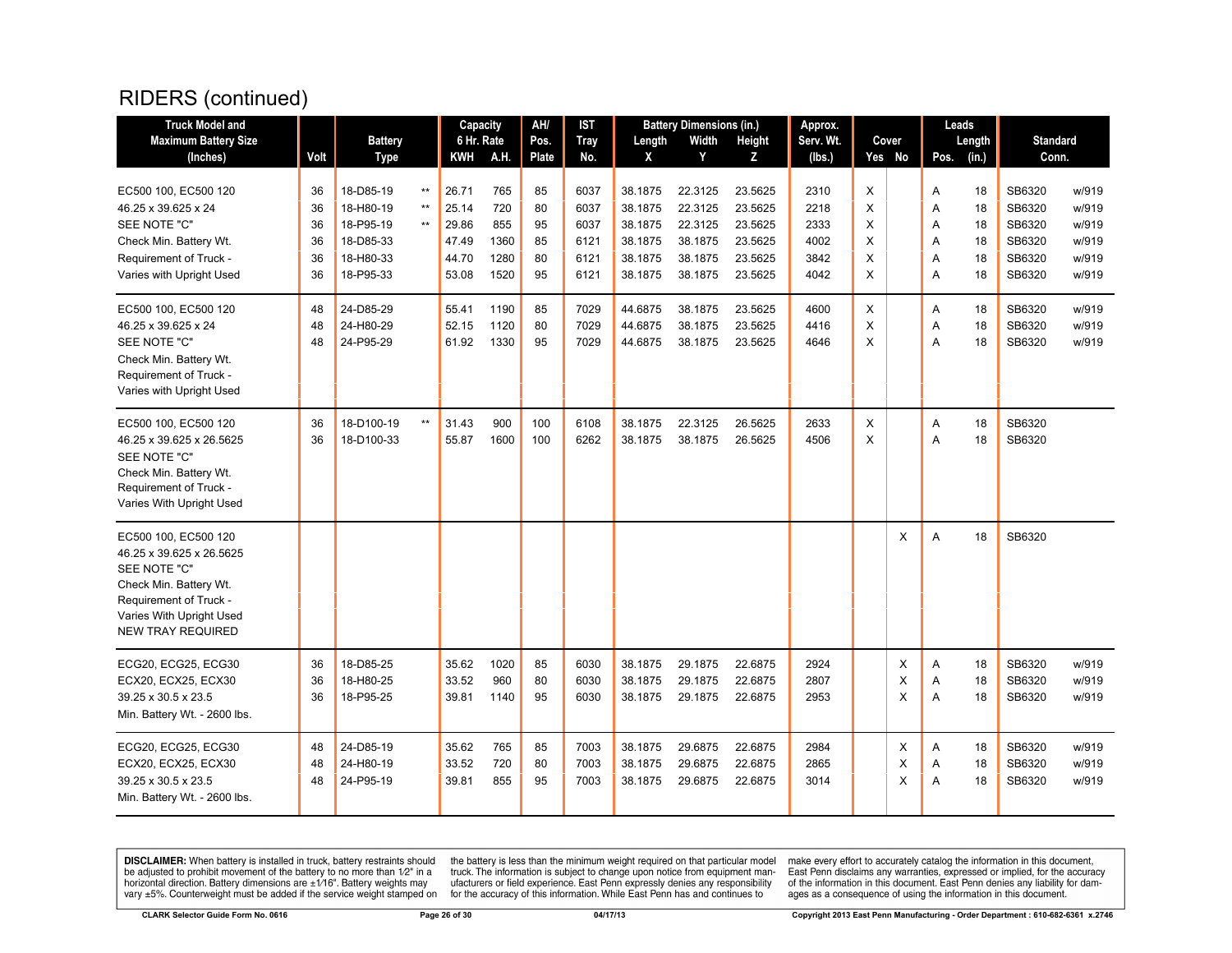| <b>Truck Model and</b><br><b>Maximum Battery Size</b><br>(Inches)                                 | Volt           | <b>Battery</b><br>Type                 | Capacity<br>6 Hr. Rate<br>KWH | A.H.                 | AH/<br>Pos.<br>Plate | <b>IST</b><br>Tray<br>No. | Length<br>X                   | <b>Battery Dimensions (in.)</b><br>Width<br>Y | Height<br>Z                   | Approx.<br>Serv. Wt.<br>(lbs.) | Cover<br>Yes No | Leads<br>Length<br>(in.)<br>Pos. | <b>Standard</b><br>Conn.      |
|---------------------------------------------------------------------------------------------------|----------------|----------------------------------------|-------------------------------|----------------------|----------------------|---------------------------|-------------------------------|-----------------------------------------------|-------------------------------|--------------------------------|-----------------|----------------------------------|-------------------------------|
| ECG20, ECG25, ECG30<br>ECX20, ECX25, ECX30<br>39.25 x 34.5 x 23.5<br>Min. Battery Wt. - 3000 lbs. | 36<br>36<br>36 | 18-D85-29<br>18-H80-29<br>18-P95-29    | 41.55<br>39.11<br>46.44       | 1190<br>1120<br>1330 | 85<br>80<br>95       | 6021<br>6021<br>6021      | 38.1875<br>38.1875<br>38.1875 | 33.6875<br>33.6875<br>33.6875                 | 22.6875<br>22.6875<br>22.6875 | 3394<br>3258<br>3428           | X<br>X<br>X     | 18<br>Α<br>18<br>A<br>18<br>A    | SB6320<br>SB6320<br>SB6320    |
| ECG20, ECG25, ECG30<br>ECX20, ECX25, ECX30<br>39.25 x 34.5 x 23.5<br>Min. Battery Wt. - 3000 lbs. | 48<br>48<br>48 | 24-D85-21<br>24-H80-21<br>24-P95-21    | 39.58<br>37.25<br>44.23       | 850<br>800<br>950    | 85<br>80<br>95       | 7004<br>7004<br>7004      | 38.1875<br>38.1875<br>38.1875 | 32.6875<br>32.6875<br>32.6875                 | 22.6875<br>22.6875<br>22.6875 | 3272<br>3141<br>3305           | X<br>X<br>X     | 18<br>A<br>18<br>A<br>18<br>A    | SB6320<br>SB6320<br>SB6320    |
| ECG32, ECX32<br>39.25 x 34.5 x 23.5<br>Min. Battery Wt. - 3100 lbs.                               | 36<br>36<br>36 | 18-D85-29<br>18-H80-29<br>18-P95-29    | 41.55<br>39.11<br>46.44       | 1190<br>1120<br>1330 | 85<br>80<br>95       | 6021<br>6021<br>6021      | 38.1875<br>38.1875<br>38.1875 | 33.6875<br>33.6875<br>33.6875                 | 22.6875<br>22.6875<br>22.6875 | 3394<br>3258<br>3428           | X<br>X<br>X     | 18<br>A<br>18<br>A<br>18<br>A    | SB6320<br>SB6320<br>SB6320    |
| ECG32, ECX32<br>39.25 x 34.5 x 23.5<br>Min. Battery Wt. - 3100 lbs.                               | 48<br>48<br>48 | 24-D85-21<br>24-H80-21<br>24-P95-21    | 39.58<br>37.25<br>44.23       | 850<br>800<br>950    | 85<br>80<br>95       | 7004<br>7004<br>7004      | 38.1875<br>38.1875<br>38.1875 | 32.6875<br>32.6875<br>32.6875                 | 22.6875<br>22.6875<br>22.6875 | 3272<br>3141<br>3305           | X<br>X<br>X     | 18<br>A<br>18<br>A<br>18<br>A    | SB6320<br>SB6320<br>SB6320    |
| GEX 20, GEX 25<br>40.5 x 28 x 30.75<br>Min. Battery Wt. - 3435 lbs.                               | 80<br>80<br>80 | 40-D125-9<br>40-H120-9<br>40-P140-9    | 38.80<br>37.25<br>43.46       | 500<br>480<br>560    | 125<br>120<br>140    | 9185<br>9185<br>9185      | 39.75<br>39.75<br>39.75       | 26.75<br>26.75<br>26.75                       | 30.5625<br>30.5625<br>30.5625 | 3447<br>3413<br>3481           | X<br>X<br>X     | 39<br>A<br>39<br>A<br>39<br>A    | SBE6388<br>SBE6388<br>SBE6388 |
| <b>GEX 30</b><br>40.5 x 33.6875 x 30.75<br>Min. Battery Wt. - 4108 lbs.                           | 80<br>80<br>80 | 40-D125-11<br>40-H120-11<br>40-P140-11 | 48.50<br>46.56<br>54.32       | 625<br>600<br>700    | 125<br>120<br>140    | 9203<br>9203<br>9203      | 39.5<br>39.5<br>39.5          | 33<br>33<br>33                                | 30.5625<br>30.5625<br>30.5625 | 4154<br>4112<br>4196           | X<br>X<br>X     | 39<br>A<br>39<br>Α<br>39<br>A    | SBE6388<br>SBE6388<br>SBE6388 |

NOTE "B" - (39 1/2" dimension across truck, 40" dimension front to back).

NOTE "C" - (46 1/4" dimension across truck, 39 5/8 dimension front to back).

\*\* Two batteries required. KWH and service wts. Listed are for each 18 cell battery.

NEW TRAY REQUIRED - Contact East Penn factory.

H - Designates (H-Series battery type), Hydrasaver Product - Extended Watering Series.

**DISCLAIMER:** When battery is installed in truck, battery restraints should be adjusted to prohibit movement of the battery to no more than 1/2" in a horizontal direction. Battery dimensions are  $\pm 1/16$ ". Battery weights may vary ±5%. Counterweight must be added if the service weight stamped on

the battery is less than the minimum weight required on that particular model<br>truck. The information is subject to change upon notice from equipment manufacturers or field experience. East Penn expressly denies any responsibility for the accuracy of this information. While East Penn has and continues to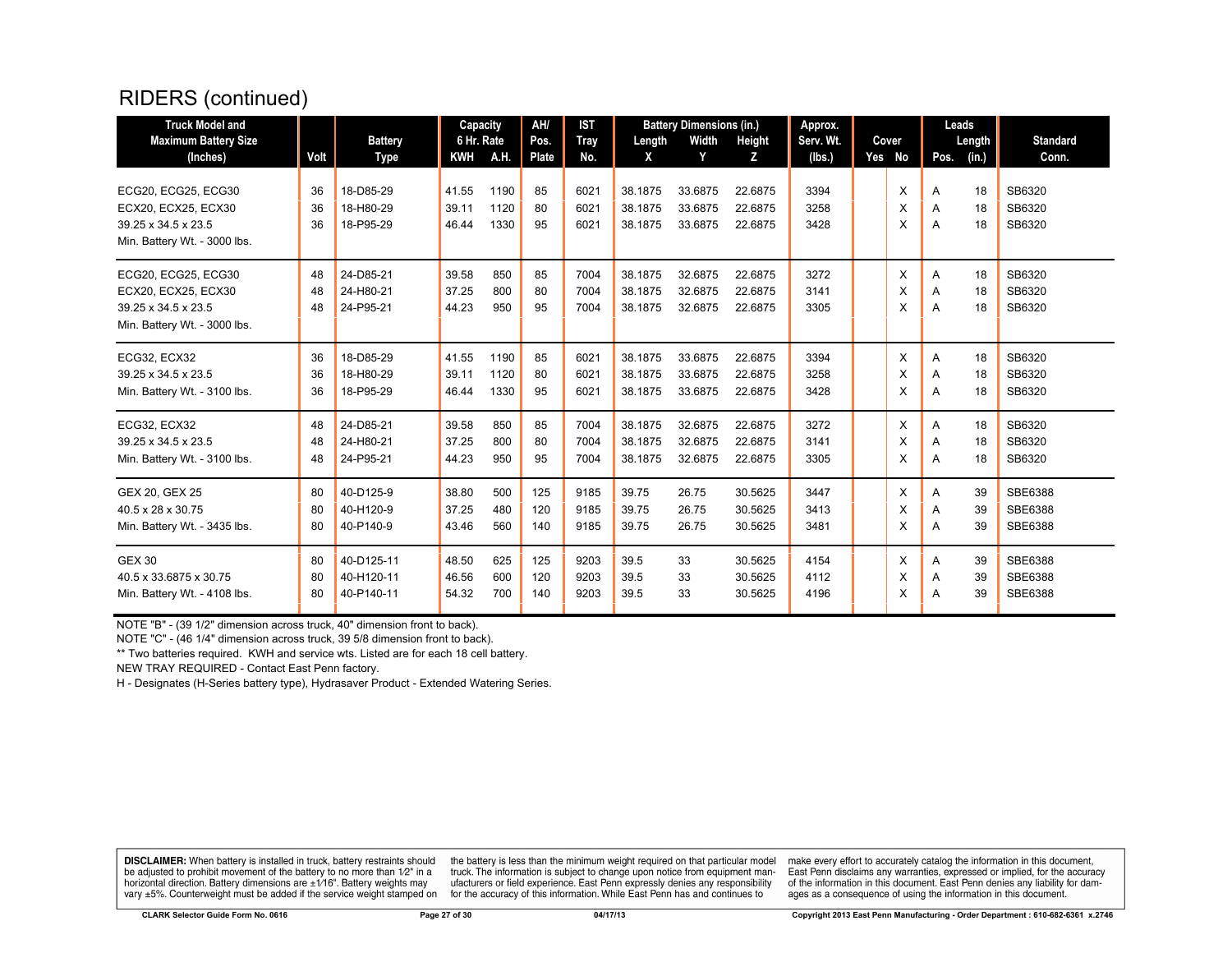# TURRET TRUCK

| <b>Truck Model and</b>                                                                      |                      |                                                   | Capacity                         |                          | AH/                   | <b>IST</b>                   |                                          | <b>Battery Dimensions (in.)</b>          |                                          | Approx.                      |             |                  | Leads                                        |                                                                          |
|---------------------------------------------------------------------------------------------|----------------------|---------------------------------------------------|----------------------------------|--------------------------|-----------------------|------------------------------|------------------------------------------|------------------------------------------|------------------------------------------|------------------------------|-------------|------------------|----------------------------------------------|--------------------------------------------------------------------------|
| <b>Maximum Battery Size</b>                                                                 |                      | <b>Battery</b>                                    | 6 Hr. Rate                       |                          | Pos.                  | <b>Tray</b>                  | Length                                   | Width                                    | Height                                   | Serv. Wt.                    |             | Cover            | Length                                       | <b>Standard</b>                                                          |
| (Inches)                                                                                    | Volt                 | <b>Type</b>                                       | KWH                              | A.H.                     | Plate                 | No.                          | X                                        | Y                                        | z                                        | (lbs.)                       |             | Yes No           | (in.)<br>Pos.                                | Conn.                                                                    |
| NT12 **<br>46.25 x 24.75 x 31.5                                                             | 48<br>48<br>48       | 24-D125-15<br>24-H120-15<br>24-P140-15            | 40.74<br>39.11<br>45.63          | 875<br>840<br>980        | 125<br>120<br>140     | 7045<br>7045<br>7045         | 38.1875<br>38.1875<br>38.1875            | 23.5625<br>23.5625<br>23.5625            | 31.4375<br>31.4375<br>31.4375            | 3315<br>3282<br>3348         | X<br>X<br>X |                  | See Note "D"<br>See Note "D"<br>See Note "D" | SB6320<br>SB6320<br>SB6320                                               |
| ETR <sub>10</sub><br>33 x 25.0625 x 25.375<br>Min. Battery Wt. - 1925 lbs.                  | 24<br>24<br>24       | 12-D85-21<br>12-H80-21<br>12-P95-21               | 19.79<br>18.62<br>22.12          | 850<br>800<br>950        | 85<br>80<br>95        | 3169<br>3169<br>3169         | 31.4375<br>31.4375<br>31.4375            | 24.5625<br>24.5625<br>24.5625            | 22.625<br>22.625<br>22.625               | 1729<br>1660<br>1746         |             | Χ<br>X<br>X      | B<br>20<br>B<br>20<br>B<br>20                | SB6320<br>SB6320<br>SB6320                                               |
| ETR <sub>13</sub><br>41 x 30 x 27.5<br>Min. Battery Wt. - 1936 lbs.                         | 72<br>72<br>72<br>72 | 36-D100-11<br>36-D85-11<br>36-H80-11<br>36-P95-11 | 34.92<br>29.68<br>27.94<br>33.17 | 500<br>425<br>400<br>475 | 100<br>85<br>80<br>95 | 8003<br>8009<br>8009<br>8009 | 37.8125<br>37.8125<br>37.8125<br>37.8125 | 26.1875<br>26.1875<br>26.1875<br>26.1875 | 25.6875<br>22.6875<br>22.6875<br>22.6875 | 2889<br>2582<br>2479<br>2608 |             | X<br>X<br>X<br>X | В<br>20<br>B<br>20<br>B<br>20<br>B<br>20     | SB6320<br>w/919<br>SB6320<br>w/919<br>SB6320<br>w/919<br>SB6320<br>w/919 |
| ETD 10, ETD 15S<br>41 x 30 x 27.5<br>Min. Battery Wt. - 2700 lbs.                           | 72                   | 36-D100-11                                        | 34.92                            | 500                      | 100                   | 8003                         | 37.8125                                  | 26.1875                                  | 25.6875                                  | 2889                         |             | X                | B<br>20                                      | SB6320                                                                   |
| <b>ETD 15</b><br>41 x 30 x 27.5<br>Min. Battery Wt. - 3932 lbs.<br><b>NEW TRAY REQUIRED</b> |                      |                                                   |                                  |                          |                       |                              |                                          |                                          |                                          |                              |             | X                | B<br>20                                      | SB6320                                                                   |
| ETD10, ETD15S<br>41 x 40 x 24.6875<br>Min. Battery Wt. - 2700 lbs.                          | 72<br>72<br>72       | 36-D85-17<br>36-H80-17<br>36-P95-17               | 47.49<br>44.70<br>53.08          | 680<br>640<br>760        | 85<br>80<br>95        | 8019<br>8019<br>8019         | 39.6875<br>39.6875<br>39.6875            | 38.1875<br>38.1875<br>38.1875            | 22.6875<br>22.6875<br>22.6875            | 3977<br>3818<br>4017         |             | X<br>Х<br>X      | B<br>20<br>B<br>20<br>B<br>20                | SB6320<br>SB6320<br>SB6320                                               |
| <b>ETD 15</b><br>41 x 40 x 24.6875<br>Min. Battery Wt. - 3932 lbs.                          | 72<br>72<br>72       | 36-D85-17<br>36-H80-17<br>36-P95-17               | 47.49<br>44.70<br>53.08          | 680<br>640<br>760        | 85<br>80<br>95        | 8019<br>8019<br>8019         | 39.6875<br>39.6875<br>39.6875            | 38.1875<br>38.1875<br>38.1875            | 22.6875<br>22.6875<br>22.6875            | 3977<br>3818<br>4017         |             | X<br>X<br>X      | B<br>20<br>B<br>20<br>B<br>20                | SB6320<br>SB6320<br>SB6320                                               |
| <b>ETA12</b><br>41 x 30 x 27.5<br>Min. Battery Wt. - 2700 lbs.                              | 72                   | 36-D100-11                                        | 34.92                            | 500                      | 100                   | 8003                         | 37.8125                                  | 26.1875                                  | 25.6875                                  | 2889                         |             | X                | B<br>20                                      | SB6320                                                                   |
| ETA <sub>15</sub><br>40 x 40 x 24.6875<br>Min. Battery Wt. - 4130 lbs.                      | 72<br>72<br>72       | 36-D85-17<br>36-H80-17<br>36-P95-17               | 47.49<br>44.70<br>53.08          | 680<br>640<br>760        | 85<br>80<br>95        | 8019<br>8019<br>8019         | 39.6875<br>39.6875<br>39.6875            | 38.1875<br>38.1875<br>38.1875            | 22.6875<br>22.6875<br>22.6875            | 3977<br>3818<br>4017         |             | Х<br>X<br>X      | B<br>20<br>B<br>20<br>B<br>20                | SB6320<br>SB6320<br>SB6320                                               |

\*\* Note "D" - NT 12 requires two 12-cell layouts in 24-cell tray. Two leads: one A18" out rear (Pos. A-Rear) and one B18" out rear (Pos. B-Rear). NEW TRAY REQUIRED - Contact East Penn factory.

**DISCLAIMER:** When battery is installed in truck, battery restraints should be adjusted to prohibit movement of the battery to no more than 1/2" in a horizontal direction. Battery dimensions are  $\pm 1/16$ ". Battery weights vary ±5%. Counterweight must be added if the service weight stamped on

the battery is less than the minimum weight required on that particular model<br>truck. The information is subject to change upon notice from equipment man-<br>ufacturers or field experience. East Penn expressly denies any respo for the accuracy of this information. While East Penn has and continues to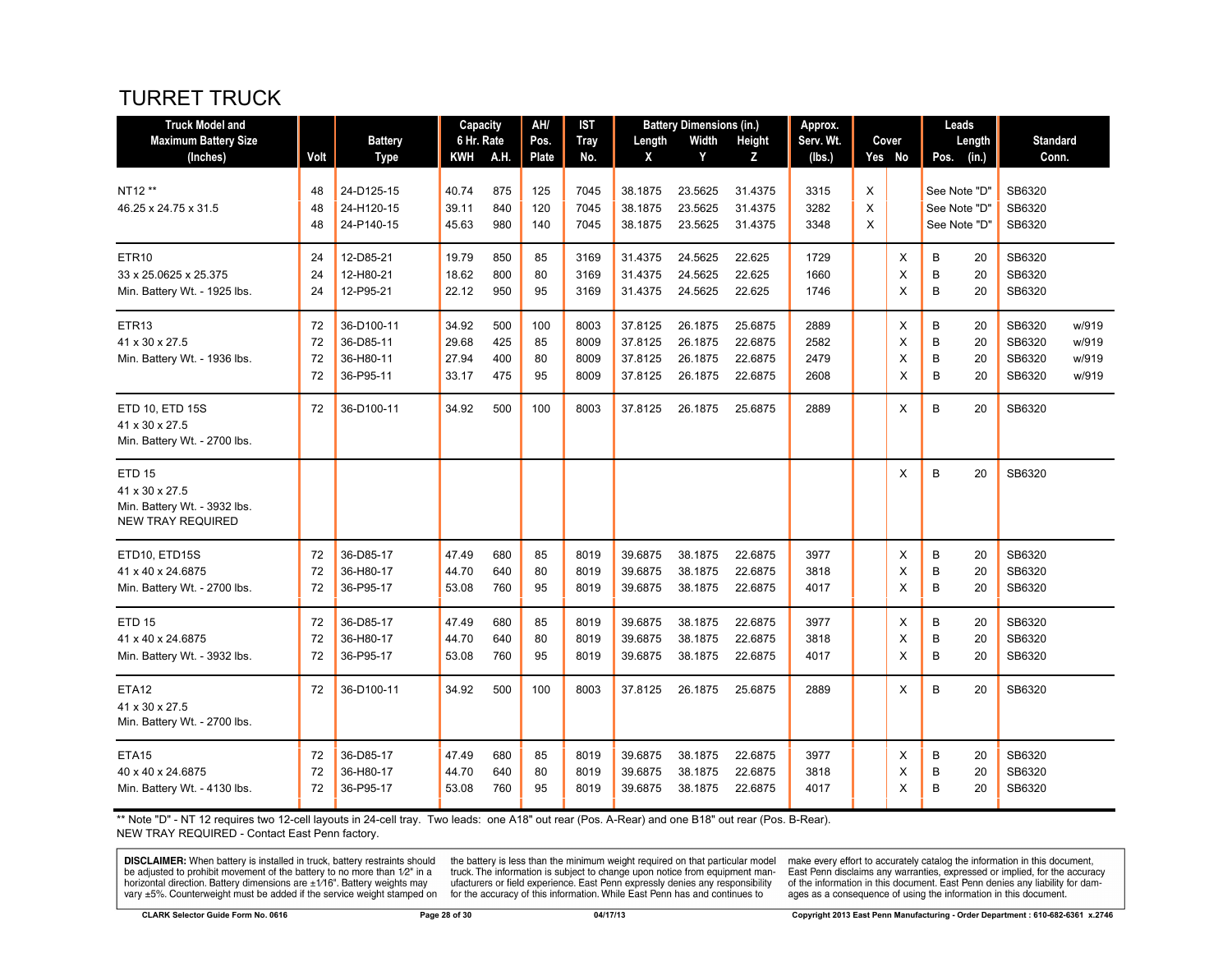#### H - Designates (H-Series battery type), Hydrasaver Product - Extended Watering Series.

#### SWING MAST

| <b>Truck Model and</b>                                                                                                                                                                   |                |                                     |                         | <b>Capacity</b>      | AH/            | IST                  |                               | <b>Battery Dimensions (in.)</b> |                               | Approx.              |             |             |             | Leads          |                            |
|------------------------------------------------------------------------------------------------------------------------------------------------------------------------------------------|----------------|-------------------------------------|-------------------------|----------------------|----------------|----------------------|-------------------------------|---------------------------------|-------------------------------|----------------------|-------------|-------------|-------------|----------------|----------------------------|
| <b>Maximum Battery Size</b>                                                                                                                                                              |                | <b>Battery</b>                      | 6 Hr. Rate              |                      | Pos.           | <b>Tray</b>          | Length                        | Width                           | Height                        | Serv. Wt.            |             | Cover       |             | Length         | <b>Standard</b>            |
| (Inches)                                                                                                                                                                                 | Volt           | <b>Type</b>                         | <b>KWH</b>              | A.H.                 | <b>Plate</b>   | No.                  | X                             | Y                               | z                             | (lbs.)               |             | Yes No      | Pos.        | (in.)          | Conn.                      |
| ETL5, ECS17, ECS20<br><b>ECS25, ECS27, ECS30</b><br>38.875 x 30.375 x 23.125<br>Min. Battery Wt. - 3000 lbs.                                                                             | 36<br>36<br>36 | 18-D85-25<br>18-H80-25<br>18-P95-25 | 35.62<br>33.52<br>39.81 | 1020<br>960<br>1140  | 85<br>80<br>95 | 6030<br>6030<br>6030 | 38.1875<br>38.1875<br>38.1875 | 29.1875<br>29.1875<br>29.1875   | 22.6875<br>22.6875<br>22.6875 | 2924<br>2807<br>2953 |             | Χ<br>X<br>X | Α<br>Α<br>A | 18<br>18<br>18 | SB6320<br>SB6320<br>SB6320 |
| ETL5, ECS17, ECS20<br>ECS25, ECS27, ECS30<br>38.875 x 30.375 x 23.125<br>Min. Battery Wt. - 3000 lbs.                                                                                    | 48<br>48<br>48 | 24-D85-19<br>24-H80-19<br>24-P95-19 | 35.62<br>33.52<br>39.81 | 765<br>720<br>855    | 85<br>80<br>95 | 7003<br>7003<br>7003 | 38.1875<br>38.1875<br>38.1875 | 29.6875<br>29.6875<br>29.6875   | 22.6875<br>22.6875<br>22.6875 | 2984<br>2865<br>3014 |             | X<br>X<br>X | A<br>A<br>A | 18<br>18<br>18 | SB6320<br>SB6320<br>SB6320 |
| ECS10 TLM, ECS17, ECS20<br><b>ECS25, ECS27, ECS30</b><br>38.875 x 34.5 x 23.5625<br>Min. Battery Wt. - 3300 lbs.                                                                         | 36<br>36<br>36 | 18-D85-29<br>18-H80-29<br>18-P95-29 | 41.55<br>39.11<br>46.44 | 1190<br>1120<br>1330 | 85<br>80<br>95 | 6061<br>6061<br>6061 | 38.1875<br>38.1875<br>38.1875 | 33.6875<br>33.6875<br>33.6875   | 23.5625<br>23.5625<br>23.5625 | 3492<br>3352<br>3527 | X<br>X<br>X |             | A<br>A<br>A | 18<br>18<br>18 | SB6320<br>SB6320<br>SB6320 |
| ECS10 TLM, ECS17, ECS20<br><b>ECS25, ECS27, ECS30</b><br>38.875 x 34.5 x 23.5625<br>Min. Battery Wt. - 3300 lbs.                                                                         | 48<br>48<br>48 | 24-D85-21<br>24-H80-21<br>24-P95-21 | 39.58<br>37.25<br>44.23 | 850<br>800<br>950    | 85<br>80<br>95 | 7011<br>7011<br>7011 | 38.1875<br>38.1875<br>38.1875 | 32.6875<br>32.6875<br>32.6875   | 23.5625<br>23.5625<br>23.5625 | 3353<br>3219<br>3387 | X<br>X<br>X |             | Α<br>A<br>A | 18<br>18<br>18 | SB6320<br>SB6320<br>SB6320 |
| <b>ETL10</b><br>38.875 x 34.5 x 23.125<br>Min. Battery Wt. - 3300 lbs.                                                                                                                   | 36<br>36<br>36 | 18-D85-29<br>18-H80-29<br>18-P95-29 | 41.55<br>39.11<br>46.44 | 1190<br>1120<br>1330 | 85<br>80<br>95 | 6021<br>6021<br>6021 | 38.1875<br>38.1875<br>38.1875 | 33.6875<br>33.6875<br>33.6875   | 22.6875<br>22.6875<br>22.6875 | 3394<br>3258<br>3428 |             | X<br>X<br>X | A<br>Α<br>A | 18<br>18<br>18 | SB6320<br>SB6320<br>SB6320 |
| <b>ETL10</b><br>38.875 x 34.5 x 23.125<br>Min. Battery Wt. - 3300 lbs.                                                                                                                   | 48<br>48<br>48 | 24-D85-21<br>24-H80-21<br>24-P95-21 | 39.58<br>37.25<br>44.23 | 850<br>800<br>950    | 85<br>80<br>95 | 7004<br>7004<br>7004 | 38.1875<br>38.1875<br>38.1875 | 32.6875<br>32.6875<br>32.6875   | 22.6875<br>22.6875<br>22.6875 | 3272<br>3141<br>3305 |             | X<br>X<br>X | Α<br>A<br>A | 18<br>18<br>18 | SB6320<br>SB6320<br>SB6320 |
| ETL15, EC500 10 TLM<br><b>EC500 13 TLM</b><br><b>EC500 15 TLM</b><br>EC500 22 TLM<br>EC500 27 TLM<br>EC500 33 TLM, ETL17<br>ETL20<br>39.5 x 40 x 23.5625<br>Min. Battery Wt. - 3600 lbs. | 36<br>36<br>36 | 18-D85-33<br>18-H80-33<br>18-P95-33 | 47.49<br>44.70<br>53.08 | 1360<br>1280<br>1520 | 85<br>80<br>95 | 6121<br>6121<br>6121 | 38.1875<br>38.1875<br>38.1875 | 38.1875<br>38.1875<br>38.1875   | 23.5625<br>23.5625<br>23.5625 | 4002<br>3842<br>4042 | X<br>X<br>X |             | Α<br>A<br>A | 18<br>18<br>18 | SB6320<br>SB6320<br>SB6320 |

**DISCLAIMER:** When battery is installed in truck, battery restraints should be adjusted to prohibit movement of the battery to no more than  $1/2$ " in a horizontal direction. Battery dimensions are  $\pm 1/16$ ". Battery weig

the battery is less than the minimum weight required on that particular model<br>truck. The information is subject to change upon notice from equipment man-<br>ufacturers or field experience. East Penn expressly denies any respo